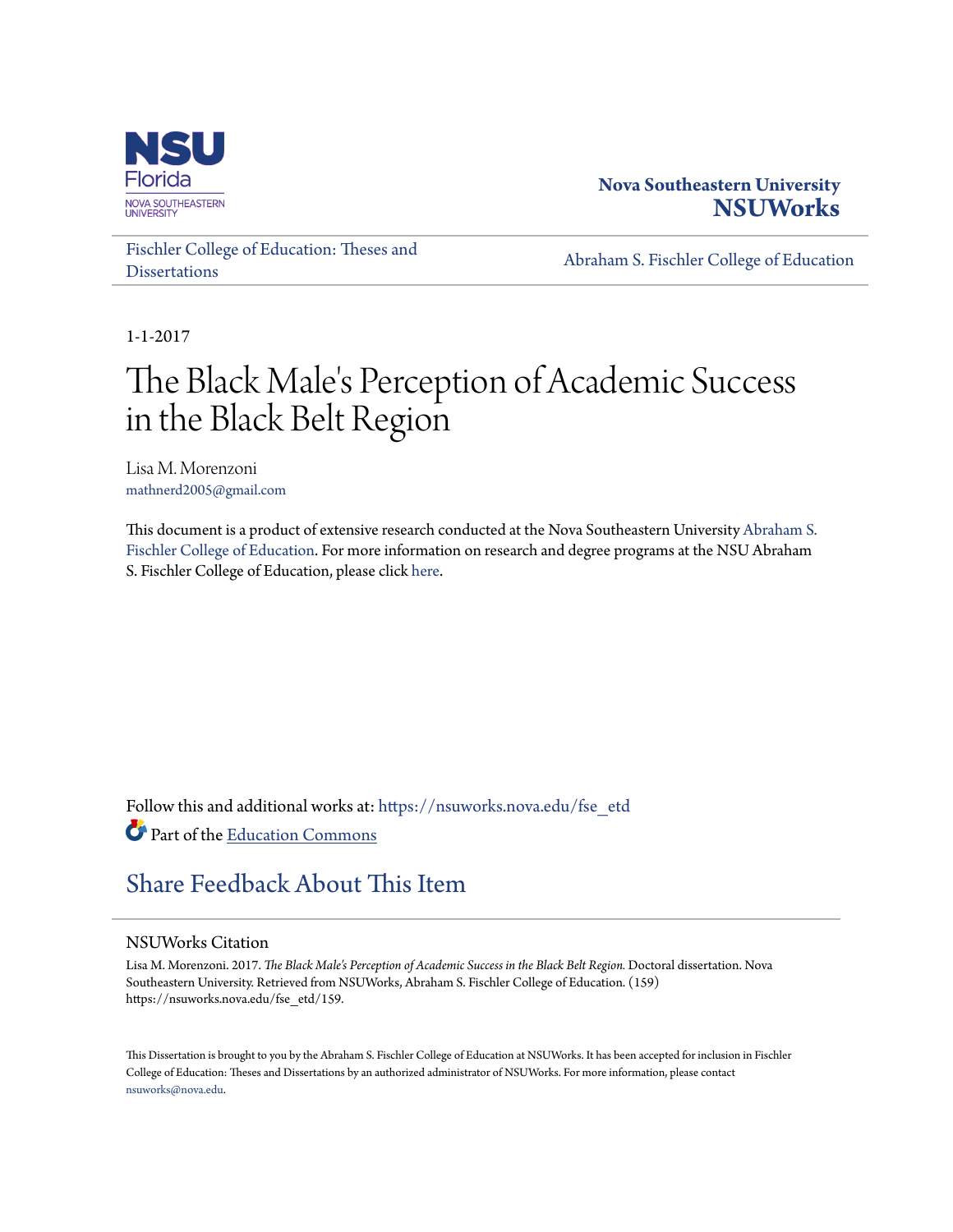The Black Male's Perceptions of Academic Success in the Black Belt Region

> by Lisa M. Morenzoni

An Applied Dissertation Submitted to the Abraham S. Fischler College of Education in Partial Fulfillment of the Requirements for the Degree of Doctor of Education

> Nova Southeastern University 2017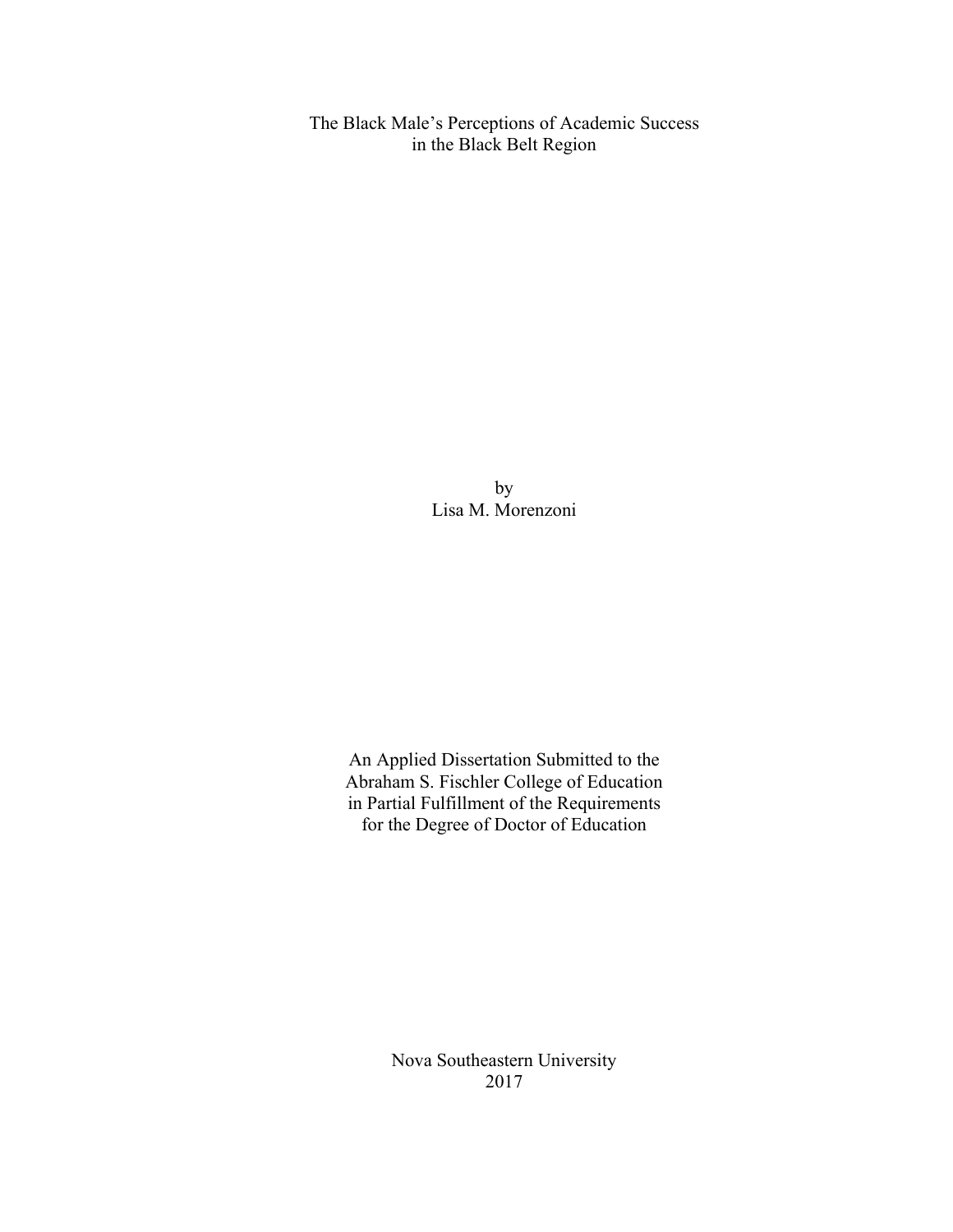## **Approval Page**

This applied dissertation was submitted by Lisa M. Morenzoni under the direction of the persons listed below. It was submitted to the Abraham S. Fischler College of Education and approved in partial fulfillment of the requirements for the degree of Doctor of Education at Nova Southeastern University.

Roz Doctorow, EdD Committee Chair

Sandra Trotman, PhD Committee Member

Kimberly Durham, PsyD Interim Dean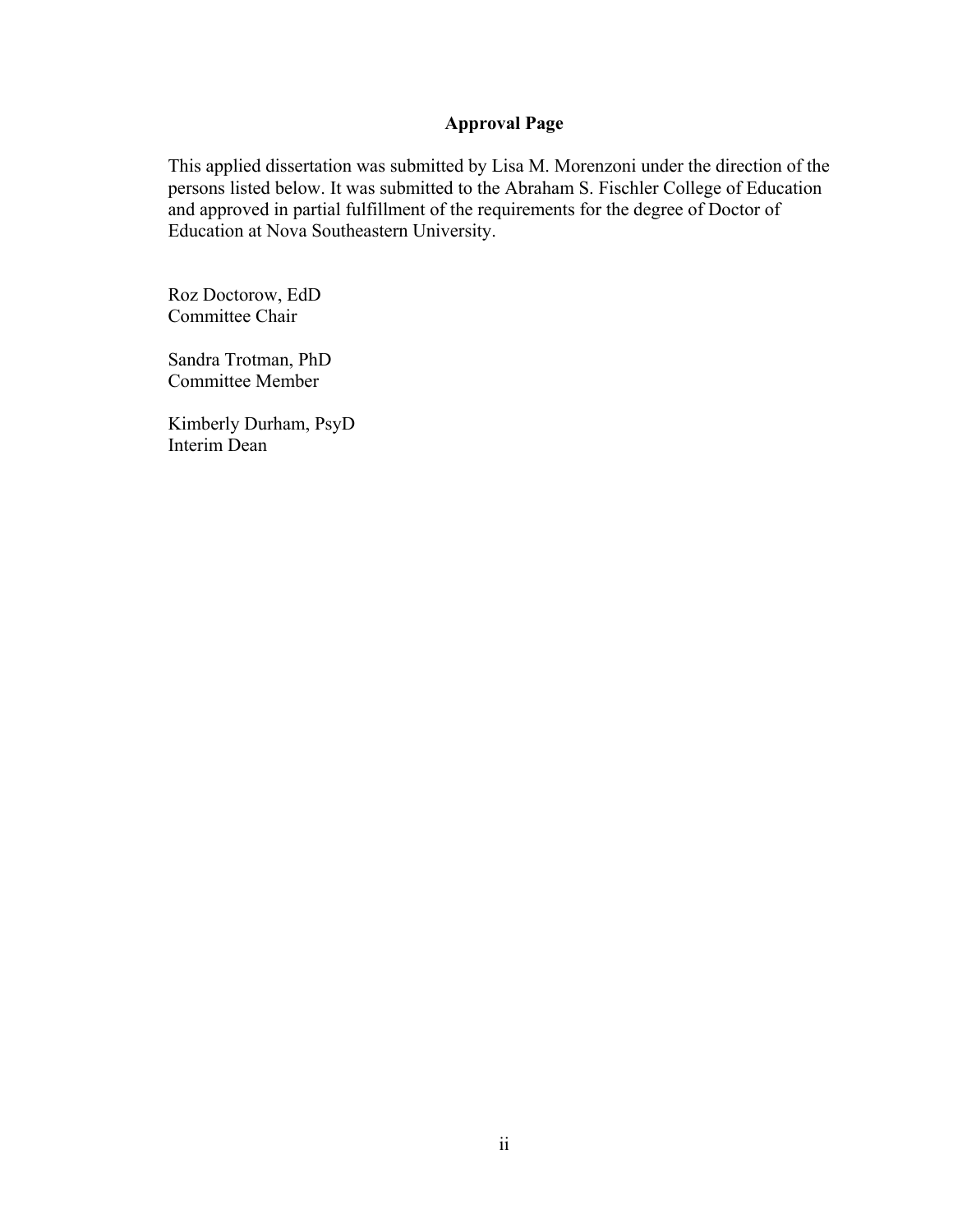### **Statement of Original Work**

I declare the following:

I have read the Code of Student Conduct and Academic Responsibility as described in the *Student Handbook* of Nova Southeastern University. This applied dissertation represents my original work, except where I have acknowledged the ideas, words, or material of other authors.

Where another author's ideas have been presented in this applied dissertation, I have acknowledged the author's ideas by citing them in the required style.

Where another author's words have been presented in this applied dissertation, I have acknowledged the author's words by using appropriate quotation devices and citations in the required style.

I have obtained permission from the author or publisher—in accordance with the required guidelines—to include any copyrighted material (e.g., tables, figures, survey instruments, large portions of text) in this applied dissertation manuscript.

Lisa M. Morenzoni

*\_\_\_\_\_\_\_\_\_\_\_\_\_\_\_\_\_\_\_\_\_\_\_\_\_\_* 

 $\mathcal{L}_\text{max}$ 

Name

August 1, 2017

Date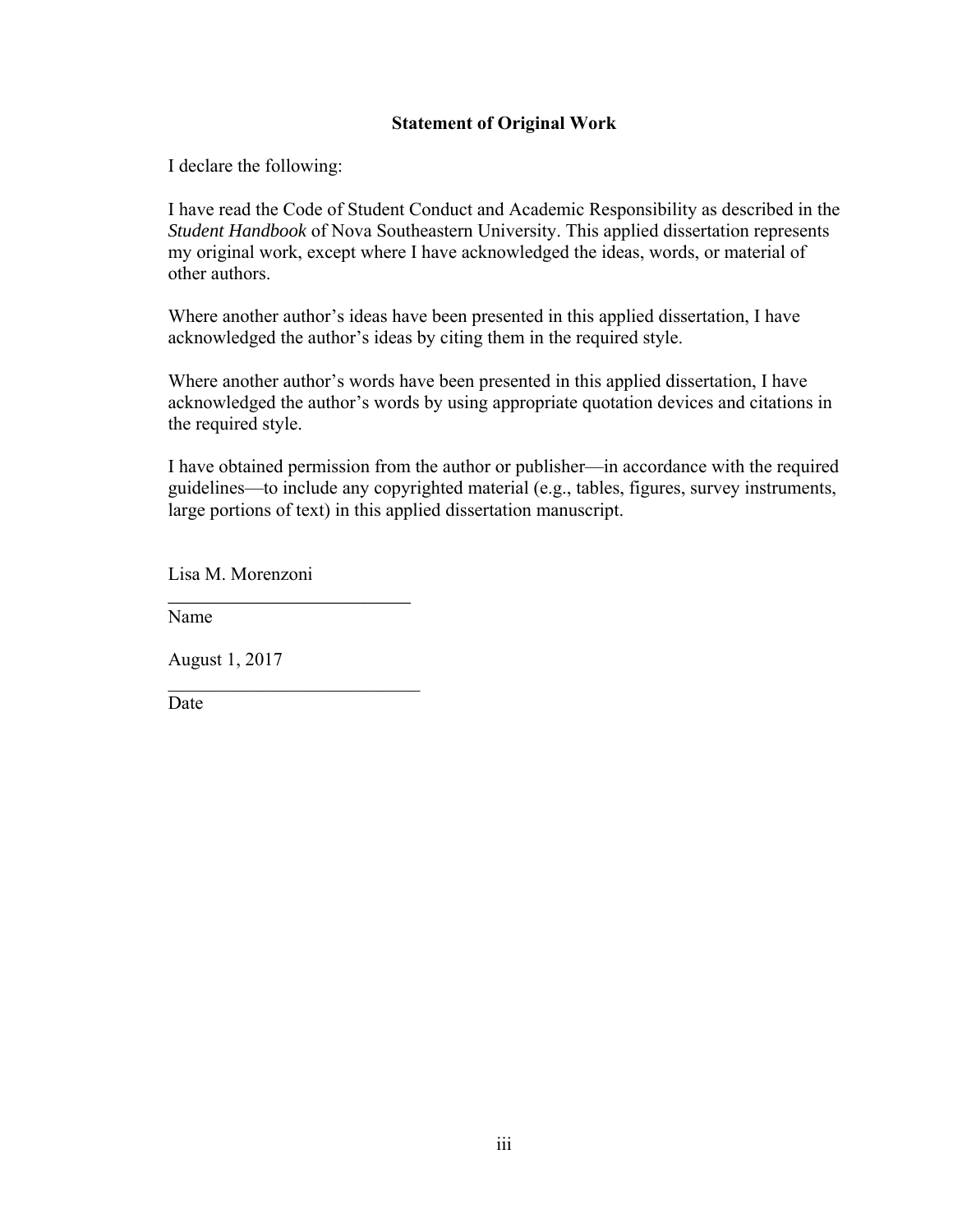#### **Acknowledgments**

This dissertation would not have been possible without the support of several people who are very important to me and this study. First and foremost, I give honor and praise to our almighty God for giving me the strength, determination, and perseverance to complete my degree and this study. Without His blessing and favor, my goal to earn a doctoral degree would never have been achieved. Second, I would like to thank my family and friends who have supported me throughout the whole process. Every one of you played a critical role in making this dream come true. Thank you for the encouragement to keep going when I did not think I could not do anymore research or write one more page. Third, I am forever indebted to the nine young men who helped make this study a reality. Thank you so much for your willingness to participate and share your stories with the hope to make a difference in your community. Without you, this would have still been a thought as opposed to a completed study. Finally, I would like to thank Dr. Roz Doctorow, my Dissertation Chair. I am so thankful that the university paired us together. Your support and help from the very beginning was very crucial and very much appreciated. Thank you for being the calm in my storm throughout the whole process.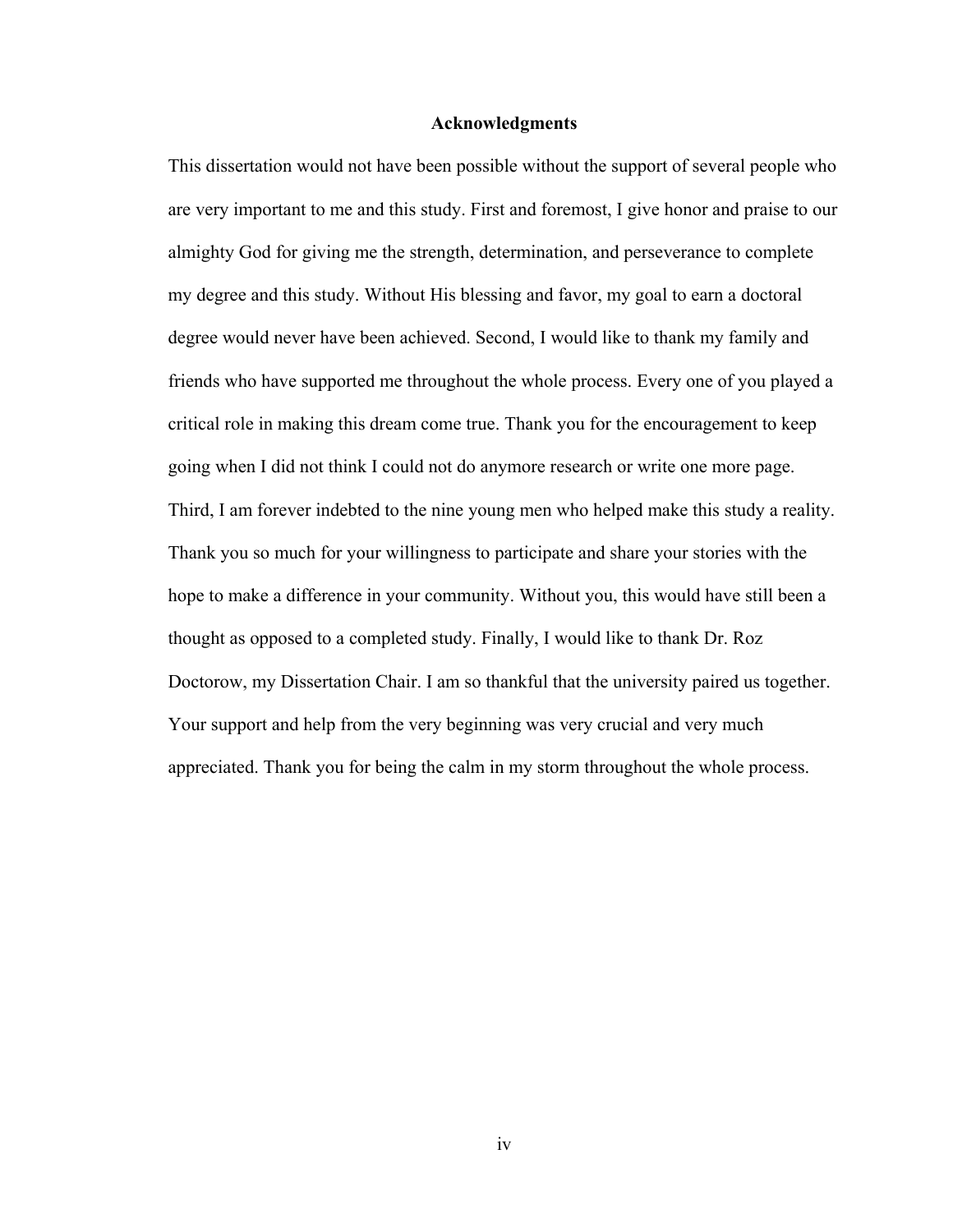#### **Abstract**

The Black Male's Perceptions of Academic Success in the Black Belt Region. Lisa M. Morenzoni, 2017: Applied Dissertation, Nova Southeastern University, Abraham S. Fischler College of Education. Keywords: phenomenology, academic success, Black males, poverty

The purpose of this applied dissertation was to explore the perceptions of academic success of Black males in the Black Belt in an effort for educators and community members to better understand and meet the needs of young Black men.

In this study, the researcher conducted one 60-minute interview followed by one confirming interview with nine former students (Appendix D) who graduated from the local area high school. Interview questions (Appendix B) were developed by the researcher based on the research questions in the study. These use of these questions assisted in understanding the perceptions of academic success of these young Black men.

From an analysis of the data gathered from the young men's interviews, three prevalent themes emerged: 1) the meaning of academic success, 2) the role of the stakeholders, and 3) a boy's only club. This study will allow educators and community members to examine the highlighted issues and to consider appropriate actions to meet the needs of young Black men.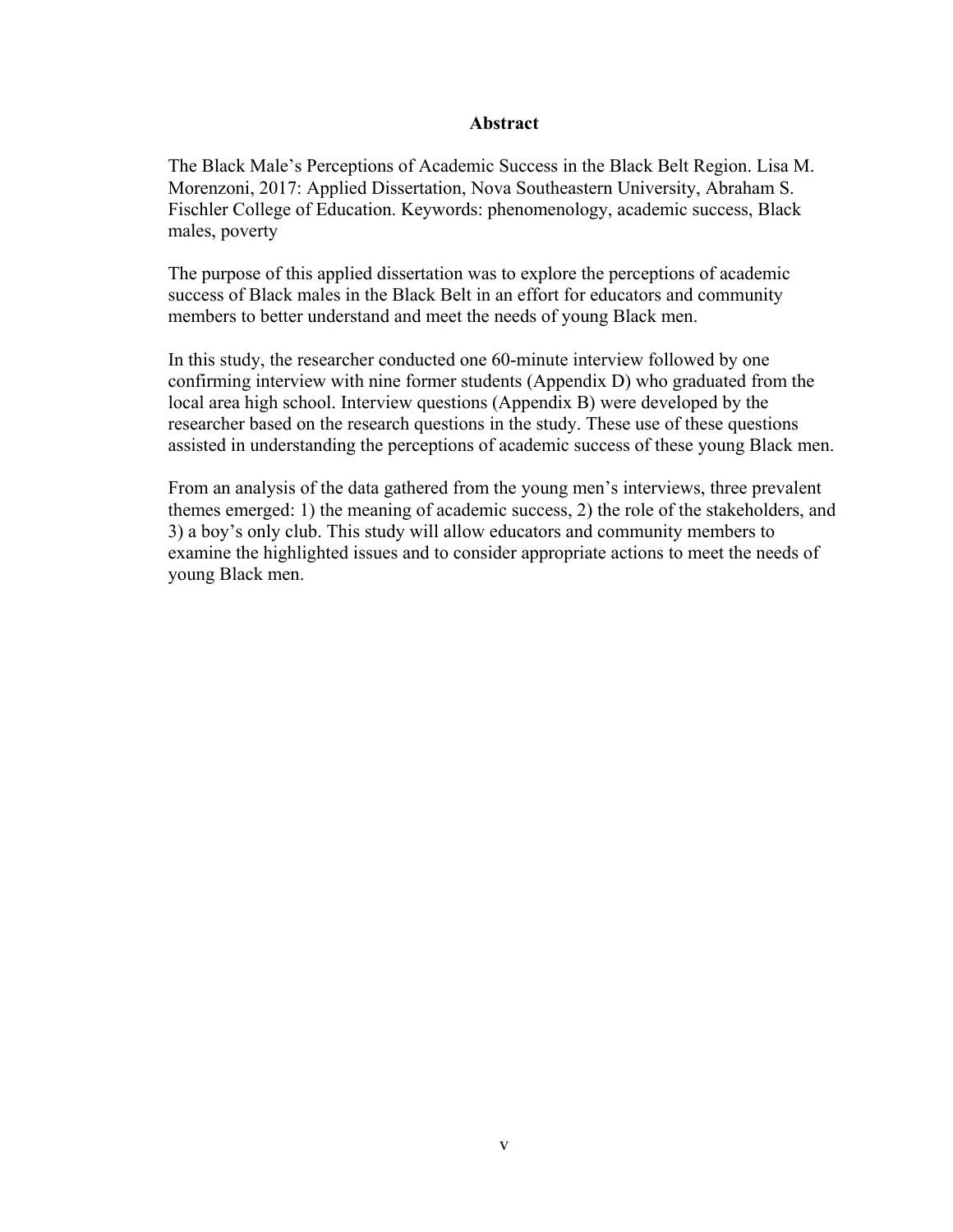# **Table of Contents**

|          | Page |
|----------|------|
|          |      |
|          |      |
|          |      |
|          |      |
|          |      |
|          |      |
|          |      |
|          |      |
|          |      |
|          |      |
|          |      |
|          |      |
|          |      |
|          |      |
|          |      |
|          |      |
|          |      |
|          |      |
|          |      |
|          |      |
|          |      |
|          |      |
|          |      |
|          |      |
|          |      |
|          |      |
|          |      |
|          |      |
|          |      |
|          |      |
|          |      |
| Findings | .57  |
|          |      |
|          |      |
|          |      |
|          |      |
|          |      |
|          |      |
|          |      |
|          |      |
|          |      |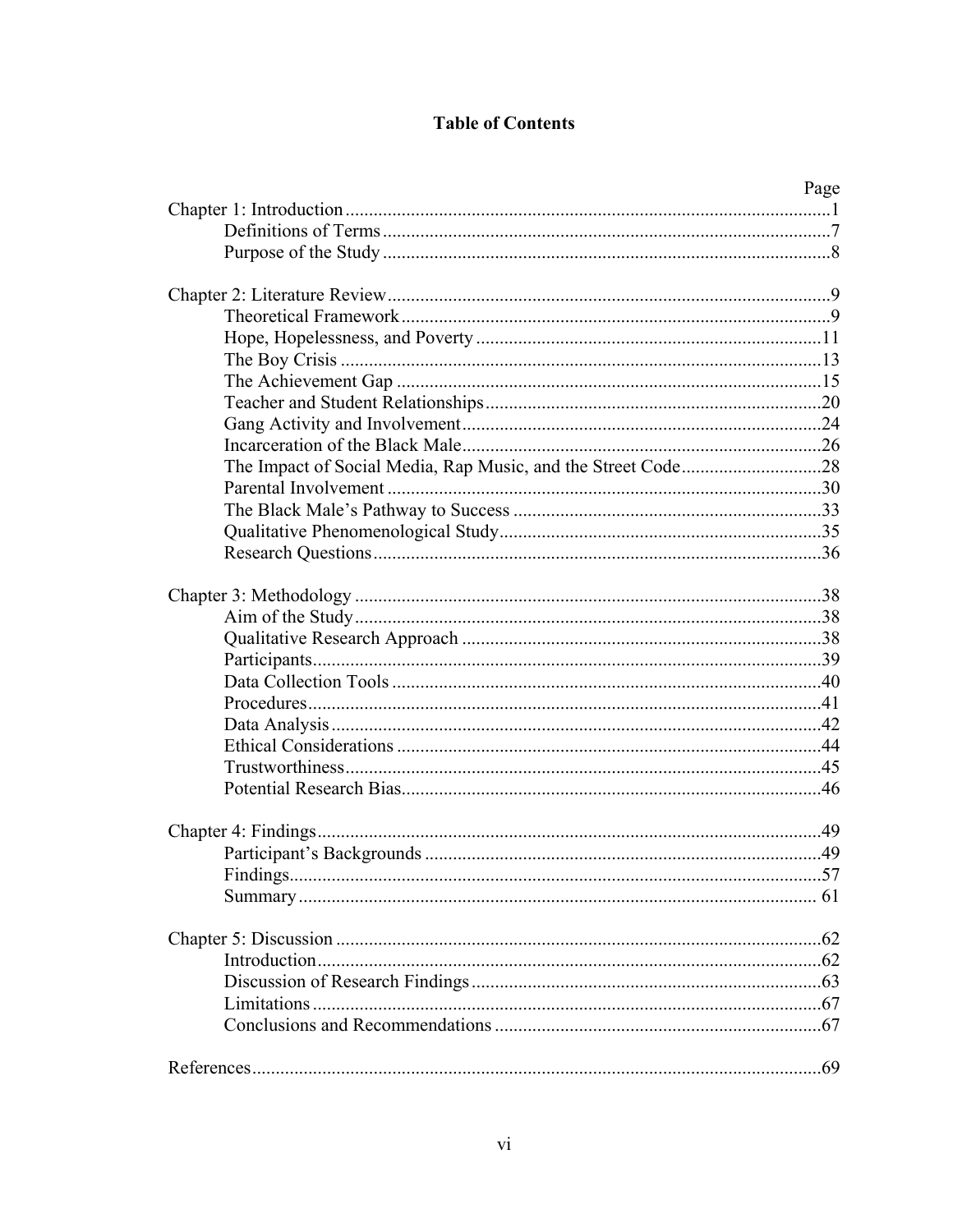# Appendices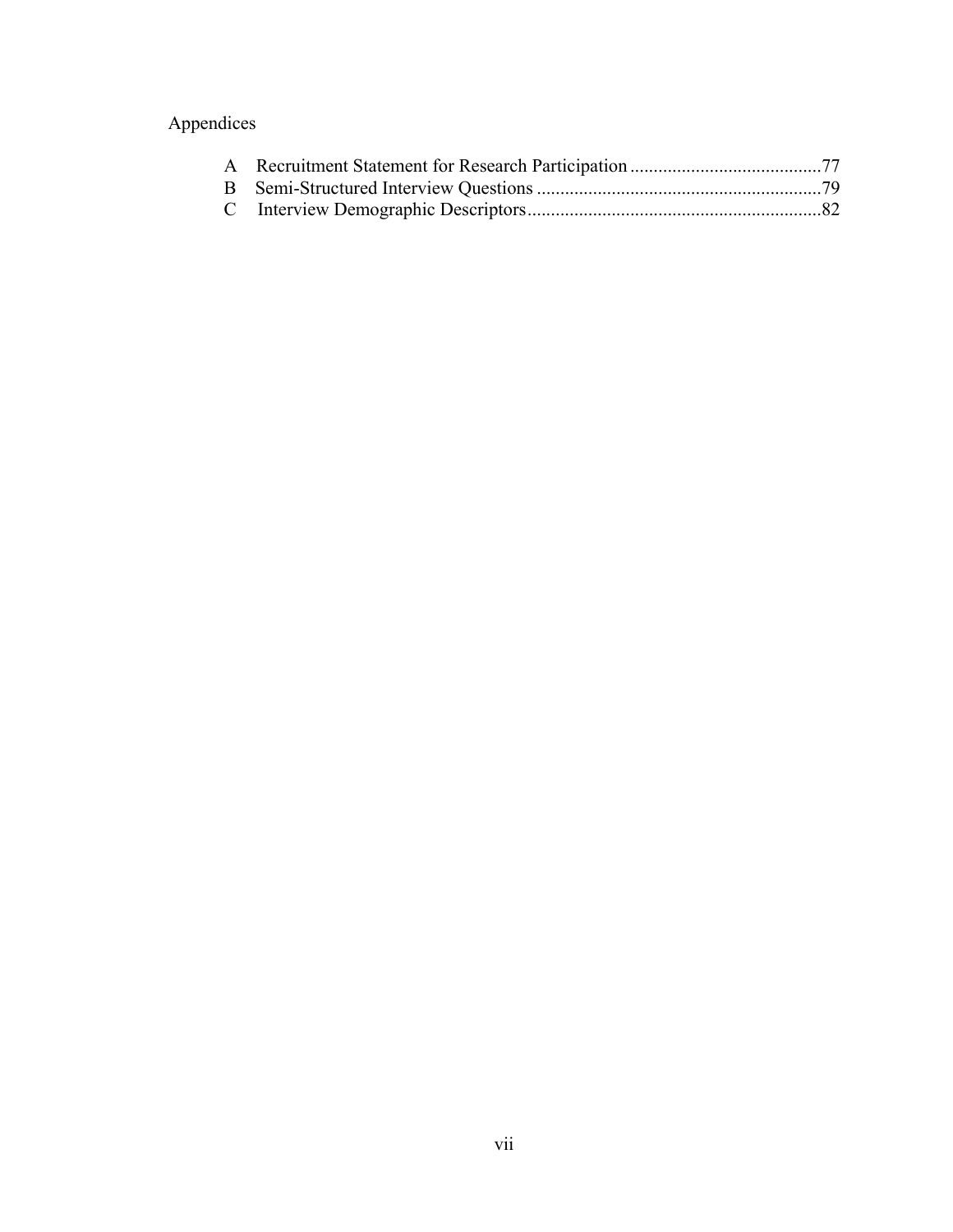#### **Chapter 1: Introduction**

Alabama's Black Belt Region is named for the region's historical agricultural heritage and rich black top soil. The Black Belt Region consists of six counties in Alabama, which flourished for hundreds of years. The cotton industry was supported by the rich soil which brought money, power, slaves, and, eventually, poor black sharecroppers to the area. The region's commerce created some of the wealthiest and most powerful political regions in the United States. Alabama cities such as Montgomery, Selma, and Demopolis were once recognized as some of the most affluent towns in the nation (Edmundite Missions, 2015).

In 1910, the region's decline into poverty began when the boil weevil infestation basically destroyed Alabama's cotton industry. This devastation led to an even deeper level of poverty which was heightened by violent and institutionalized racism and discrimination. Just when the local people thought it could not get any worse, Craig Air Force Base made an announcement in 1978 that it would be closing. The base served as a cornerstone employer. Its closing created a ripple effect throughout the region which led to numerous businesses, retailers, restaurants, and professional businesses closing (Edmundite Missions, 2015).

The region never recovered which caused the Black Belt Region to experience some of the worst poverty problems, such as high crime and no new industry. These type of issues have created ongoing generational and situational poverty to the point that living in the area is compared to living in a third world country. Most of the citizens live in shotgun style houses with large holes in the roofs and floors. Doors and windows of

1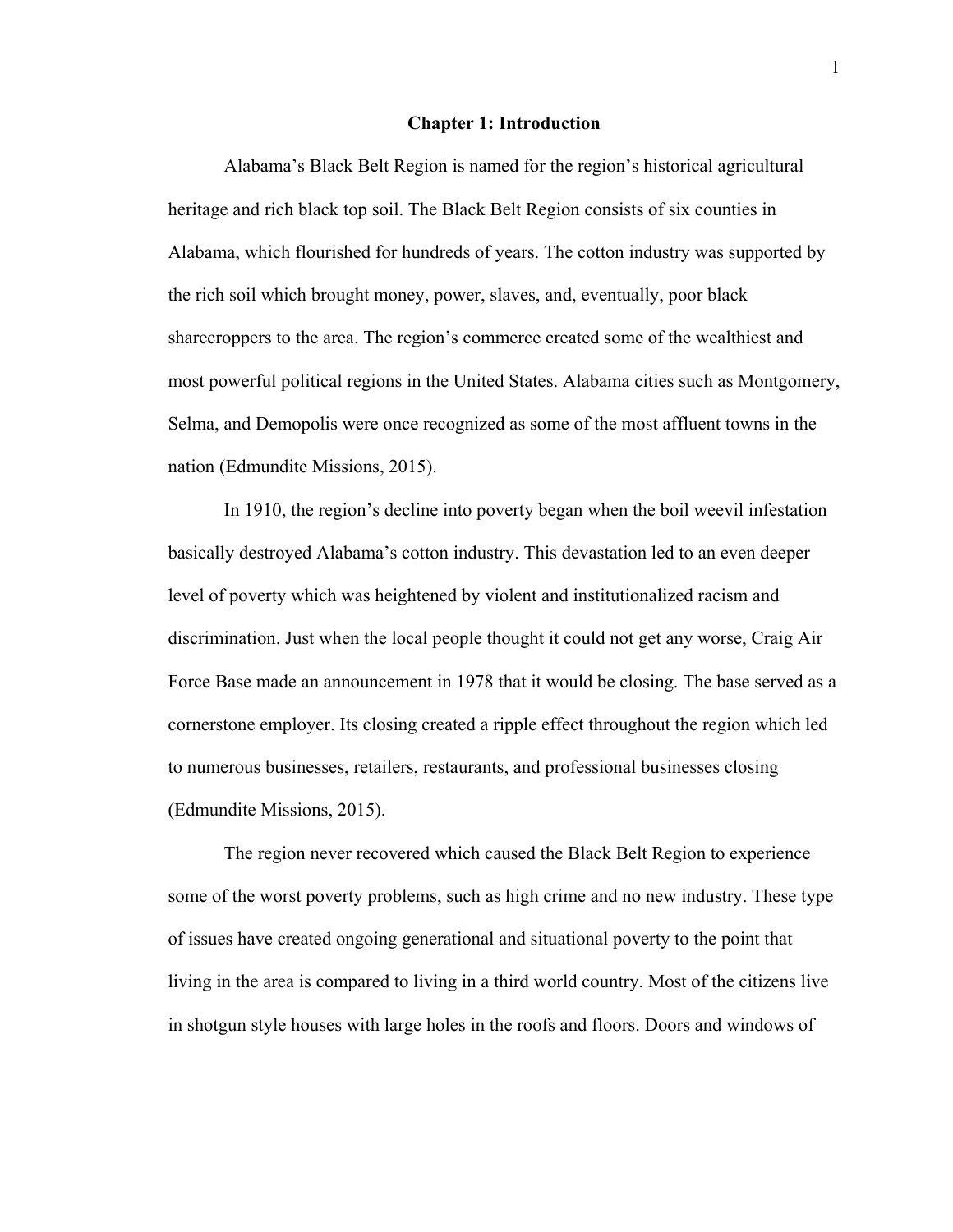homes are covered by plastic and paper. Some people live in the streets with no protection from the weather (Edmundite Missions, 2015).

The area has had a very diverse history because the city served as a key location during the Civil Rights Movement of 1965. Black people owned businesses and even held administrative offices such as postmaster. Desegregation appeared to be a thing of the past and many White people hoped the shameful bloody attack on the Edmund Pettus Bridge was history (Martin, 2015).

In spite of these hopeful changes, the school district has been reshaped through protests and become segregated once again. Prior to 1991, the school board was appointed by the city council. In spite of desegregation, there had never been a majority Black city council nor a majority Black school board appointed to govern the school system. In 1987, the city school system hired its first Black Superintendent with a three year contract. The Superintendent had a vision to level the educational playing field for all students, but inherited a plan that was anything but level. In 1990, the superintendent challenged the system and exposed a rigid tracking system for which no formal school policy had been written. This tracking system assured White parents that their children received preferential treatment and placement in the best classes with the best teachers while the Black and poor White children were placed in the low-level classes receiving a second-rate education. Black teachers were not given the opportunity to teach Advanced Placement classes. Many parents were not aware that their children were in lower level classes and what it could mean for their children's education and future. Due to this discovery and exposure, the School Board immediately fired the superintendent which prompted a series of protests because the majority of the parents with school-aged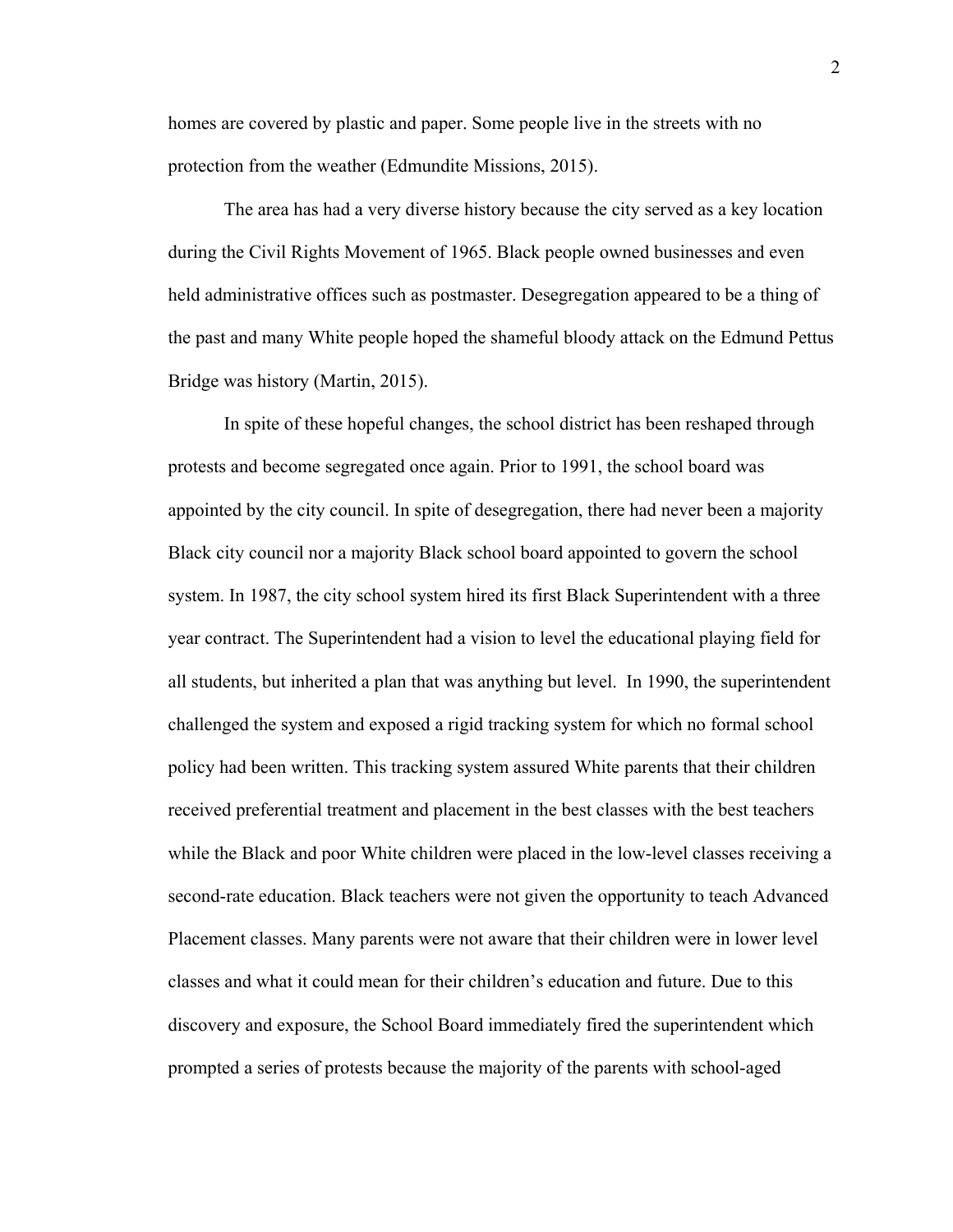children supported him and did not want him fired. Eventually, the White parents withdrew their children from the city schools and transferred them to the local county school system or local private schools (Matthews, 1991).

In the meantime, the Black people and their supporters had sit-ins and students boycotted school until eventually all 11 city schools were closed down. The governor sent 200 National Guard troops to keep order. It was like history repeating itself 25 years earlier (Matthews, 1991; Martin, 2015). After the protests, the superintendent's job was reinstated, but his contract was not renewed at the end of the school year (Martin, 2015).

The nation's report card reached crisis levels in 2009. Only 70% of America's first-year high school students were graduating and an estimated 1.2 million students were dropping out each year (Thompson, 2011). In the Black Belt Region, the overall population in poverty is 30.65% with 46.65% of children under the age of 18 in poverty. Only two-thirds of the children are expected to graduate from high school and approximately 70% of them come from single-parent homes (Edmundite Missions, 2015).

**Statement of the problem.** Graduating from high school affects how a person contributes to society. When outside factors such as poverty, gang activity, gun violence, and incarceration affect daily life, it is a challenge for schools to help students to be successful.

The problem of this study was that Black male students in the writer's school had a very low graduation rate which hindered their ability to be successful later in life. There are few documented studies on hope and academic achievement of Black males who graduate high school and continue their educational studies or enter the workforce in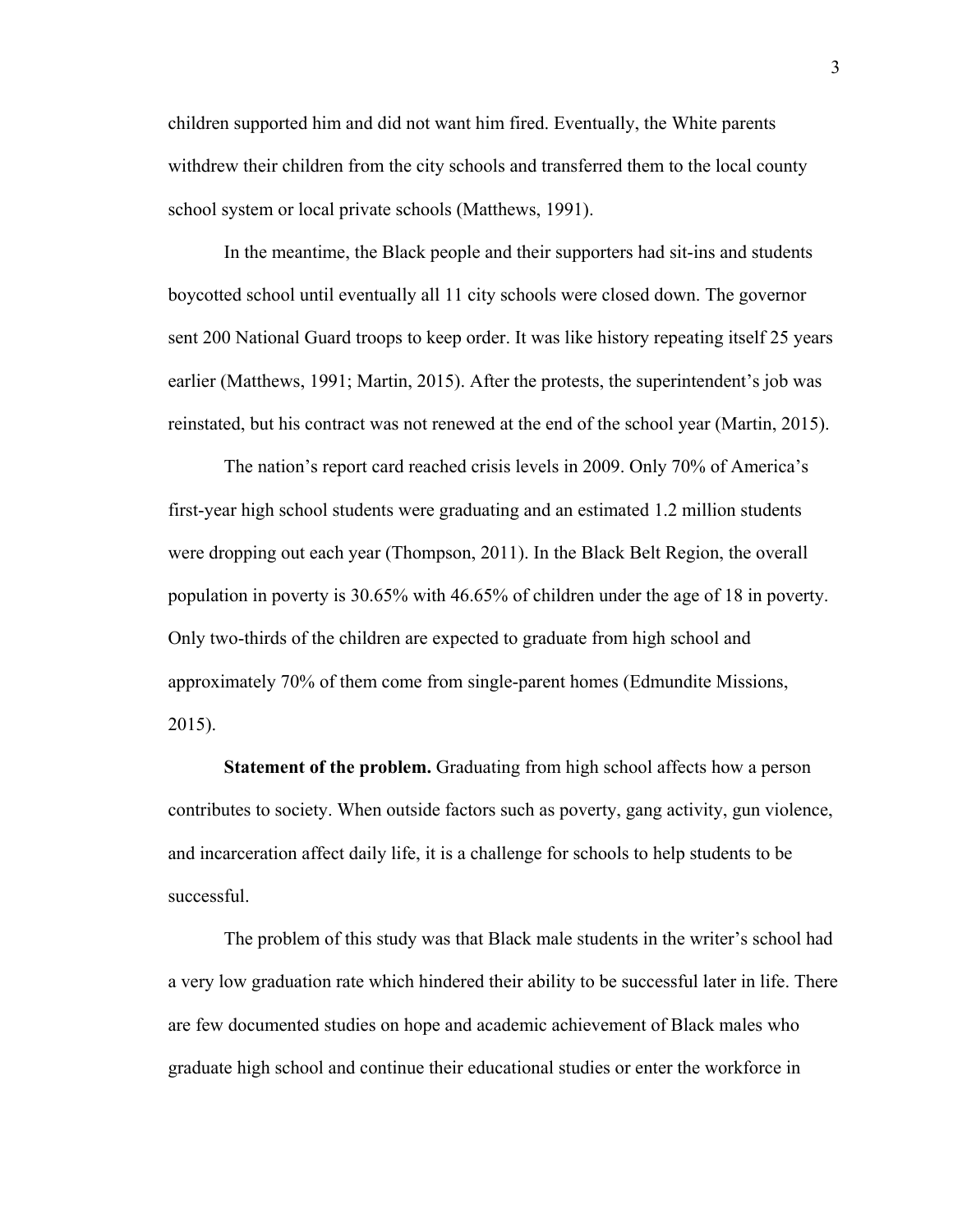spite of the daily adversity of hopelessness and poverty they face while in high school. It is important to learn what motivates some Black males to succeed in the midst of bad conditions and negative experiences since Black males continue to be underachievers in the academic arena.

**Phenomenon of interest.** Many young Black adolescent male underachieve and devalue school and academics. School has been rejected as a place to develop a sense of identity and self-worth (Kunjufu, 2005). However, some young Black adolescent males find hope and academic success by graduating high school and furthering their education or entering the workforce in spite of the adversity of hopelessness and poverty that they faced every day while in high school.

**Background and justification.** Impoverished Black youth have been the focus of many studies across academic discipline (See, 2007). The number of young Black adolescent males in the Black Belt Region achieving hope and success by graduating high school and going to college or entering the workforce is low. There is a need to reshape the definition of hope and hopelessness as defined by Black adolescent males. Young Black adolescent males need to possess the feelings of hope and success despite their surroundings (Davis-Maye & Perry, 2007).

 The Boy Crisis is defined as Black boys who are slipping through the cracks. Black males are feeling alienated by a dominance of female values due to living in single-parent homes where only the mother is present. These boys need to be proud of their masculinity (Kunjufu, 2005). Girls often have higher educational goals than boys. Black boys are the subject of disproportionality by being labeled with a learning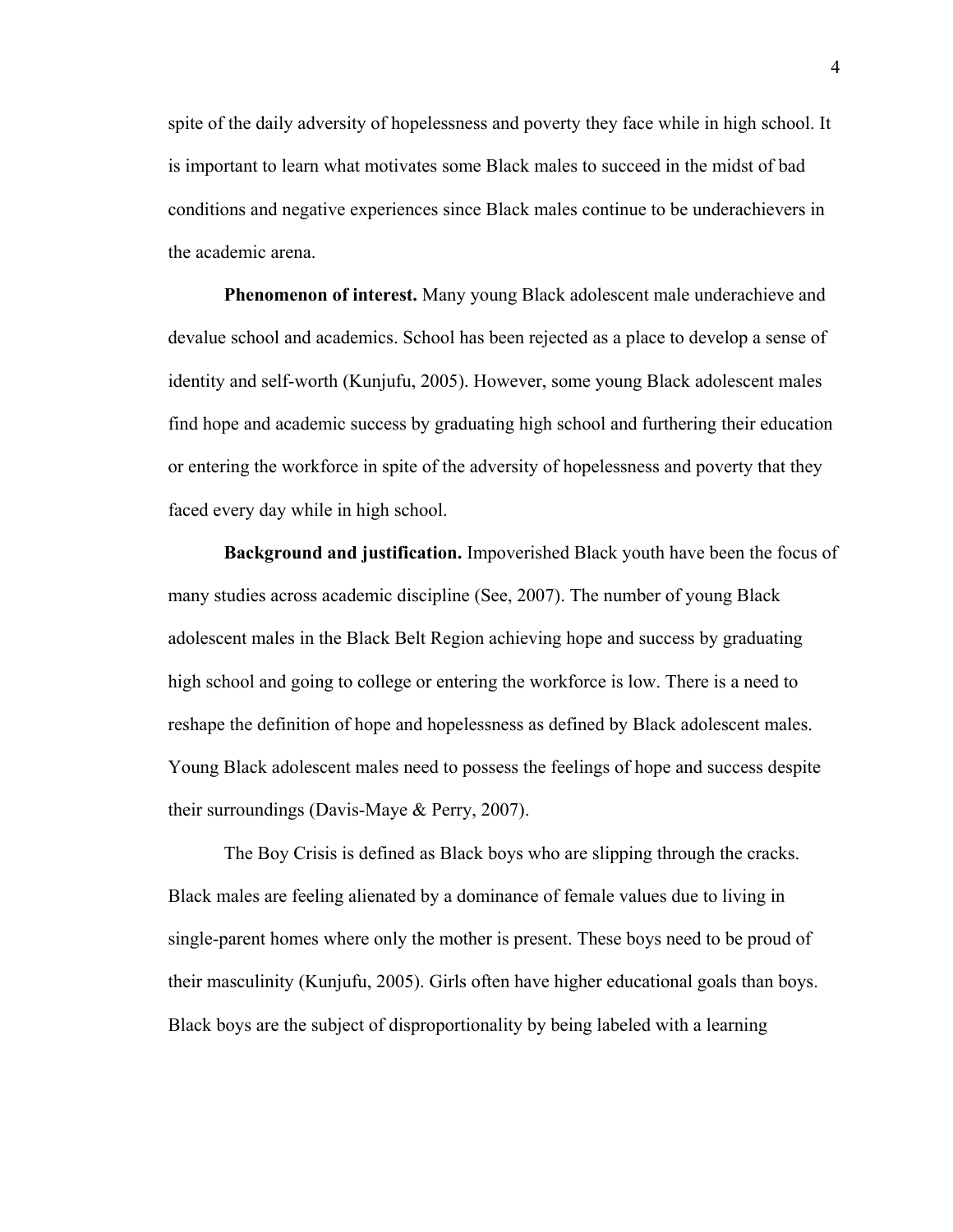disability and placed in special education. Boys often have to repeat a grade which can lead to them dropping out (Foster, 2011).

 There has been a myriad of programs and initiatives to reverse the scholastic underachievement epidemic since academics appear to be rejected by Black adolescent males and eliminate the perceived outlook of hopelessness among them. While these programs have sustained some, there is still a wide achievement gap for these young males. Therefore, something needs to be done to effectively close the gap and reverse the views that these males have of themselves as scholars (Whiting, 2006).

 The portrayal of young Black males in the areas of education, labor, and justice has been largely negative. Black males remain at the bottom end of high school graduation rates. The estimated national 2012-13 graduation rate of Black males was 57%. In Alabama, the graduation rate was 57% which is 15% below White males who had a 72% graduation rate. Most states have failed to come up with a uniform way to track graduation rates and making the information publicly known even though this is important data. For some states, it is easier to track Black males who are incarcerated than Black males who have graduated high school in any given year (Schott Foundation for Public Education, 2015).

 Suspension and expulsions reduce the amount of instructional time a student has which further impacts academic achievement. Students who are suspended or expelled have fewer social bonds at school causing them to feel like they do not belong at school which leads to an increase in the dropout rate. The national average suspension rate for Black males is 15%, which is 8% more than Latino males and 10% more than White males. The suspension rate in Alabama for 2012-2013 was 18.9% which was 12.6% more

5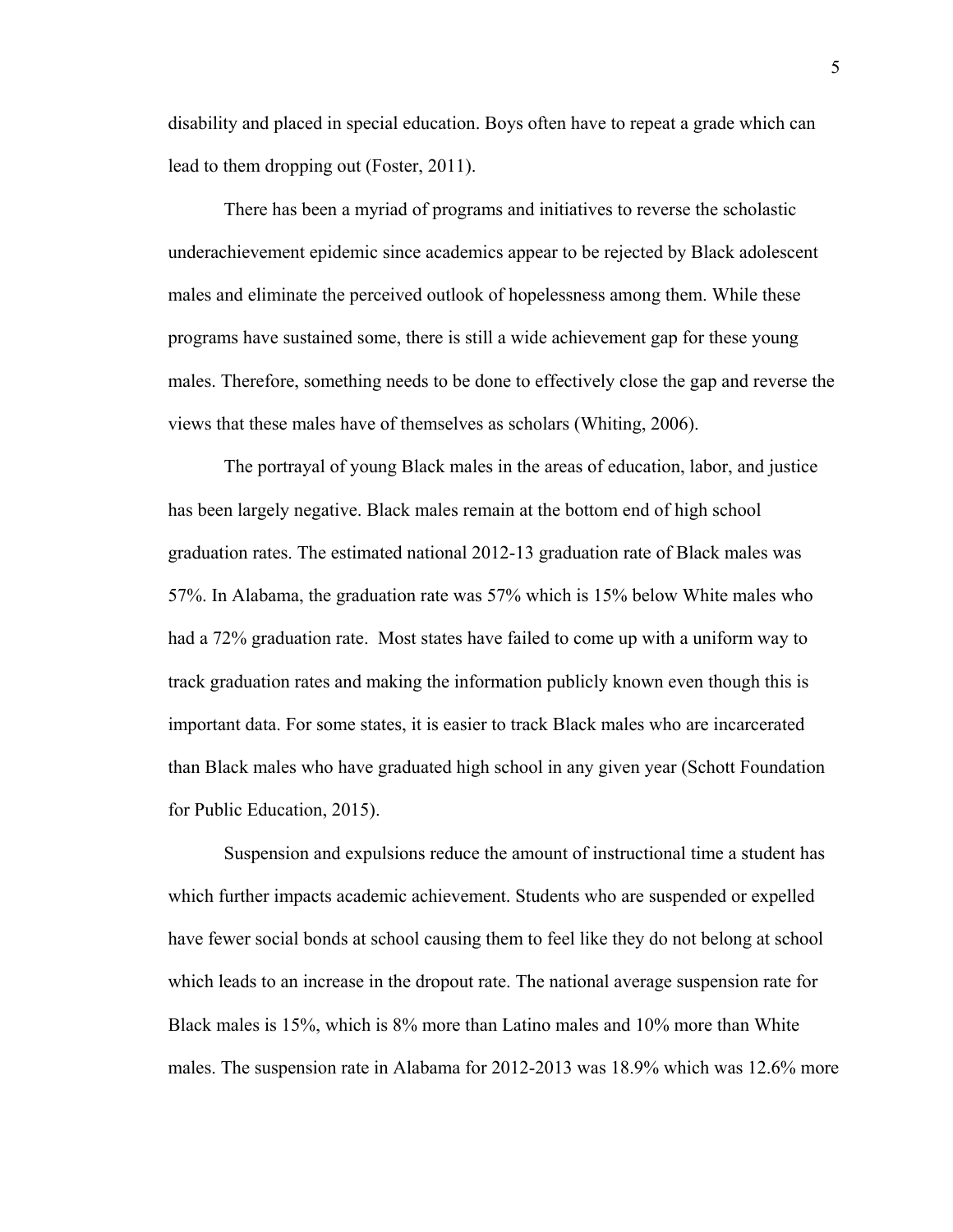than White males and 13.2% more than Latino males (Schott Foundation for Public Education, 2015).

**Deficiencies in the evidence.** Most research on Black achievement has actually been on Black underachievement. See (2007) noted that impoverished Black youth have been the focus of many studies across academic disciplines. Carter (2008) conducted a study on students' beliefs and attitudes about race, student achievement, and the value of school for upward mobility. His findings stated that students' dreams of going to college are not always realized because they are not prepared for college with the proper academic and social skills they need. Students need to have some type of consciousness that helps them to position their goals and dreams in a society that is not always equal. This consciousness should help them ignite academic motivation and perseverance so they do not see themselves as victims in an unjust society (Carter, 2008). Kafele (2009) noted that too many young Black male teenagers feel that they will not live to see beyond the age of 21. They feel that it is useless to spend their time and energy achieving and accomplishing any goals because they will never live long enough to see them fulfilled (Kafele, 2009).

There is more research conducted on Black female students than on Black male students. Kunjufu (2005) stated that there is already a Black male shortage because the infant mortality rate on Black boys is higher than Black girls. He stated that boys should not be compared to girls, thus making an assumption that boys are deficient. These same differences are not allowed in the home either. Growth and development are being defined from a female perspective which is disadvantageous in male growth and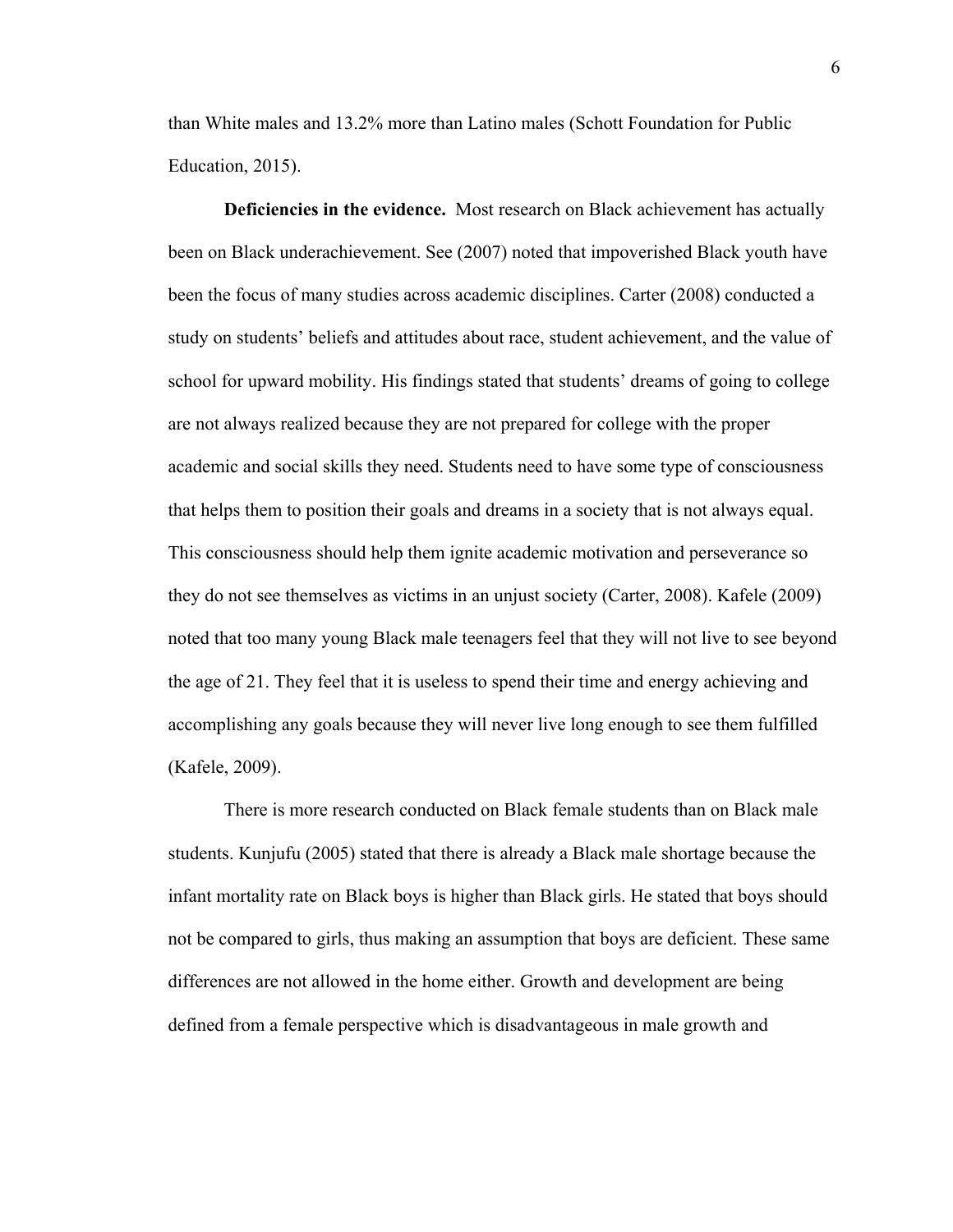development (Kunjufu, 2005). Harper and Wood (2016) also stated that the number of Black males is decreasing as a result of being victims of homicide or committing suicide.

**Audience.** The primary audience for this study includes teachers and administrators of Black adolescent males in the Black Belt Region. However, the findings may be used for anyone who works with young Black adolescent males who may feel unsuccessful in an academic setting.

#### **Definition of Terms**

 Before discussing the study in-depth, it is important to provide an overview of the frequent terms used throughout the various chapters.

**Achievement gap.** The differences between the test scores of minority and the test scores of their White and Asian peers (NEA, 2016).

**At-risk students.** Students identified as at-risk of failing academically or who have behavioral, social, and/or emotional deficits that negatively affect their ability to function successfully at school (Kunjufu, 2005).

**Competency.** The idea that a student is equipped and feels empowered to be successful while in school.

**Grit.** A combination of tenacity and perseverance-a willingness to take risks even if it means sometimes failing and starting again (Hoerr, 2013).

**Poverty.** A set of money income thresholds varied by family size and composition. If a family's total income is less than the family's threshold, then the family and every member of the household is considered to be living in poverty (United States Census Bureau, 2016).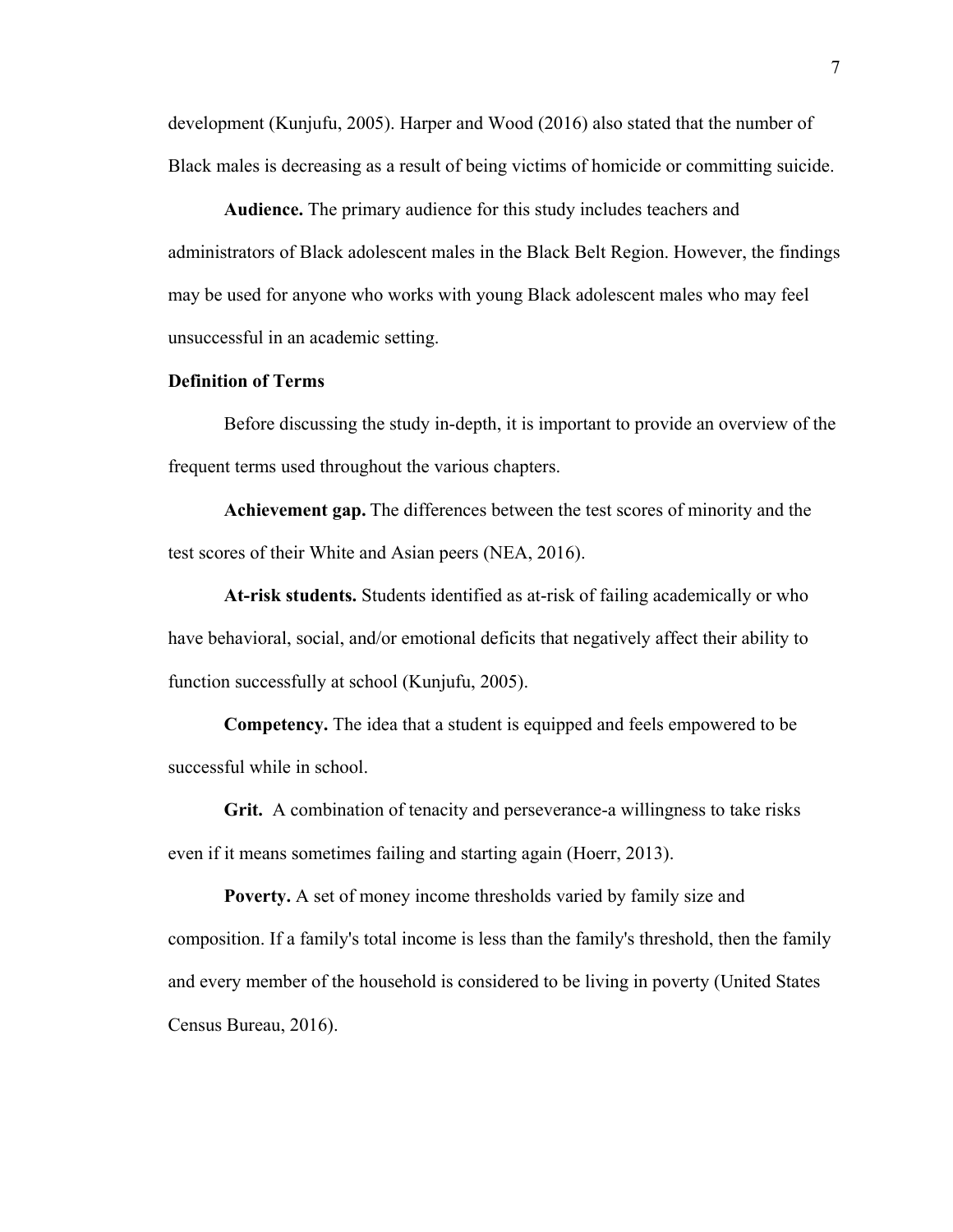**Resiliency.** The ability to form a successful adaptation in the face of obstacles and adversity. How people cope with stressors; how people make sense of negative experiences and events (DESTA, 2011).

#### **Purpose of the Study**

The purpose of this study was to use qualitative phenomenological research methods to explore and discover factors that influence student achievement experienced by young Black adolescent males who graduated from the only high school located in an impoverished community of the Black Belt Region of Alabama which was affected by atrisk descriptors such as, violence, gang activity, incarceration, single-parent homes, dropouts, etc. A qualitative study allowed the researcher to explore and describe how these young Black adolescent males felt about their lives and discuss it in their own words and contexts in which they are both familiar and comfortable. Using individual student interviews, conversations, focus meetings, and an analysis of personal texts, this study explored emerging constructs from the view point of the research participants. This study will increase awareness and broaden the understanding of how our impoverished young Black adolescent males conceptualize and experience feelings of hope and success in the face of adversity, fear, and hopelessness. It provides critical factors that contribute to the development of how other young Black adolescent males can be helped to experience the same success.

This study was conducted in the Black Belt Region of Alabama. Participants were Black males who have graduated from a local high school and who are currently enrolled in a post-secondary institution, serving in the military, or employed in the workforce.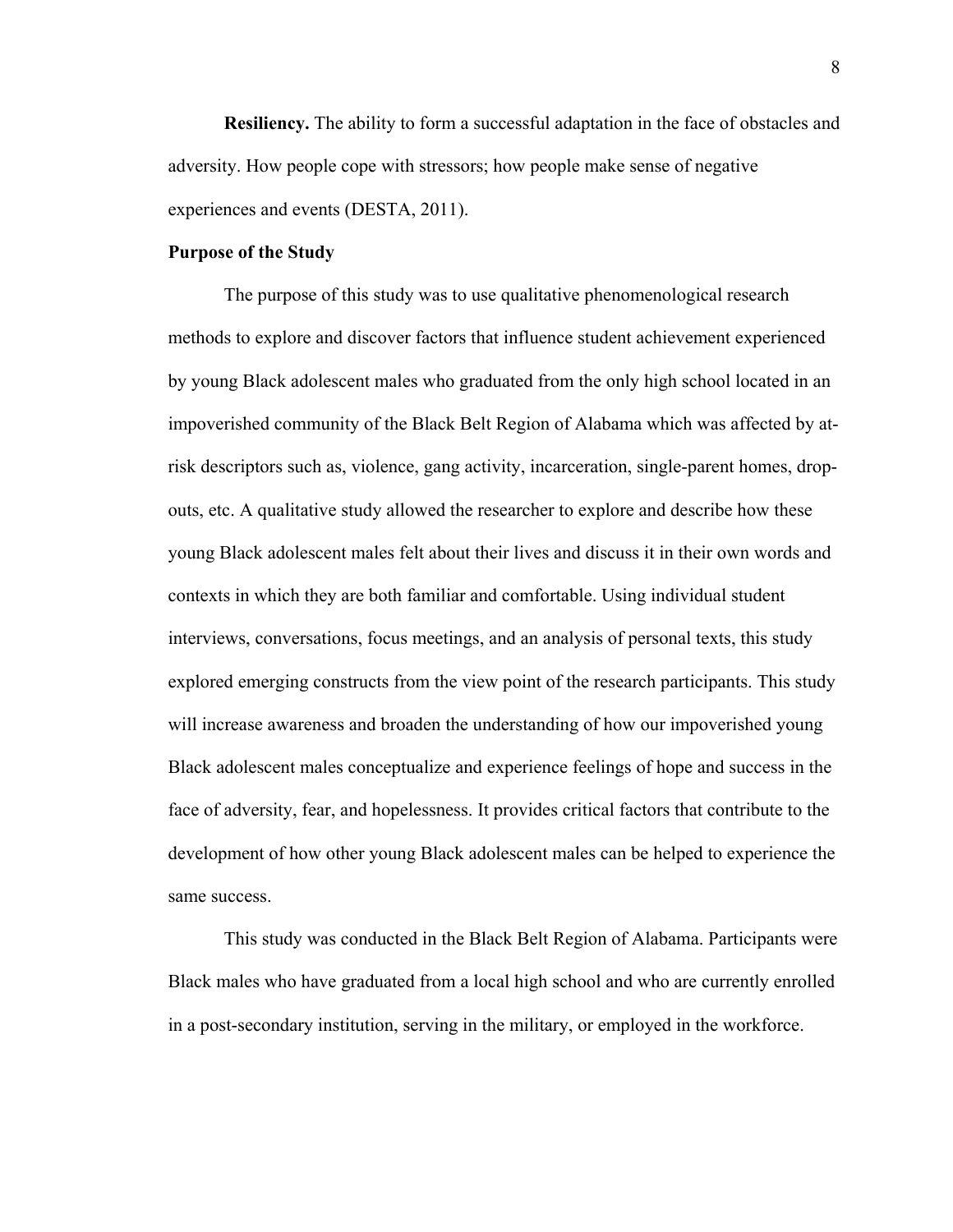#### **Chapter 2: Literature Review**

This chapter provides a review of the literature. It includes a description of the theoretical framework which guided the study. The first discussion is how hope, hopelessness, and poverty affect the Black male student which leads to the boy crisis and an increase in the achievement gap. Teacher and student relationships and how it affects the educational process are discussed. Gang activity and incarceration will be discussed next. The impact of social media, rap music, and the street code will be reviewed. In addition, there is a discussion of parental involvement and how it influences students. Lastly, there is a look at the Black male's success and how families, schools, and communities can help and provide support to help the Black male be successful.

#### **Theoretical Framework**

 This study was guided by grit and resiliency theories. It includes an Afrocentric perspective which allows an understanding of the experiences of the participants within their cultural contexts. A brief discussion of each framework follows. Duckworth, Peterson, Matthews, and Kelly (2007) defined grit as the perseverance and passion for achieving long-term goals. McCarty (2014) stated grit as continued determination long after the excitement of a new plan is gone. Grit entails working strenuously toward overcoming challenges while maintaining effort and interest over time despite the occasional failure, adversity, or plateau encountered along the way (Duckworth, et al, 2007).

Perseverance allows people to maintain action even when they feel like quitting. If time and effort are defined, grit can help them accomplish the impossible. Many failures come down to not executing plans of action which is necessary to accomplish a

9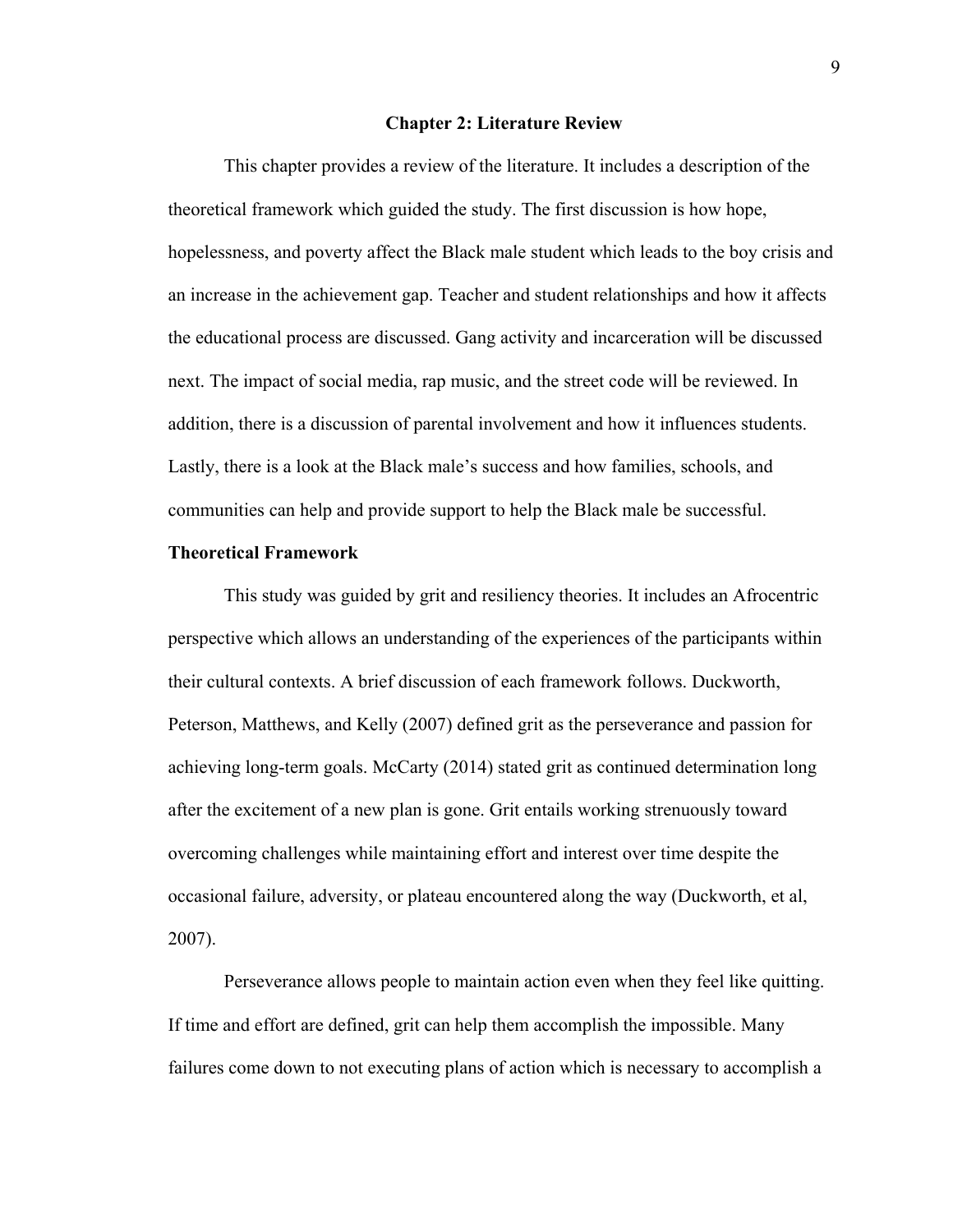goal. Success is not just an aspect of developed talent or strengths, but the ability to move forward and take action. Continuous motivation to perform well is critical to long-term success (McCarty, 2014).

While practice is not always fun and success is not always easy, the will to press on is necessary. Those who display grit display real commitment to rise above circumstances that would otherwise make it easier to just give up and quit. These commitments and actions to accomplish a goal drive and sustain effort when challenges make it difficult to reach a goal. Being able to retain a level of commitment comes from the strong belief in the value of the outcome along with being able to have self-discipline in order to keep and honor the commitment (McCarty, 2014).

 People face many stressors in their lives. Resilience is described as an outcome and a set of qualities or processes that enable a person to make use of both external and internal resources (Mitchell, n.d.). Hooper (2009) described resiliency as a conceptual framework which emphasized the strengths rather than deficits among people who experienced various degrees of adversity, trauma, and stress. Coyle (2011) stated that resiliency is the ability to bounce back. Risk and protective factors are examined. These factors occur at the individual, family, or community level and may be situational or ongoing. Risk factors include, but not are limited to, stress, poverty, alcoholism, and mental illness (Hooper, 2009; Coyle, 2011). Resiliency at an individual level is viewed in the context of a dysfunctional family (Hooper, 2009). Individual resilience is sometimes interdependent with family resiliency because family goals such as achieving family members' emotional needs, children's growth towards becoming productive adults, and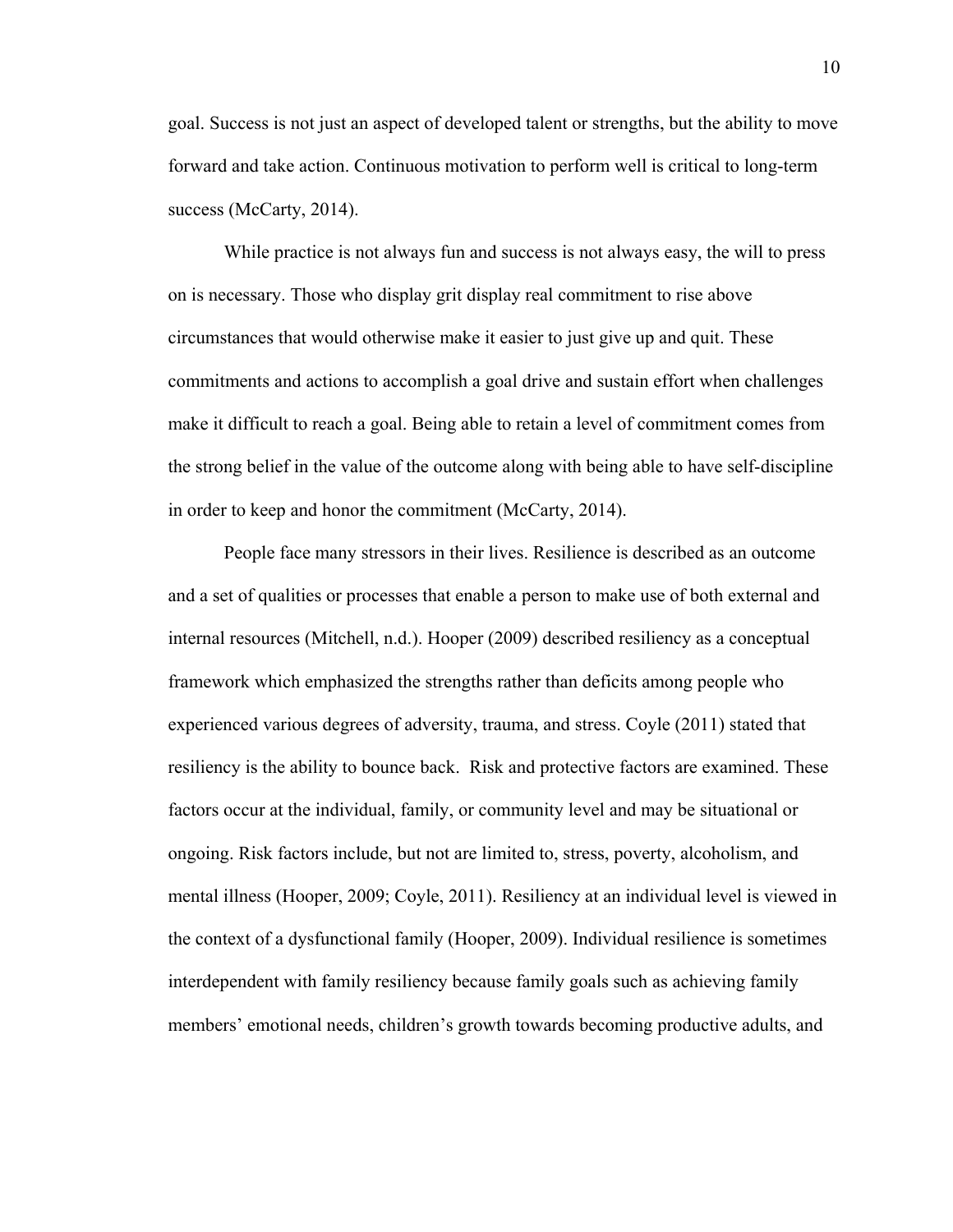promoting mutual support between adults and aging parents are aligned with individual growth (Coyle, 2011).

 An Afrocentric perspective utilized by Asante (1990) is a phenomena viewed from people of African descent. Afrocentricity is a set of principles that accounts for the understanding which address the life and experience of people of African descent in America, on the African continent, and in other areas (Monteiro-Ferreira, 2014). It allows for key African traditions and values to provide the foundation for the African American culture. Being able to use these values and ideas permits Afrocentricity to be used as a valid background for acquiring and examining data (Asante, 1990).

#### **Hope, Hopelessness, and Poverty**

One of the most important problems facing American inner-cities is an adolescent's feelings of hopelessness about the future from living in low-income neighborhoods. In most discussions of inner-city life, resiliency is treated as something very rare that should be celebrated when it is found by these same adolescents. Instead, most youths surrender to the challenging or threatening circumstances they face on a daily basis, which yields to the essence of hopelessness (Bolland, 2003). They have been taught to hate themselves. Anger is not converted back to love unless they understand and are taught their culture because it is difficult to love someone unless you can love yourself (Kunjufu, 2005).

Feelings of hopelessness are associated with essentially every area of at-risk behavior, including violence, substance use, sexuality, and even accidental injury. These feelings of hopelessness are demonstrated higher among males than females which lead to a steeper projectory of their at-risk behaviors (Bolland, 2003). Kunjufu (2005) stated that Black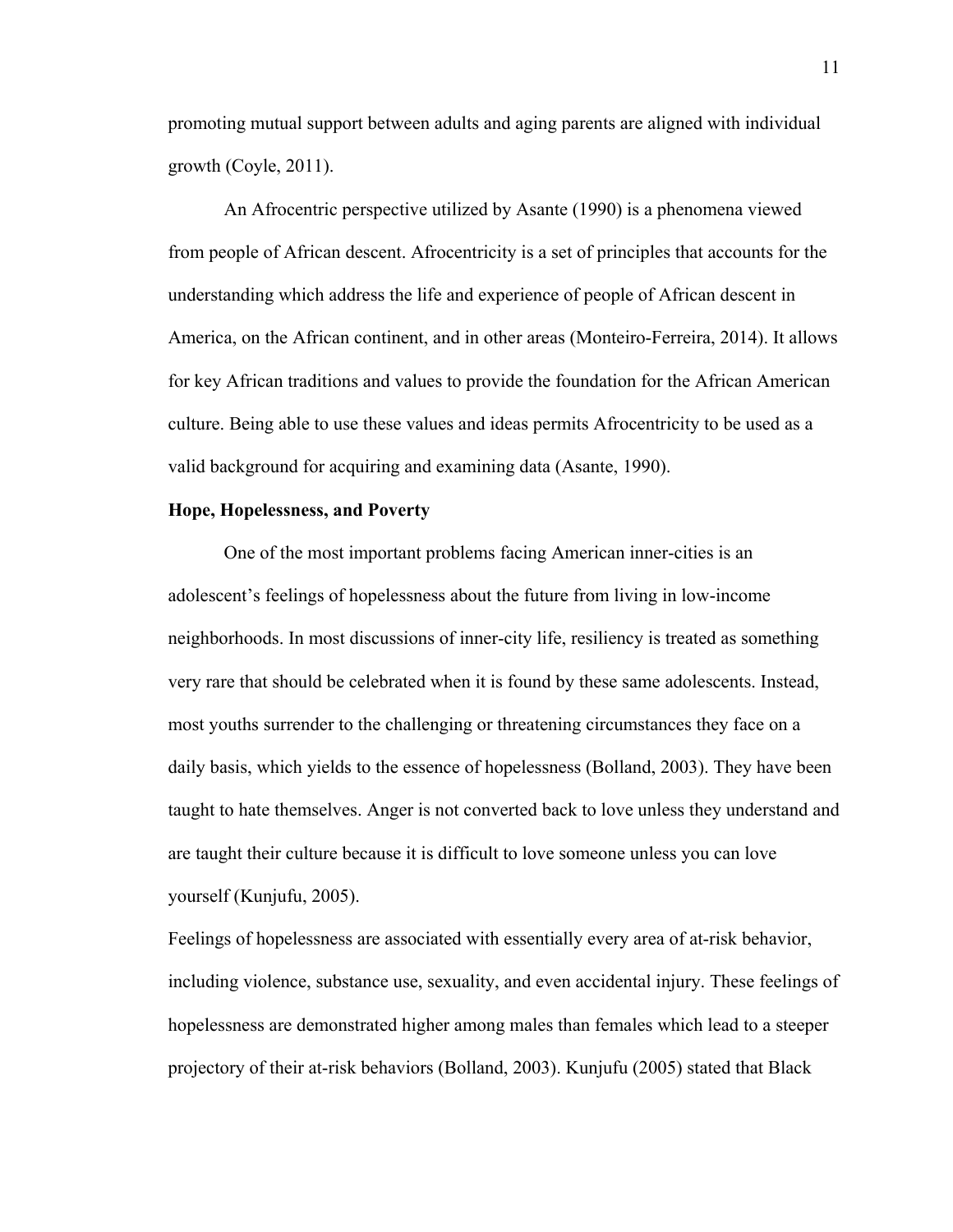men kill other Black men because they are allowed to do so. They are taught and encouraged to kill other Black men. As a result of fewer consequences, they are given lighter sentences and more guns (Kunjufu, 2005).

Poverty is associated with many long term effects, such as poor health, increased morality, school failure, high crime, and substance abuse (Murali & Oyebode, 2004). Poverty is also associated with perceived feelings of failure and predicts hopelessness. However, most individuals raised or residing in economically impoverished neighborhoods may not succumb to feelings of hopelessness (Bolland, Lian, & Formichella, 2005). Poverty is stressful for children because of the environment where they grow up. Children living in poverty more likely live in homes that are chaotic, noisy, and crowded (Evans & Kim, 2013).

Drugs and alcohol use transpires openly in the streets, unemployment rates are usually very high, public services are often limited, the stigma of race still exists, and many residents are fearful of crime and victimization in the impoverished neighborhoods. Levels of violence and its potentially traumatizing effects are higher in these neighborhoods. Residents in low-income areas associate a sense of instability, discontinuity, and chaos with their neighborhoods (Bolland, Lian, & Formichella, 2005). Children living in poverty more likely deal with multiple physical and psychological conditions because multiple stressors and environmental demands threaten their bodily equilibrium (Evans & Kim, 2013). Opportunities to create healthy networks and support systems are limited in these neighborhoods. There are feelings of disconnectedness and psychological distress which will contribute to the promotion and perpetuation of feelings of hopelessness and depression (Bolland, Lian, & Formichella, 2005).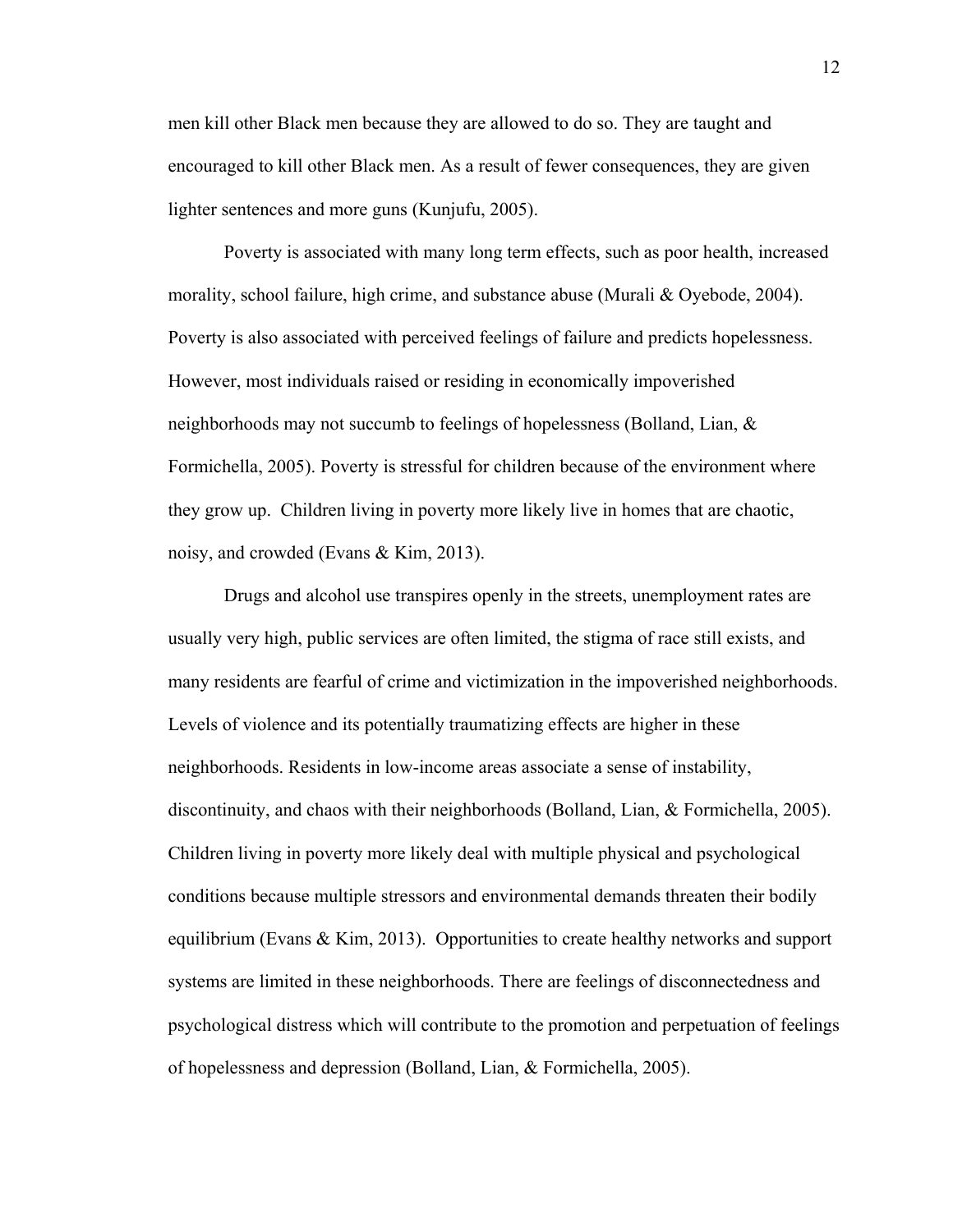Feelings of distress, disconnectedness, and hopelessness brought about by neighborhood-level characteristics are weakened by family relationships. Stable and supported family environments provide children with the emotional security to develop healthy relationships with others and play an important protective role. In low-income neighborhoods, the family can be a compounding source of stress and worry for adolescents (Bolland, Lian, & Formichella, 2005). Parents experience severe financial strain which they feel affects their abilities to be good parents (Evans & Kim, 2013). Hopelessness can be the product of a negative belief about future orientation. Many adolescents feel that it is useless to think or plan for a future that they may not survive to enjoy (Bolland, Lian, & Formichella, 2005).

Kunjufu (2005) said that culture is important because it gives one "a sense of history, a blueprint for living, and a direction for the future" (pg. 166). It is more than how they dress, the food they eat, and the music they listen to; it is a lifestyle with values, history, purpose, and direction. Without culture, there is no past, present, or future and if it is not prevalent, people will be afraid of each other and there will be no trust. They will not combine resources to start new businesses or support existing businesses. As Kunjufu (2005) stated, "People without a culture are dangerous" (pg. 167). It is important that people know themselves and not fall victim to the streets.

#### **The Boy Crisis**

Young Black males are at the highest risk for health, violence, and criminal activity when compared to their White counterparts and even Black females (Wilson, 2014). Boys are socialized to be masculine from a very young age. They are often exposed to a tough set of rules and expectations that characterize them a certain way,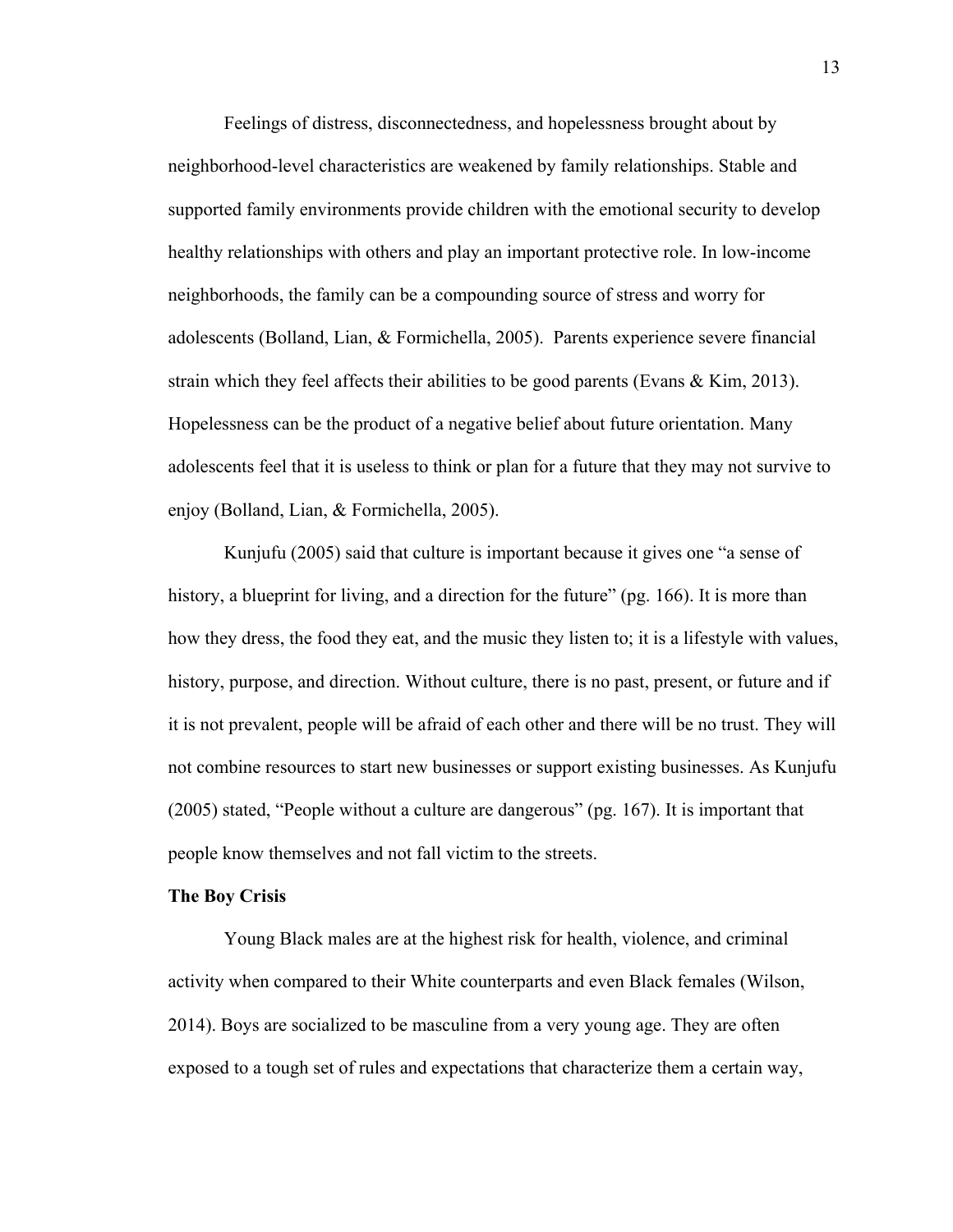such as active, tough, aggressive, competitive, and unemotional to name a few. School is often associated with femininity and is welcoming to girls (Orr, 2011). On many achievement and school adjustment indicators, Black girls tend to do better than Black boys especially in the areas of language and literacy. Black boys also have more behavior issues in school than Black girls which intensifies the need to remediating academic skills where the boys are deficient (Barbarin, 2010). There is a connection which may be hard to break since boys are encouraged to devalue feminine traits and things, and they may be threatened both verbally and physically if they do not conform. As a result, the school environment is not welcoming to boys and they have a hard time imitating behavior expectations. A lack of rewards in school can endorse additional disengagement which leads to an increased drop-out rate and could even crush the desire to continue education beyond high school (Orr, 2011).

The greatest and fastest influence on most Black adolescent males is the streets. There is a direct correlation between age and street time. The older the male gets, the more time he spends on the streets. There is less parent time which gives the boys more freedom. When Black boys are not compelled to attend school, they are often found in the streets. The streets become the teacher, curriculum, and text book. The subjects of sociology, political science, history, biology, and physical science are structured around community norms and are most binding on the street members (Kunjufu, 2005).

At home, most moms do not place high academic expectations on their sons. They seldom assign household chores to their sons. On the other hand, girls are held to a higher academic standard along with sharing a load of the household chores. This double standard reinforces the stigma that school and housework are for girls only. This double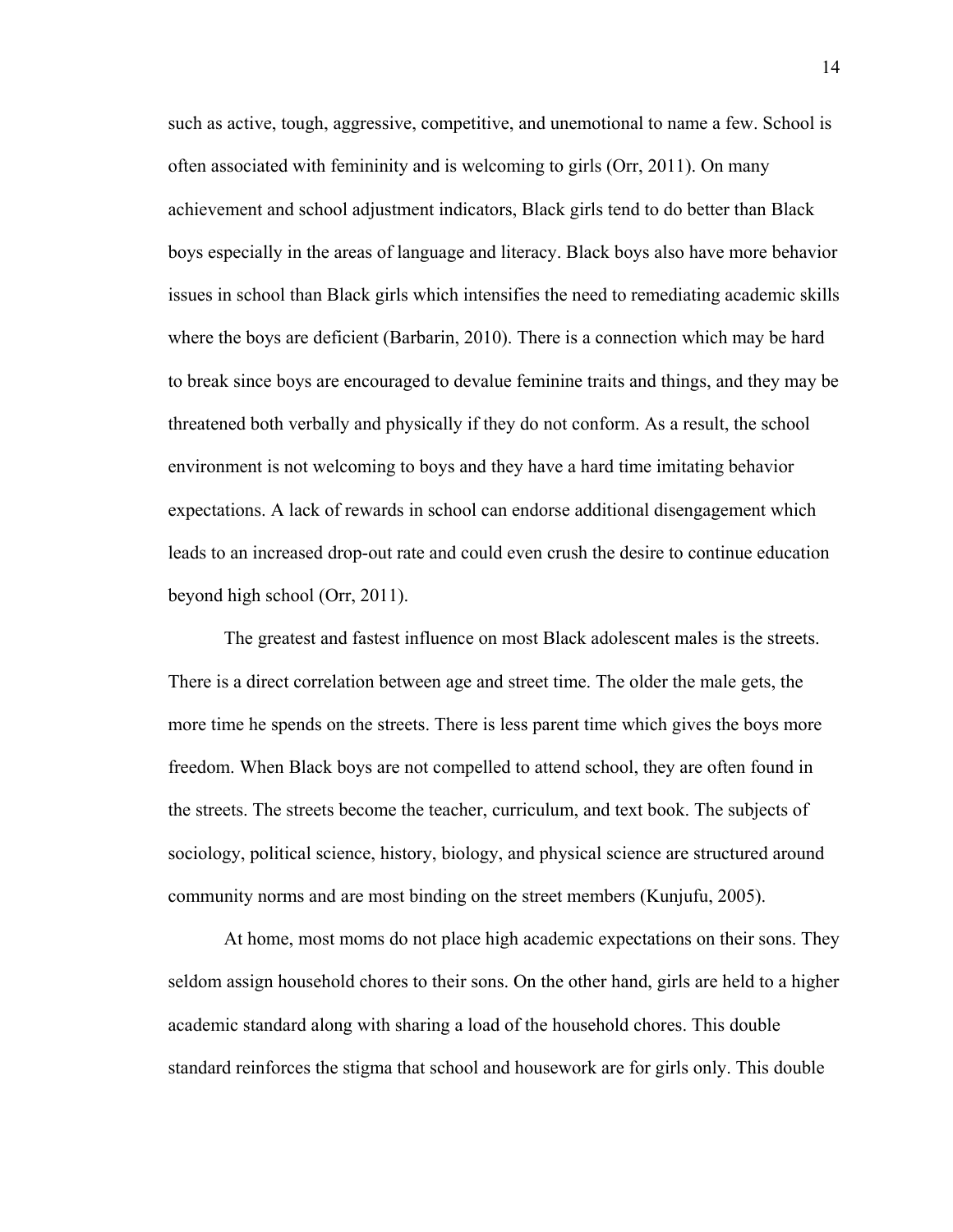standard creates conflicting expectations in male-female relationships because the female is responsible and she expects the male to be responsible as well. However, the male has not learned any real responsibility, so he expects the female to perform all the household chores, such as cleaning, cooking, taking care of the kids, etc. (Kunjufu, 2005).

Kunjufu (2005) noted that in the home the mom refers to her son both positively as the "little man of the house" and the negatively as that "no-good boy" (pg. 57) which sends a mixed message to these young boys. He noted that there are moms who give everything to their sons and allow them to stay in her home for extended periods of time which does not help the boy grow up to become a man.

America's public education system has the best platform to deliver the support necessary to break the intergenerational cycle of poverty. It is necessary to position these young boys to secure a high school diploma while preparing them for postsecondary education or work to help break the poverty cycle. It is essential to provide a healthy living and learning environment with the necessary support in order to provide all males with the opportunity to learn (Schott Foundation for Public Education, 2015).

#### **The Achievement Gap**

A high school diploma is a critical entry point to the additional higher education criteria needed to be successful socially, civically, and economically in America (Schott Foundation for Public Education, 2012). There are a number of systemic reasons why students veer from the college path. Some include poorly executed tracking policies, inadequate educational supports, and zero tolerance policies. Students should learn what they need to know in order to be successful at the next level as they climb the academic ladder so that they are prepared for college, career, and citizenship (Schott Foundation for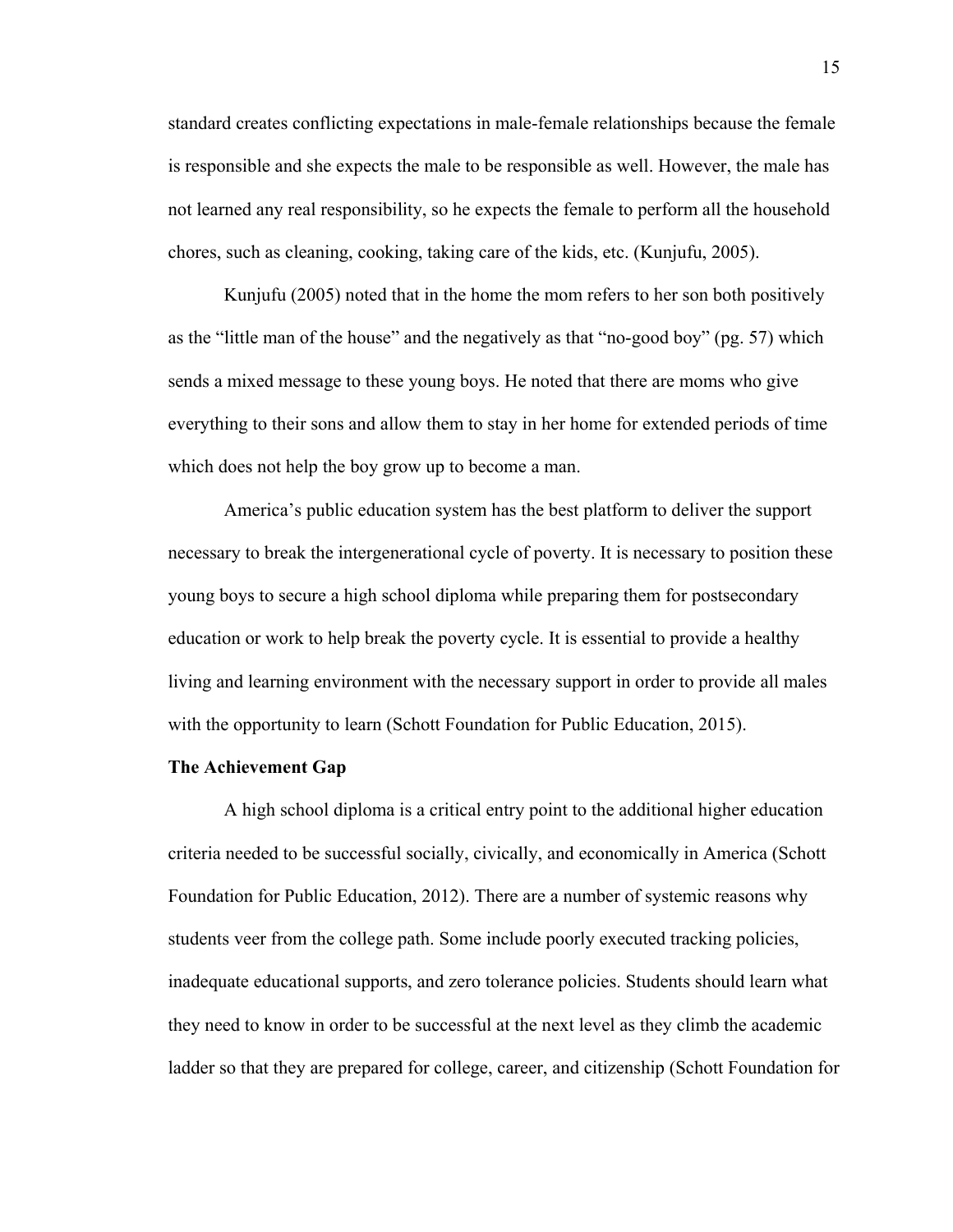Public Education, 2011). However, Black boys are more likely to hit the streets than they are to hit the books. They are more than likely to be placed in special education, suspended, or drop out of school (NEA, 2011).

According to the Schott Foundation for Public Education (2015), the national graduation rate of Black males for the 2012-13 school year was 59% which was in increase from 52% in the 2009-10 school year. The 2012-13 school year marked the first year where more than half of the Black males in 9<sup>th</sup> grade received a diploma four years later (Schott Foundation for Public Education, 2012). In Alabama, 57% of Black males received a high school diploma in the 2012-13 school years. When compared to 74% of White males who received the same diploma, there was an achievement gap of 15% (Schott Foundation for Public Education, 2015).

Usually children from poor areas are the least successful by conventional measures and the hardest to teach by traditional standards. They are the least powerful of the school's students, the least able to enforce their privileges or insist their needs be met, and yet they are the most dependent on schools for their educational resources (Connell, 1994).

Carter, Hawkins, and Natesan (2008) found that African American students do not achieve academically at the same rate as their European American peers. The achievement gap exists regardless of socioeconomic status, gender, or geographic location. There is evidence that the cultural aspects of students' lives impact their learning styles. Unless a student is involved in athletics, band, or certain academic and social clubs, they do not get to participate in activities out of town and experience different opportunities not offered in their hometown. Black boys enter kindergarten with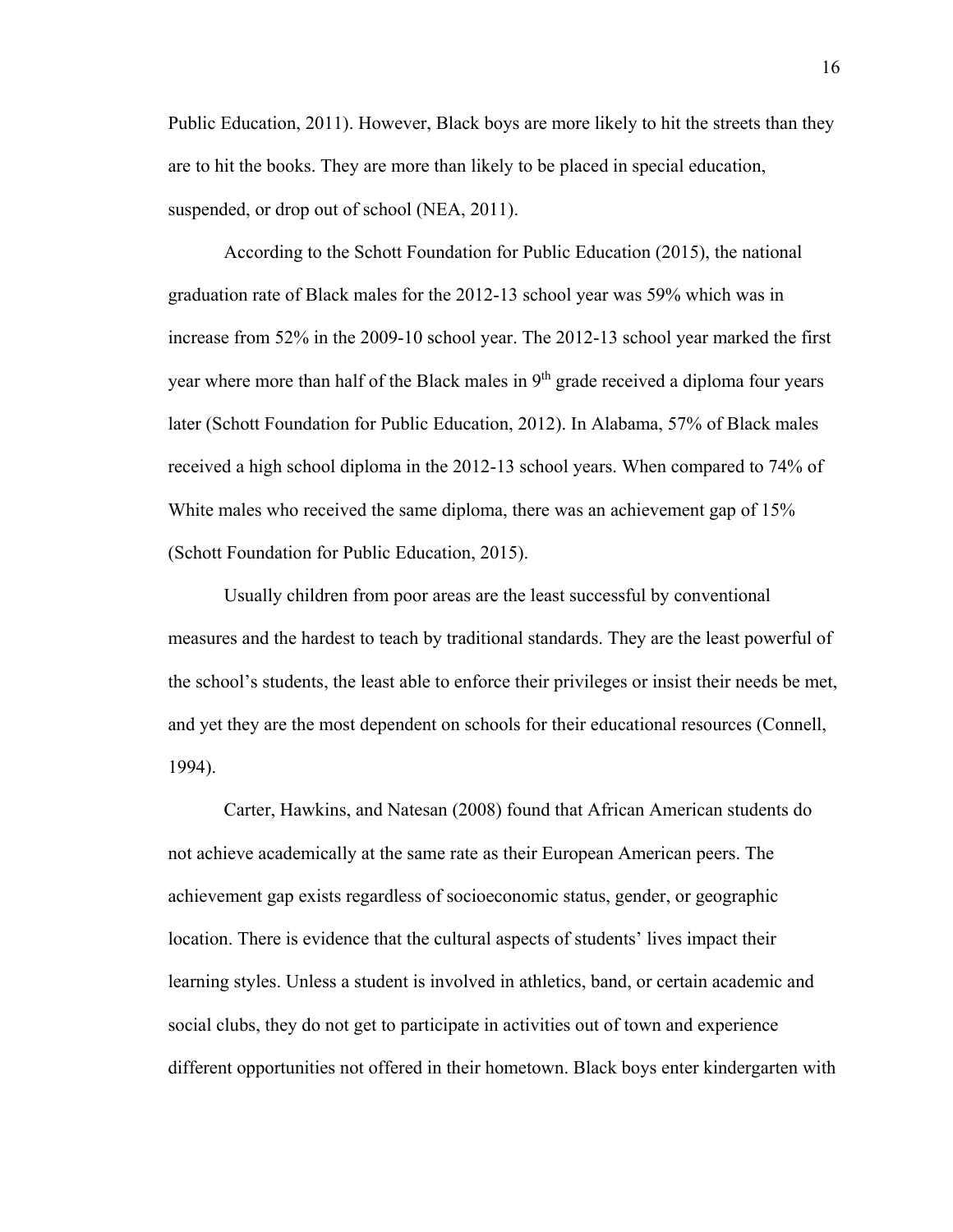less general worldly knowledge. They are often not likely to identify letters and sound out paired letters which lead to reading. They are less likely to be able to identify colors or even write their name. Although the achievement gap is obvious when a Black boy starts school, the gap continues to widen as they progress because they are underrepresented as low achieving students (Barbarin, 2010). Kunjufu (2005) discussed the concept of the "Fourth Grade Failure Syndrome" (p. 33) which is the poor transition between the primary and intermediate grades. At this level, there is disproportionality where Black boys are placed in special education. Black boys also tend to score lower on standardized test than Black girls.

The No Child Left Behind Act of 2001 (NCLB) put a spotlight on the racial achievement gap which should have been eliminated by 2014. Data collected for the NAEP test showed an achievement gap in the 1970s. The gap began to close in the 1980's and started increasing again in the 1990s. Closing the gap would require reversing the effects that have caused the gap to widen again. Several states responded to closing the gap using various strategies. Policymakers and educators wanted to focus on the practices of schools that have the most impact on students. While large-scale studies identified those best practices, it was on practices that benefit the student body as a whole, not practices that would specifically help the African American and Latino students (Wenglinsky, 2004). Even though The Elementary and Secondary Education Act (ESEA) intends to offset inequitable funding, the federal contribution still will not close the gap that exists between high wealth and low poverty schools and the districts that serve them (Schott Foundation for Public Education, 2011).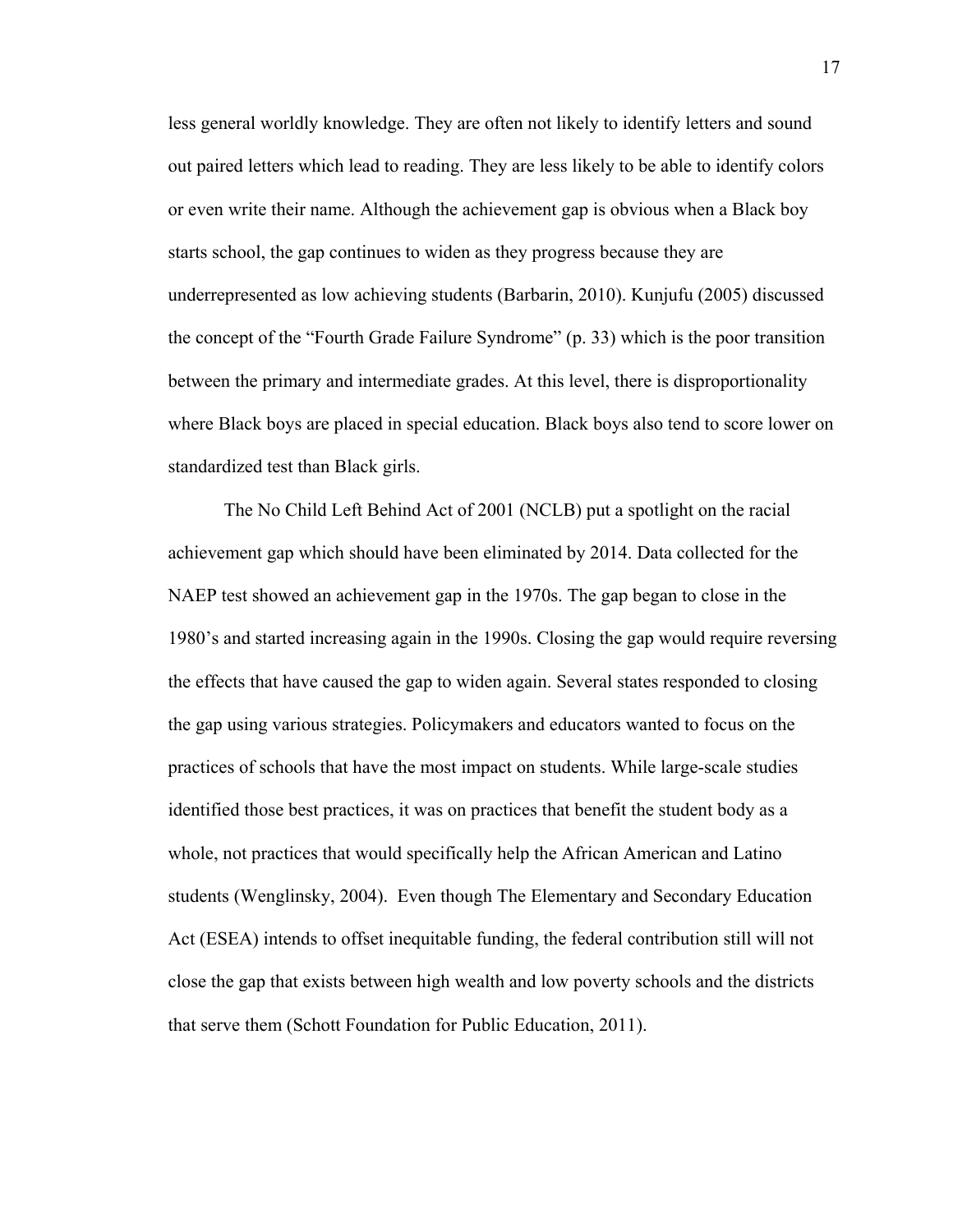Wenglinsky (2004) discussed two types of achievement gaps: The betweenschool gap and the with-in school achievement gap. The between-school achievement gap comes from the segregated nature of schools. The with-in school achievement gap comes from the fact that educational experiences differ between classes in the same school and students in the same class. He included reference to another study which documented that most instructional practices that show high achievement in mathematics were less likely to be taught by teachers of black kids than those who taught white kids. The racial achievement gap could be decreased by implementing those best practices in all classes (Wenglinsky, 2004). In high school, Black boys are often less likely to participate in college prep classes and are often tracked into vocational and less demanding classes. They have a lower graduation rate which leads to a lower college attendance rate than their White counterparts (Barbarin, 2010).

From the perspective of Individuals with Disabilities Education Act (IDEA), disproportionality is defined as the comparisons made among groups of students by race who are identified for special education and other related services. When students from one particular race are identified at higher rates compared to all other students, then that group may be said to be disproportionately represented (ALSDE, 2010). Schott Foundation for Public Education (2015) studied disproportionality by race and gender in school suspensions while Gardner, Rizzi, and Council (2014) viewed disproportionality as the underachievement and unbalanced placement of minority males.

Suspension from school results in loss of instructional time, which negatively affects academic achievement. Suspensions and expulsions cause students to not be able to interact with their peers, which affect their social development. The national average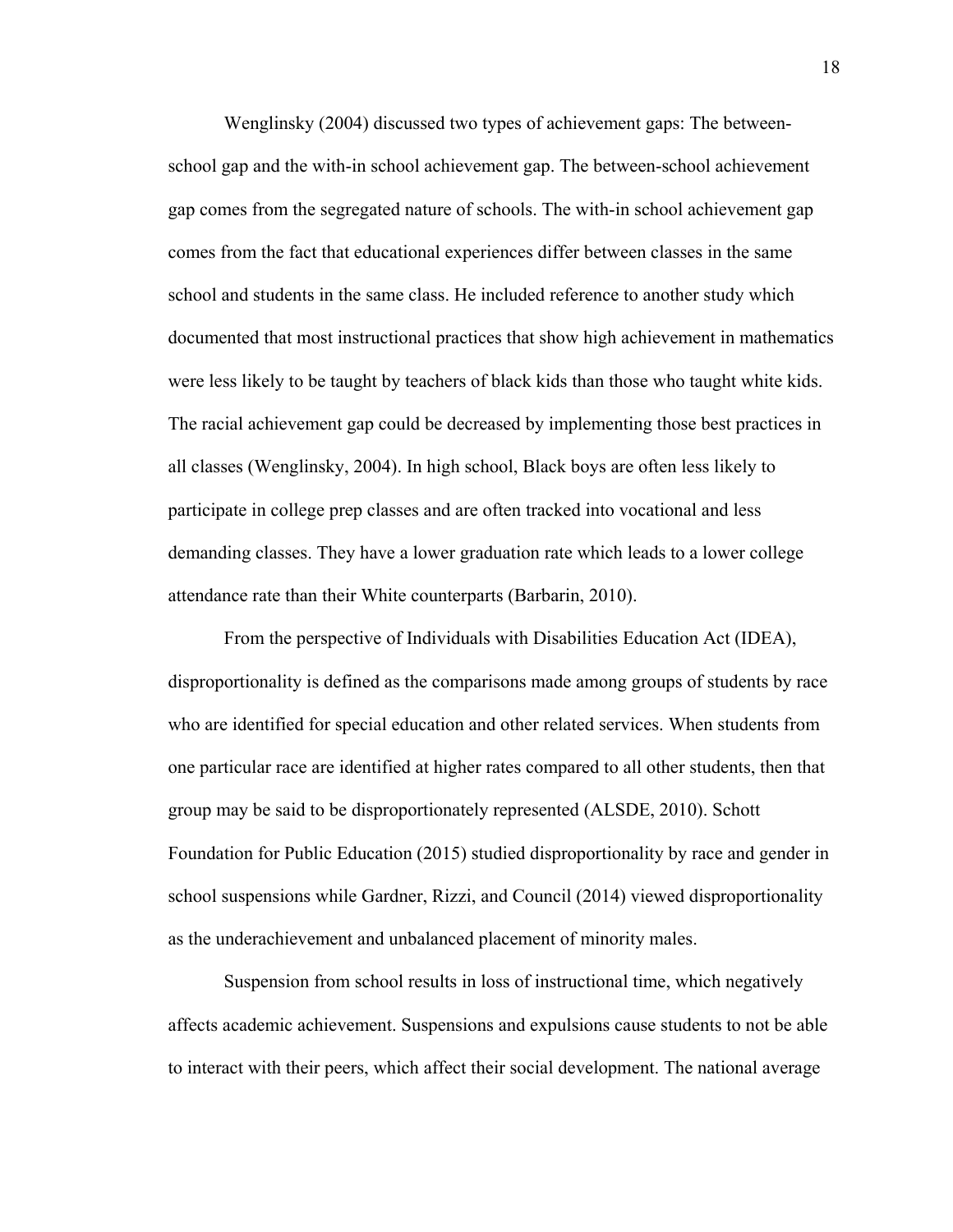suspension rate for Black males is much higher than males of other races. The reason this number is so high does not have to do with the number of discipline issues, but because Black boys may be punished more severely than the other boys (Schott Foundation for Public Education, 2015). Suspension and expulsions do not foster positive healthy learning and living communities. If the Black boy is pushed out of school, the chances of him realizing his personal, academic, and monetary potential are greatly reduced (Schott Foundation for Public Education, 2015). Students who are suspended are three times more likely to drop out of school by the 10th grade. The rampant use of suspension of Black boys as a default disciplinary action undermines the goal of closing the achievement gap because the number of dropouts increases while valuable learning time decreases. Those students who do drop out are three times more likely to be incarcerated as they get older (Schott Foundation for Public Education, 2012).

Gardner, Rizzi, and Council (2014) stated that the impact of poor academic skills is not limited to just being an underachieving student. The effect it causes is felt in the community as well as across the nation. In order for Black males to achieve, they must have access to a quality education throughout their academic years. When high schools do not have a curriculum that prepares kids for college or when students move from school to school, money, resources, and time are wasted (Schott Foundation for Public Education, 2011).

Harper and Wood (2016) studied disproportionality at the middle school level because middle school is a critical period in the Black male student's life. The middle school years are a difficult time for most adolescents because they are dealing with being socially accepted and being successful achievers in school which is especially hard for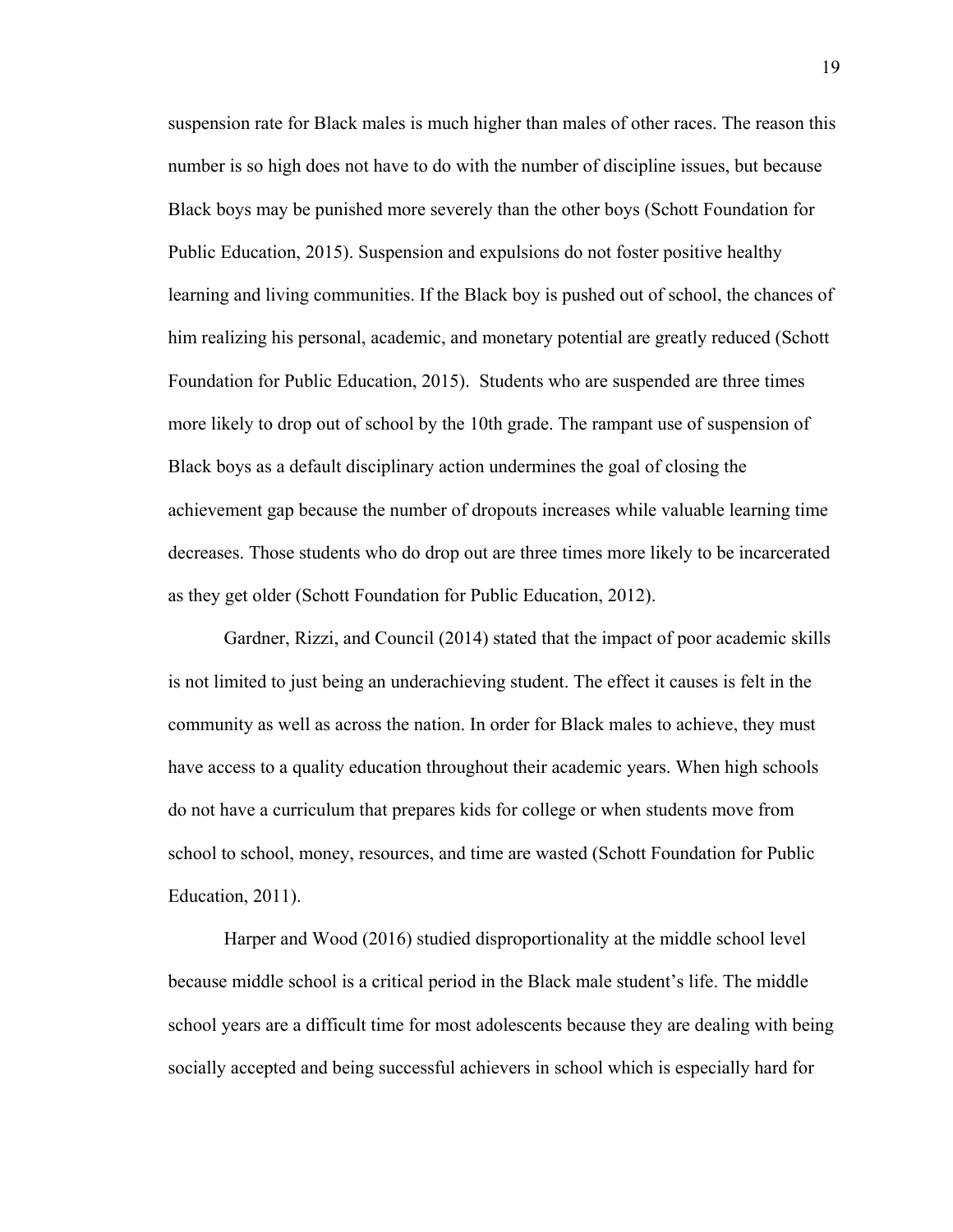the Black male student. The overrepresentation of Black boys in special education becomes a new type of segregation that is an even bigger deal than tracking. There is a consistent trend of less inclusion for Black boys who receive special education services. The accommodations and modifications for these students placed in special education are often inadequate or inappropriate. Black boys are also subjected to higher levels of suspension and expulsion so it is important to understand the long-term effects of these suspensions and expulsions so that phenomena such as the school-to-prison pipeline and unemployment can be better understood (Harper & Wood, 2016).

There is an underrepresentation of Black boys who take Advanced Placement (AP) and honors classes which creates another type of segregation (Harper & Wood, 2016). The College Board recommends that all students should be granted the opportunity to take AP classes even though it is still not a reality (Schott Foundation for Public Education, 2012).

#### **Teacher and Student Relationships**

Milner (2006) conducted a study that looked at the experience and impact of the Black teacher on the Black student and attempted to focus on what is known about successful Black teachers of Black students. The study looks at the practices of Black teachers and their success with Black students to offer some insight for any teacher who might teach Black students. There is a need to recruit more Black teachers to teach all students. For deeper learning to occur for the Black student there is a need for changes in the way teachers are educated. It is essential for the Black teacher to serve as a role model to help students decide on future professions and visualize the possibilities of their life. Being a role model can help increase the number of Black teachers entering the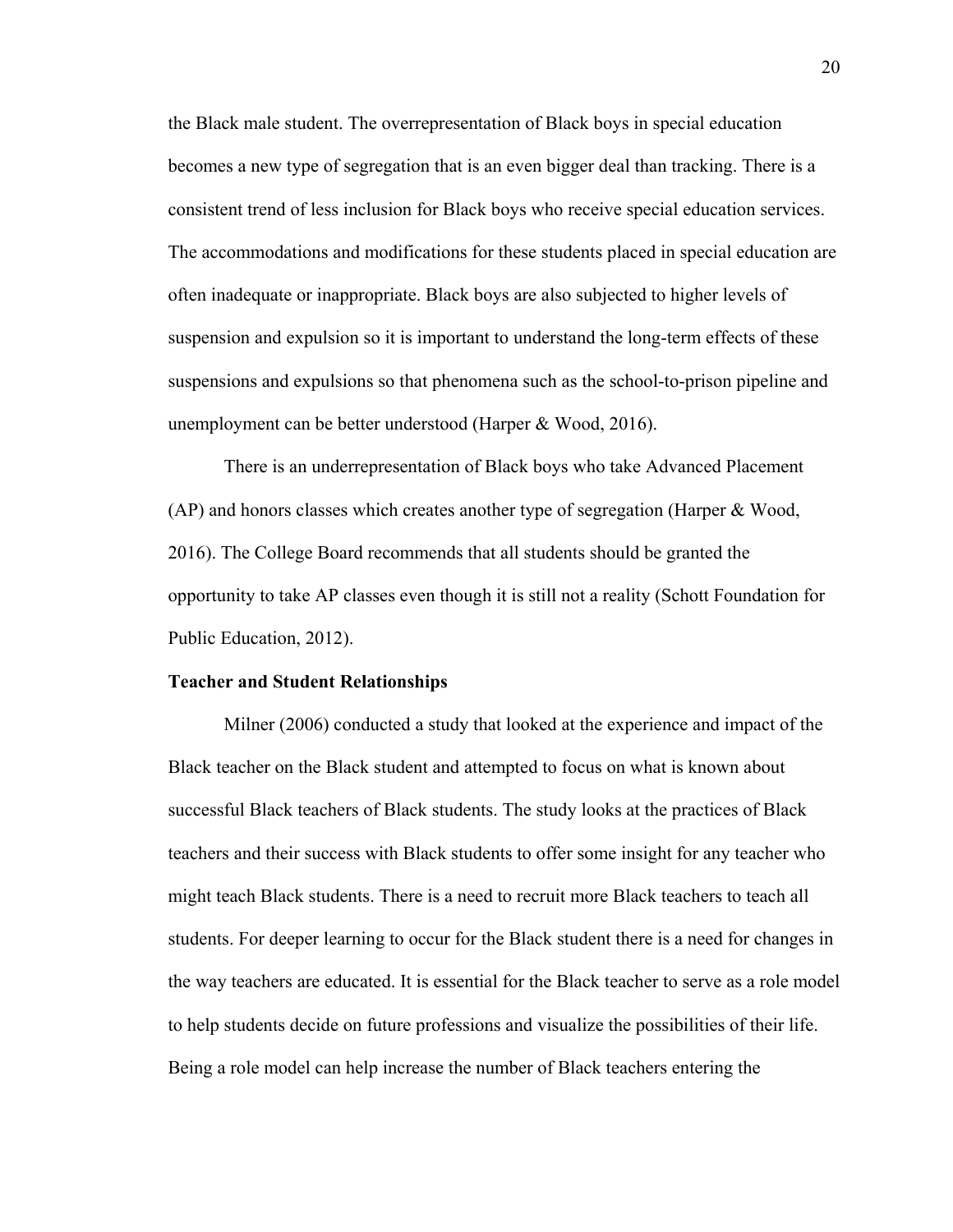profession. As a result of a shared culture, Black teachers have the ability to construct meaningful instructional examples for their students which allows for deeper meaning. Teaching and learning extend beyond the classroom because the Black teacher may go to the same church or live in the same neighborhood as the Black student which enables a deeper relationship between teacher and student (Milner, 2006). Black teachers can boost the self-worth of their Black students because the students are exposed to professionals who look like them (Neason, 2016).

 Milner (2006) concluded that a teacher from any ethnic background can effectively teach Black students, but instruction needs to be personally and culturally meaningful. The loss of the Black teacher and the interactions between teacher and student can be disadvantageous and have a negative and lasting impact on overall student success (Milner, 2006). As the United States moves further into the 21st century, the population of Black students will steadily increase. Douglas, Lewis, Douglas, Scott, and Garrison-Wade (2008) found that more than ever, these students are being taught by someone who is not of their racial or cultural background. In 2004, the U.S. Department of Education reported that 87% of elementary and secondary teachers are White while only 8% are Black. The remaining 5% were not named by ethnicity. During the 2011- 2012 school years, only 18% of teachers were people of color. Educational leaders are also predominately White. In the 2011-2012 school years, only 20% of school principals were Black (United States Department of Education, 2016). As a result of the achievement gap and the fact that the Black student is mainly being taught by a White teacher, it is important that White teachers learn about the impact they have on their Black students. The discussion of the lack of academic success of the Black student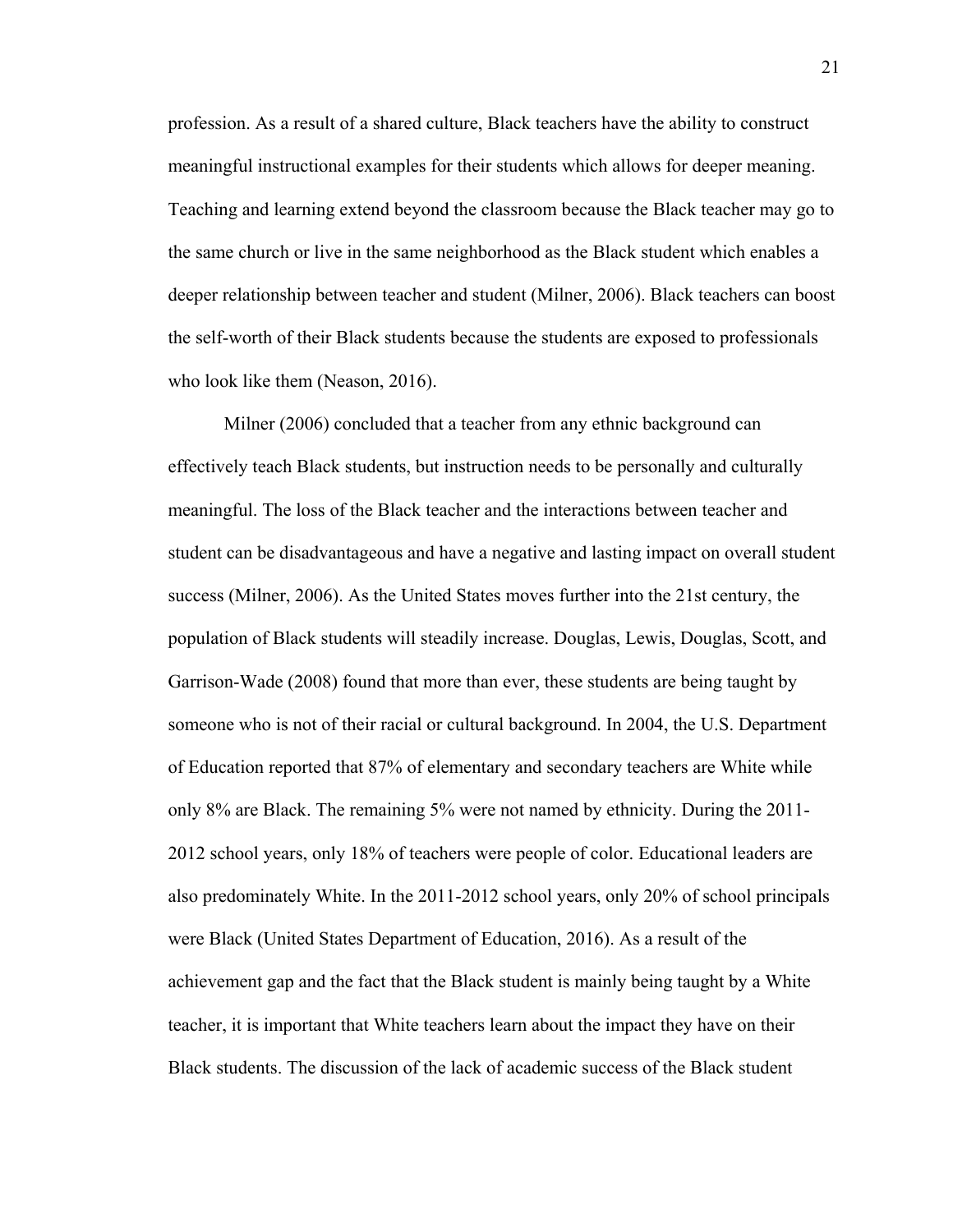usually leads to a discussion of external factors such as home environment and lack of parental support. There is little known about the effectiveness that White teachers have on the achievement of Black students. This study recommended that White teachers take a more active role in promoting academic achievement for the Black student. White teachers can do this by holding Black students to the same academic standard as White students, understand how their pedagogy has an effect on the black student, make conscious efforts to push the Black student to greater academic achievement, and reverse the stereotype that White teachers may have about Black students. All students should have a fair and equitable education (Douglas, Scott, & Garrison-Wade, 2008).

Ladson-Billings (2000) stated that schools and teachers treat the language, prior knowledge, and values of the Black student as abnormal and often presume that it needs to be done away with. Teachers' preparation programs are responsible for the failure of teachers to teach Black students even though no single class or field experience is capable of preparing preservice to students to meet the needs of these diverse learners. Student field experiences are often spent in White urban area schools. This creates a different set of challenges than those experienced in classrooms with Black students, which causes teachers to be unprepared to teach Black students. Spending a limited amount of time in an urban classroom serves to reinforce student teacher's stereotypes and racist attitudes towards Black students because they do not understand African American culture and practices.

Kunjufu (2005) noted that it is important for Black boys to be exposed to positive male role models. Martino and Kehler (2006) stated that there are intensified calls for more male role models in elementary schools. There is a continued decline of men who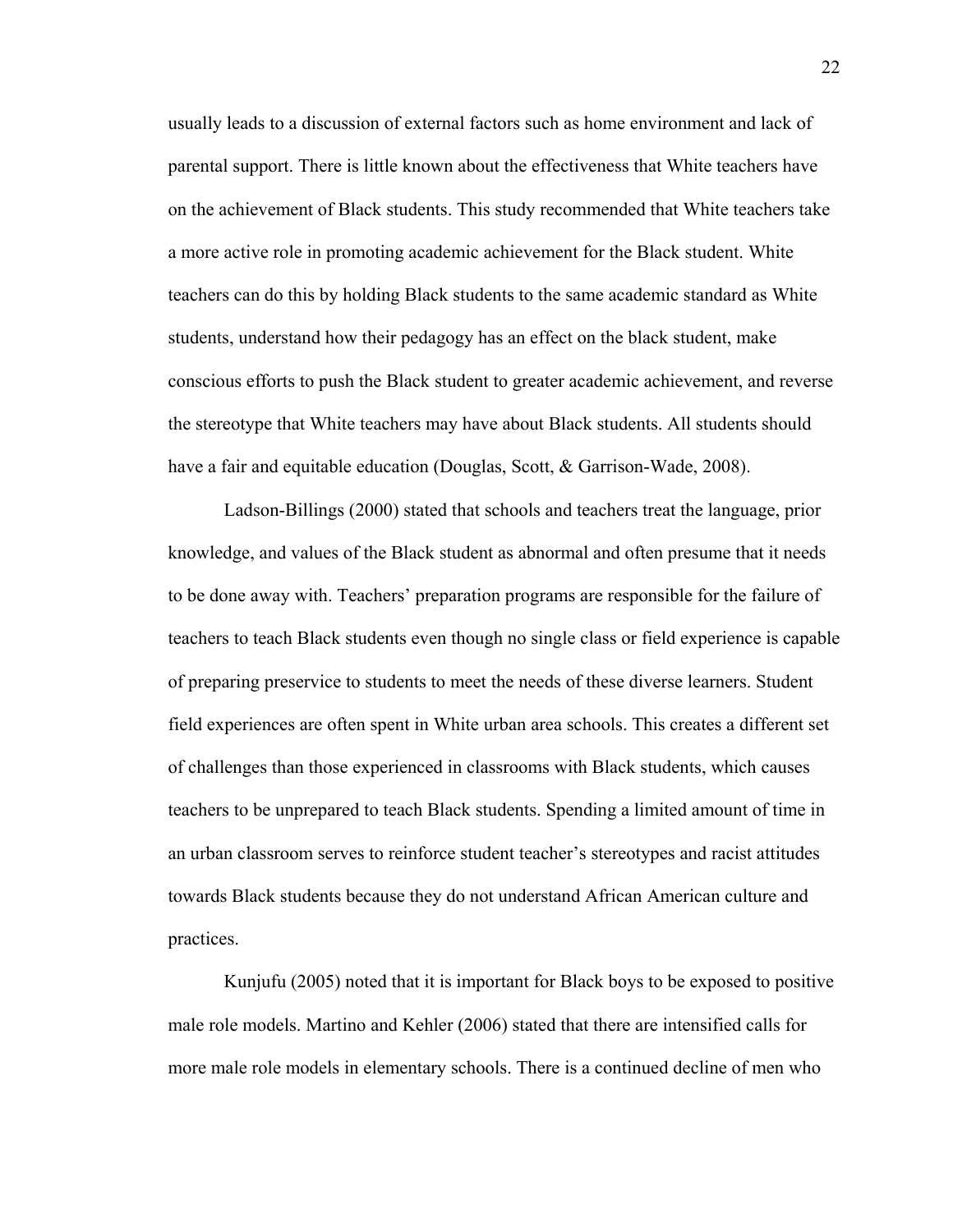choose to enter the field of education. Most males that our Black boys encounter in school are custodians, security guards, physical education teachers, or administrators. It is a rare experience to encounter a male instructional leader. Kunjufu (2005) stated that from the years of Kindergarten to Grade 8, Black boys may encounter a maximum of two male teachers. Black male teachers work mainly in high school and this is past the allimportant turning point of fourth grade. Administrators have a tendency to place the best teachers which includes the male teachers in the higher grades as a way to maintain discipline for the most disorderly students. Kunjufu (2005) considers this a "Band Aid approach" (pg. 39) to a problem which should have been addressed in the primary grades so that it would not continue to occur in the higher grades.

 While every school may need a substitute teacher every so often, high-poverty schools are often staffed by a rotating group of substitute teachers. Classroom teachers resign or leave at the end of the school year or even midyear, leaving students without a stable certified teacher. The repeated use of substitutes with varying levels of ability and education does not allow students to have the committed level of learning that they are entitled to have. There appears to be teacher shortages across the United States and all school systems are struggling to fill vacancies. Teaching children in poverty is hard because the children are usually not proficient and need to be caught up. Studies have shown that teachers who work in high-poverty schools are absent more frequently, which adds to instability for the students. High-poverty schools tend to hire more inexperienced teachers who are not trained for working in these intense environments. This causes the new teachers to leave or else not be rehired because they are seen as inadequate when in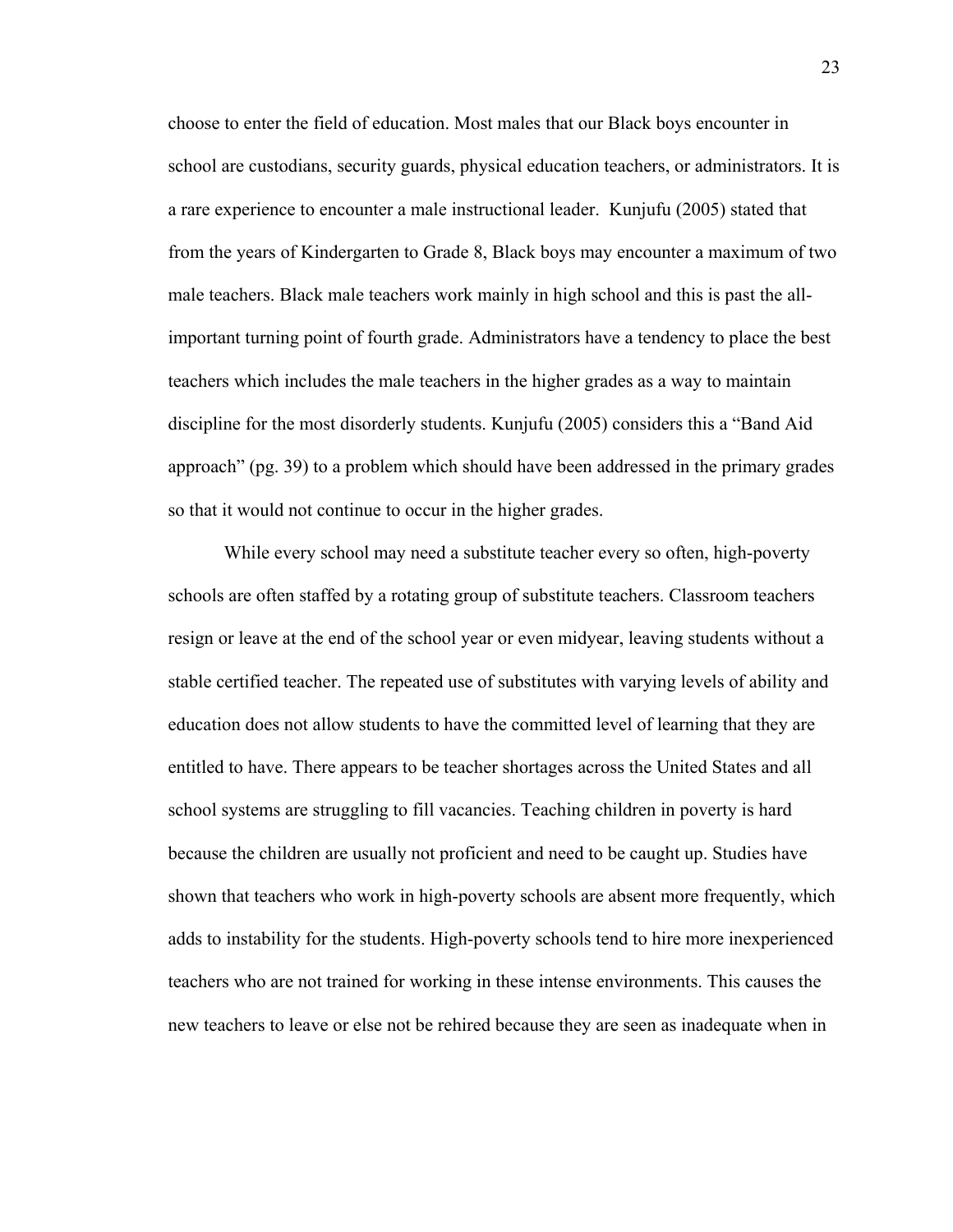fact, they did not receive the support they needed in the classroom to help these kids (Brown, 2015).

 There is a high turnover rate of minority teachers. Between 1988 and 2008, 24% of minority teachers were more likely to leave the educational field than White teachers. Some years, there are more minority teachers to leave the field than those who enter it. There are many reasons minority teachers leave the education profession. Minority teachers are more likely to work at high-poverty, low-performing schools, which have high turnover rates among all teachers. Working conditions at these schools make teaching more difficult because they are teaching high needs kids with insufficient resources. Federal and state policies have increased the tension in these schools because principals and teachers at these failing schools are removed or else the schools are closed down (Neason, 2016).

#### **Gang Activity and Involvement**

 The National Institute of Justice (NIJ) stated that there is no universally agreedupon definition of "gang" (pg. 1) in the United States, but the term itself is widely used in mainstream coverage with a main reference which is often associated with youth gangs. There are both federal and state definitions of what a gang is. Both definitions include being comprised of three or more members who share an identity with a group and are recognized by others as a gang. There is usually some type of organization and permanence and the group is associated with delinquent or criminal activity (National Institute of Justice, n.d). While people think that joining a gang is often coerced, most youth want to actually join the gang for various reasons, such as acceptance or protection (United States Department of Justice, 2014).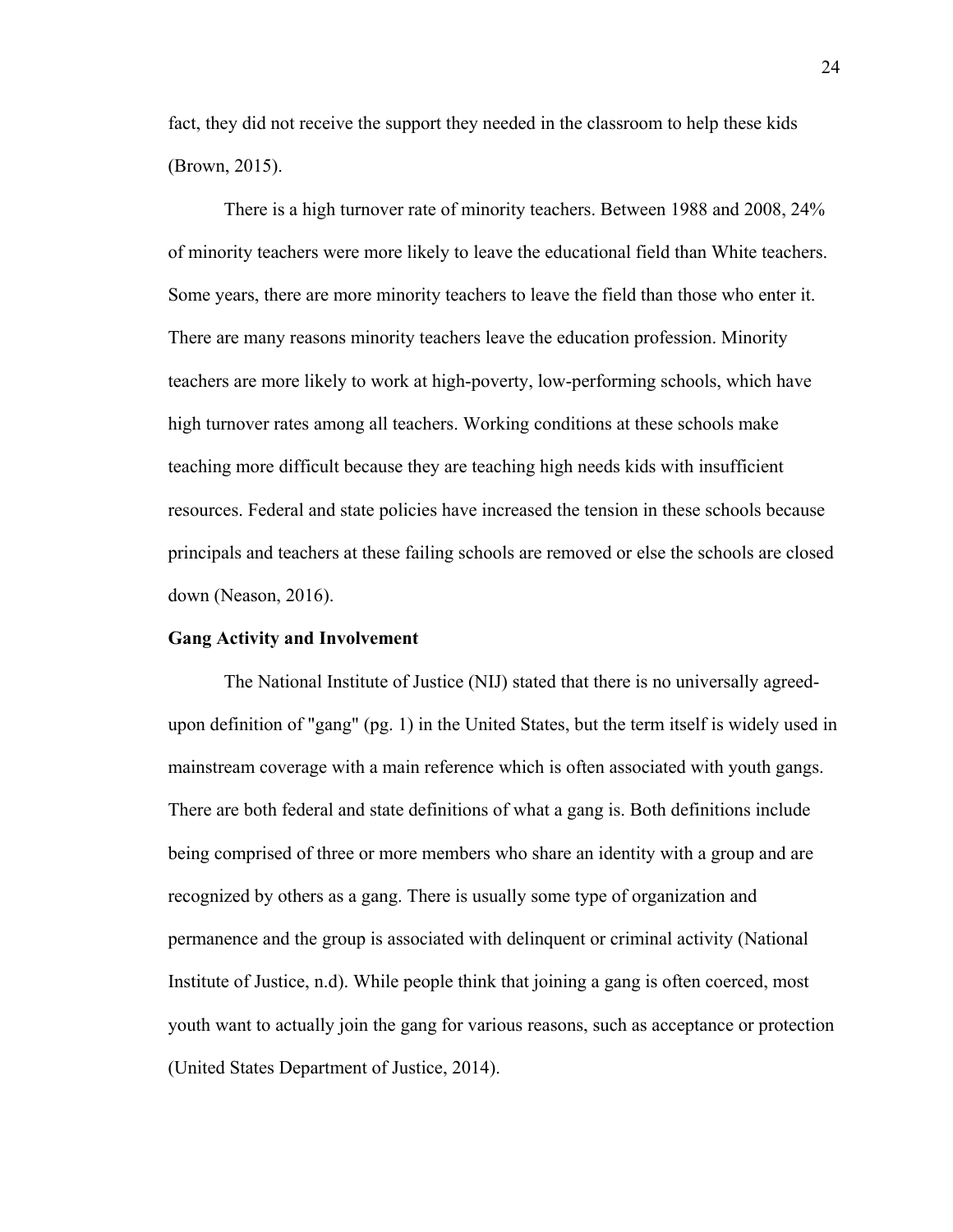Although gangs have been prominent in other areas of the United States, they did not begin to form until later in the South since there was no large central city with concentrated gang activity (Howell & Moore, 2010). While it is known that gang members account for an unequal amount of violence, it is not understood how these crimes are organized. While the image of gangs is perceived as oppositional groups whose structure leads to rival violence, there is more violence among members of the same gang (Decker & Curry, 2002). Youth gangs are not a new phenomenon and pose a serious problem for today's young people and their communities. Serious and violent crimes typically escalate at a higher rate while affiliated with a gang as opposed to time spent before joining a gang or after leaving the gang. While participating in gang activty, there is more of a desire and inclination to be violent and members are more likely to become a victim of violence. Communities are negatively affected by gangs because the quality of life is affected. When a school is weakened by factors such as low achievement, poor attendance, high drop-out rates, and a disrupted classroom environment, the community then becomes an undesirable place to live and raise a family (United States Department of Justice, 2014).

Pyrooz and Sweeten (2014) conducted a study about gang membership and found that young gang members were disproportionately Black and Hispanic males from single parent homes with families living below the poverty level. Through their study, they discovered that there are more than one million juveniles involved in gangs in the U. S. This is astounding because law enforcement data more likely includes older gang members because they are more criminally involved and more violent. Young juveniles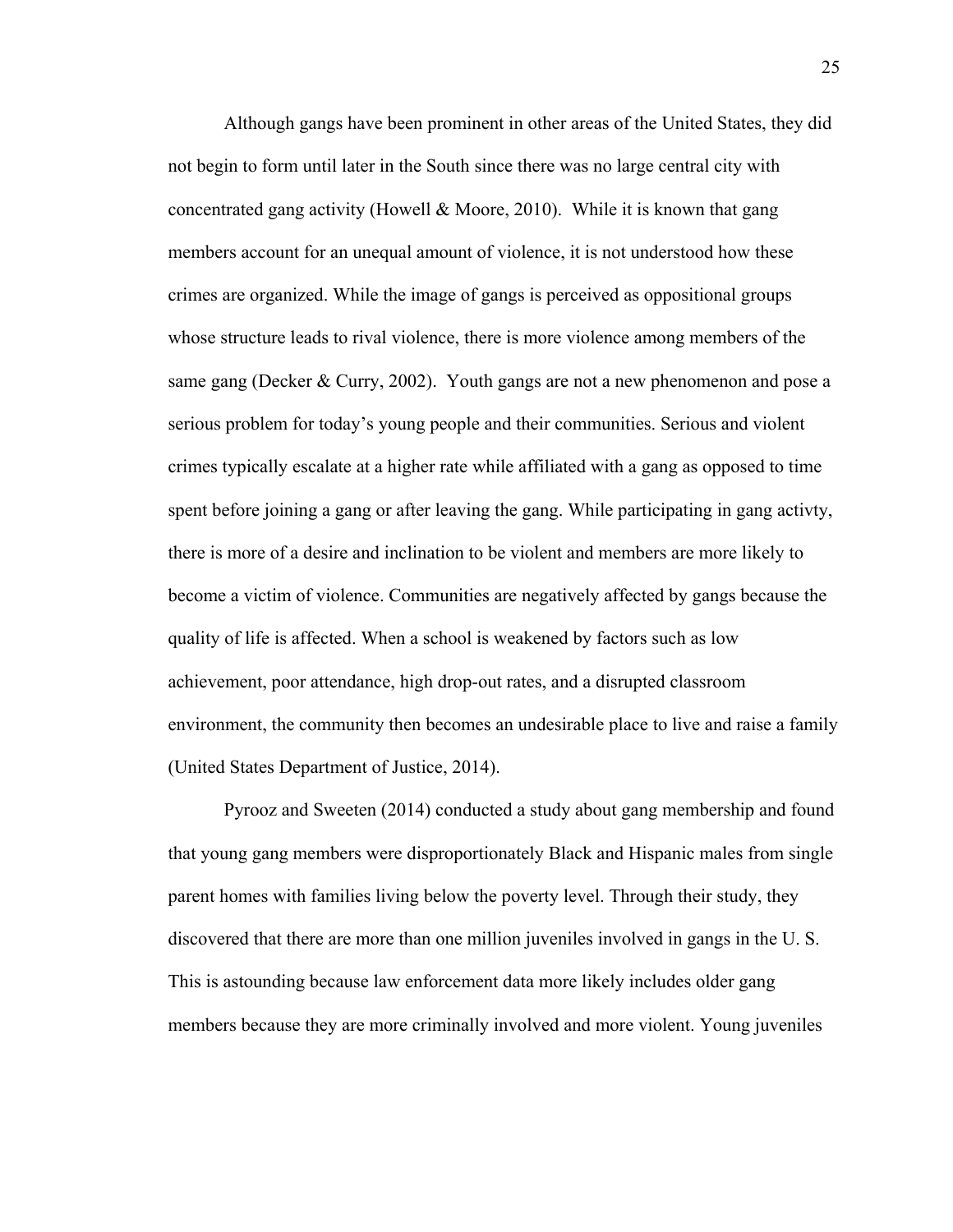who experiment with gangs or gang members in name only are less likely to be included in law enforcement data and will only be counted in surveys (Pyrooz & Sweeten, 2014).

#### **Incarceration of the Black Male**

 The "school to prison pipeline" (pg. 1) is a term used to define the process used to push children-particularly children of color- out of school and into the criminal justice system (Adamu & Hogan, 2015). The prevalence of Black men in the correctional system has caused the number of four-year old Black males to be used as a model to determine the number of people who will be incarcerated in the next 15-to-20 years. The rationale for this is because the more Black boys in preschool, the higher the need for prisons to be built for when these young men come of age (Barbarin, 2010). Black school-aged children are three times more likely to be suspended or expelled than compared to their peers. Black boys account for every two out of three suspensions. Suspending or expelling children at a young age have profound consequences because the early years are formative for forming relationships with teachers and peers. Instead, school becomes a place where they are not welcome or supported. When young students are suspended or expelled, they are more likely to experience further disciplinary problems later in their academic career. They may fail a grade, drop out of school, or end up incarcerated (Adamu & Hogan, 2015). These boys are labeled and often placed in an alternative school where few are reintroduced back into regular school. As a result, these same boys are eventually expelled or just drop out. This leaves them with a lot of unsupervised time where they can end up on the wrong side of the law. After they are caught, these boys end up in a juvenile center, which is often seen as a finishing school. Once in the system, most end up as repeat offenders, which make it difficult to break the cycle and leave the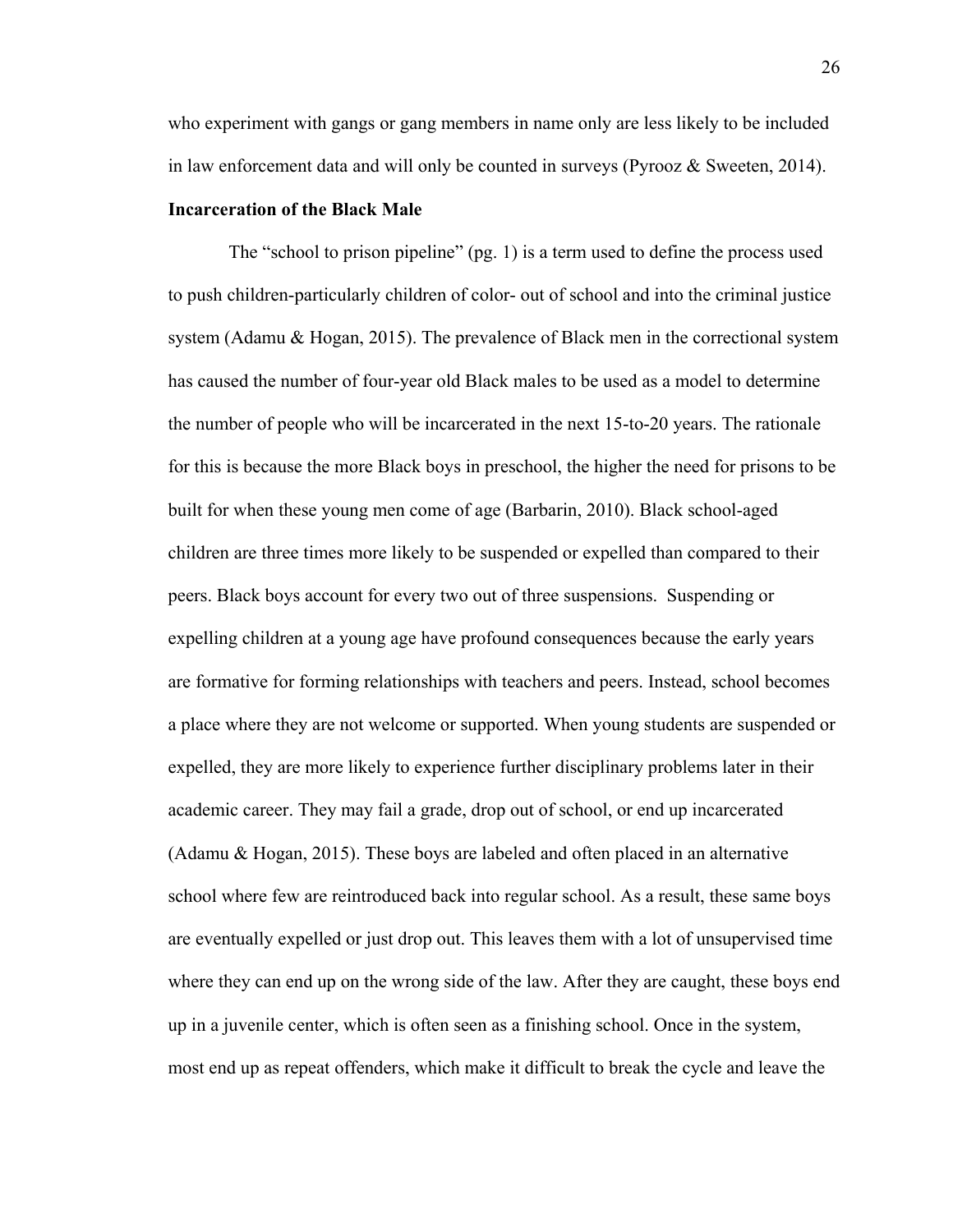system. As a consequence of this cycle, many of these Black youth grow up to be Black men who are not equipped to participate in the home, community, or work environment (Barbarin, 2010).

 According to the 2010 U.S. Census, Black males are incarcerated five times more than their White counterparts. Blacks comprise of 13% of the U. S. population, yet 40% of the incarcerated population. This creates a disproportionality is created when compared to White and Latino males who make up 64% and 16% of the U.S .population and 39% and 19% of the incarcerated population respectively. In addition, Black males are overrepresented in Alabama jails as well. Black males comprise of 26% of the total state population and 54% of the incarcerated population (Sankala, 2014).

 At the end of 2014, there were an estimated 516,900 Black males incarcerated in state or federal prisons. Black males comprised of 37% of the entire male prison population. Black males in the age bracket of 18-19 years of age are 10 times more likely to be locked up in state or federal prison than their White or Hispanic peers. Imprisonment for Black males of all age groups was 3.5 to 10.5 times higher than the same age levels of White males and 1.4 to 3.1 times higher than Hispanic males. The majority of prisons in Alabama are operating in a state of overcrowding (Carson, 2015).

 By the age of 14, about 25% of Black children have a parent who has been incarcerated for some amount of time. In most of these cases, it is the father who is incarcerated. Children of incarcerated parents suffer worse cognitive and non-cognitive problems than those whose parents have not been incarcerated at all. They are more prone to having learning disabilities, poor physical health issues, and speech problems, such as stuttering (Morsy & Rothstein, 2016). Incarceration also affects the family's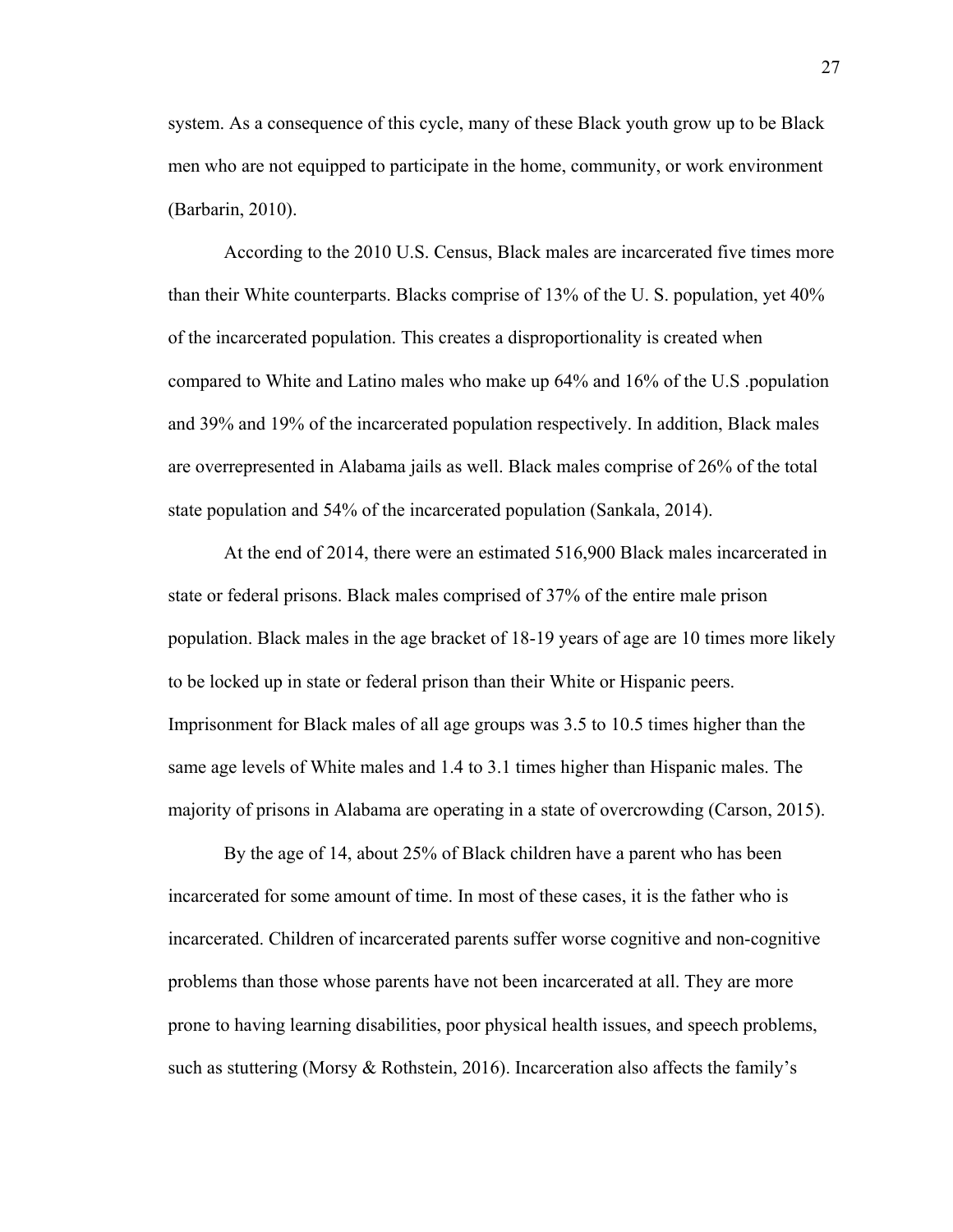socioeconomic status because there is little or no money contributed to the household by the incarcerated parent. Once the incarcerated parent is released financial worries continue because the parent may have difficulty finding a job (Morsy & Rothstein, 2016). Family life itself is impacted and unstable since visiting a parent in jail is stressful because the child cannot play or interact with the incarcerated parent. Children are less likely to be supervised at home because the non-incarcerated parent may have to work longer hours to make ends meet (Morsy & Rothstein, 2016).

#### **The Impact of Social Media, Rap Music, and the Street Code**

 Social media sites have attracted millions of users who integrate its use on an almost daily basis. The main purpose of social media is not to meet strangers and meet new people, but to allow communication with people that they already know (Boyd  $\&$ Ellison, 2008). The fact that today's youth are so connected to global online communities is frightening to both parents and educators (Ahn, 2011).

 Rap music emerged from the streets of inner-city neighborhoods to serve as a reflection of the hopes, concerns, and aspirations of the Black youth (Kubrin, 2005). Many inner-city neighborhoods are defined by the combined effects of poverty, unemployment, family disruption, and isolation from mainstream America. This has led to social disorganization and violence. Disadvantaged communities have an opportunity structure yet illegitimate opportunities for success appear far more attractive (Kurbin, 2005). The presence of drugs generates an increase of illegitimate opportunities. The street corners are bought and sold causing turf wars to ensue. Neighborhood residents of the poverty areas are in the most need of police protection but are distrustful of the police because of racial profiling and being wrongfully accused (Kurbin, 2005).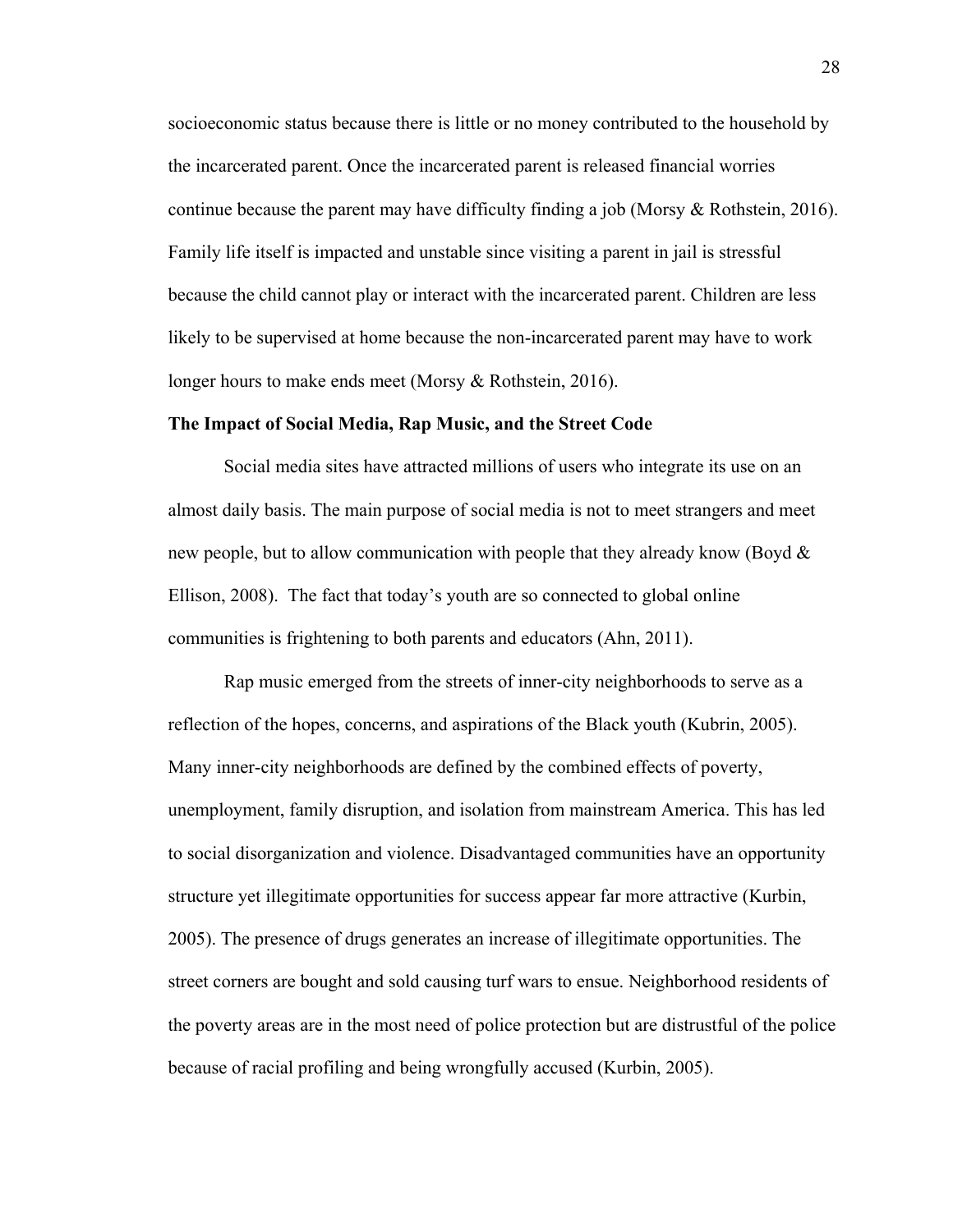The street code articulates powerful norms and characterizes public social relations among residents particularly with respect to violence. The gun is a symbol of power and a remedy for all disputes. The easy access to guns in the inner city has raised the stakes of the street code even higher. Building a violent reputation not only commands respect but serves to deter future assaults. Violence is considered an appropriate reaction to crime-not a crime itself. The offender operates on the assumption that the victim provoked his own injury or death. The street code highlights the appreciation for material wealth as a way to establish self-image and gain respect. The worsening conditions of the inner-city communities over the last several decades have given rise to the street code. These conditions define the context in which rap music has emerged (Kubrin, 2005). Music lyrics have situational and situated meaning. These lyrics instruct its listeners in how to make sense of urban street violence and how to understand the identities of those who participate in it or avoid it (Kubrin, 2005).

 According to Kubrin (2005), the street code theme is prominently represented in rap lyrics with the main theme being respect followed closely by violence. Projecting the right image is everything, and backing it up with violence is expected. Rap represents this by describing acts of violence on others. Firearms are a way to claim identity as being the toughest and are called street sweepers, pumps, and other names depending on the score they need to settle. Guns are an everyday accessory in the ghetto. Rap lyrics show how toughness and a willingness to use violence are articulated as a central feature of masculine identity and reputation. The code of the street is used implicitly and explicitly in rapper's lyrics by providing a recipe on how to create a violent viable street identity. A person has to be tough to survive (Kubrin, 2005).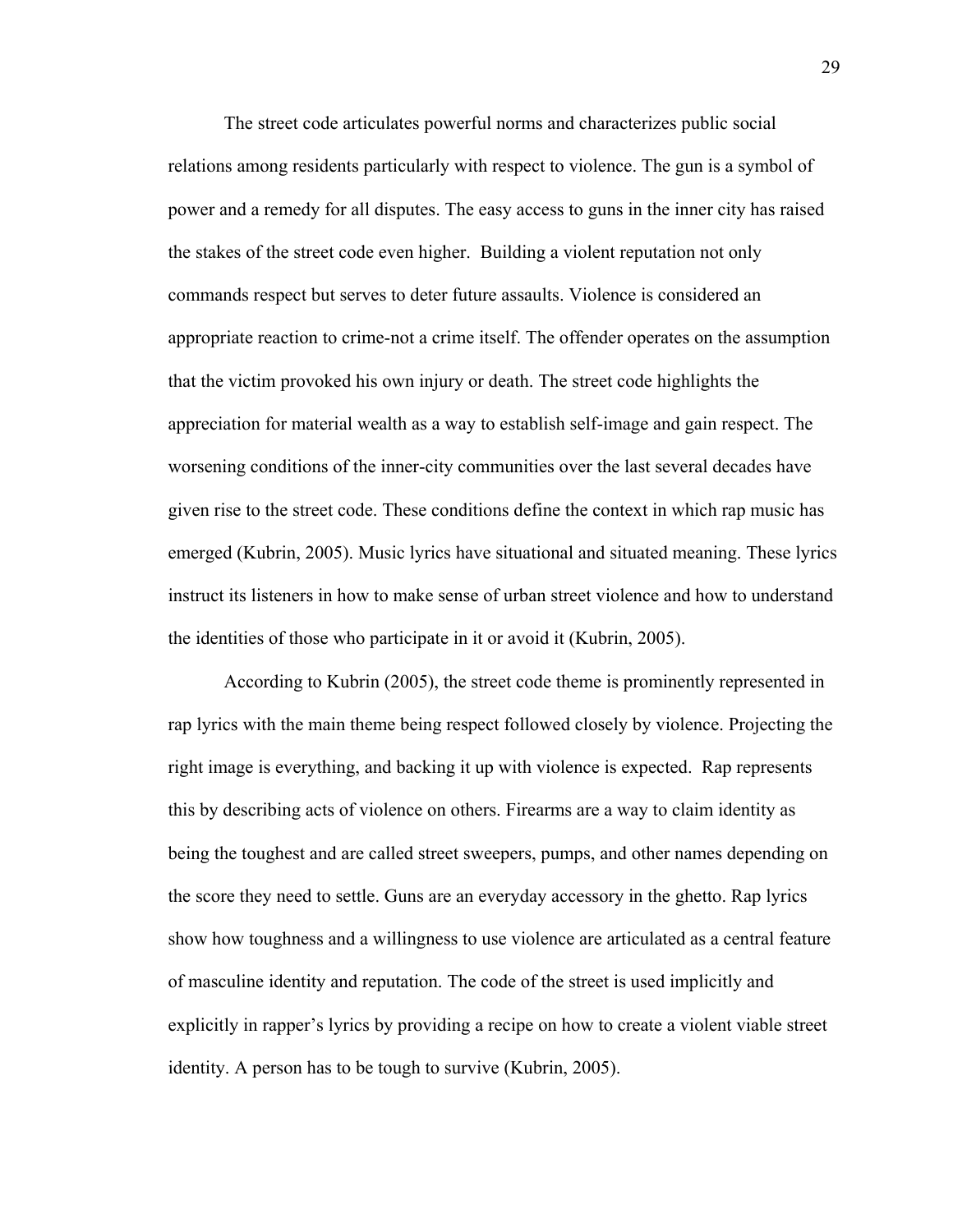Social identity and respect are the most important features of the street code. Lyrics instruct listeners that toughness and the willingness to use violence are central to establishing a viable masculine identity, respect, and a reputation. The code makes it clear that payback for disrespect is imminent. Lyrics mark the border between acceptable and unacceptable behavior and how to respond to those situations.

### **Parental Involvement**

 Parents and families are a child's first teacher and play an important role in a child's life (Barbain, 2010). Parental involvement is a topic that continues to be the focus of academic research and debate (McNeal, 2014). Parental involvement is just one factor that contributes to the academic success of public school students. However, many middle and high school teachers indicate that they only confer with parents when the student is in trouble (Epstein, 1995; Epstein 2008). Parental involvement is influenced by resources, such as time and money (Wilson, 2014). Studies show that parental involvement throughout high school is important for students' academic success (Epstein, 2008). There is an accepted stereotype that Black parents are disinterested in their child's education (Cousins & Mickleson, 2011). A parent's expectation is influential to their children, especially with views on race and gender (Wilson, 2014).

There is a notion that increased parental involvement will cure the problem of poor school performance especially when comparing the U.S. with other industrialized countries. While there is a wealth of research on the relationship between parental involvement and academic achievement, there is not enough literature that explains how parental involvement affects a student's attitudes and behaviors towards academic performances (McNeal, 2014). Kunjufu (2005) stated that parents may be more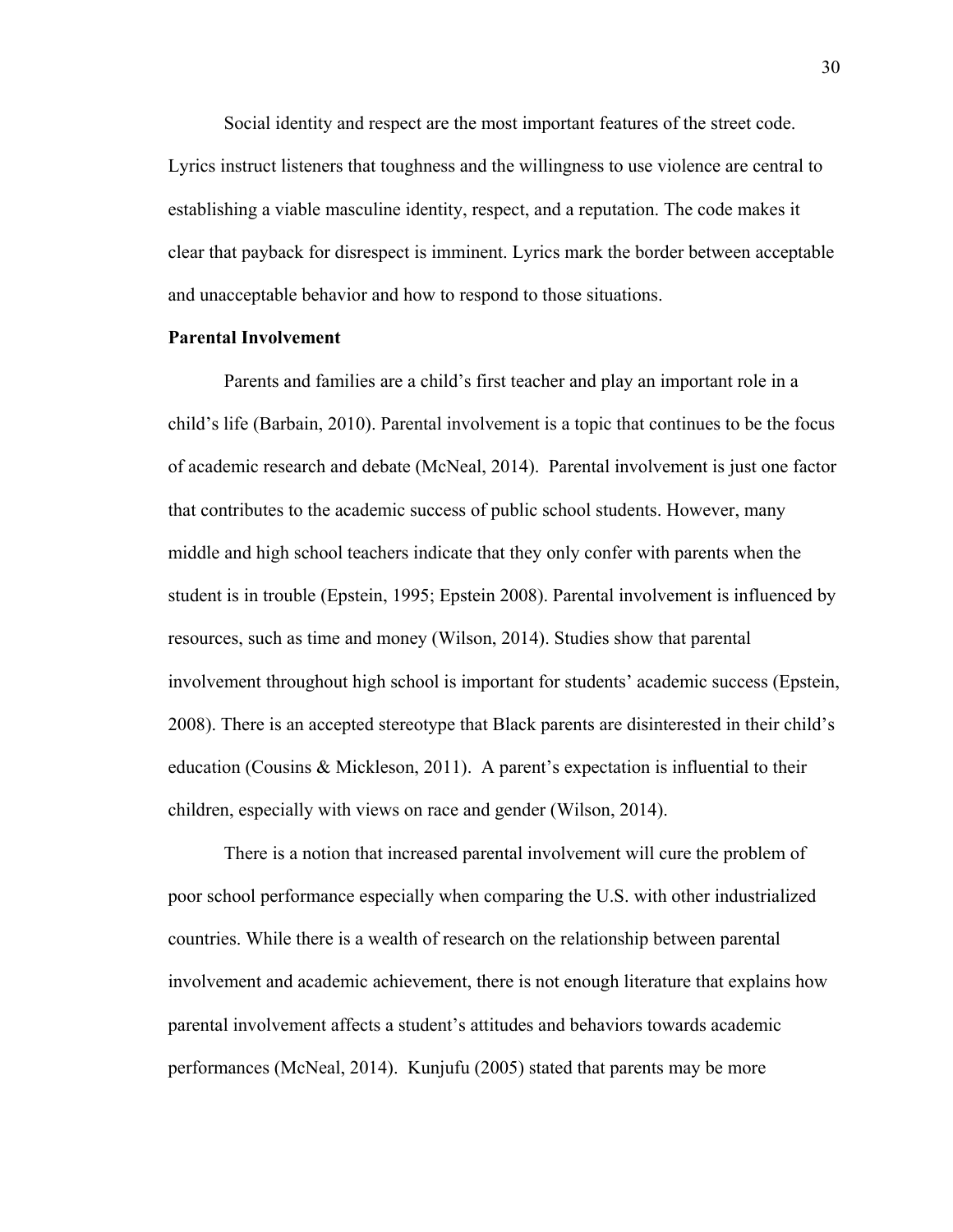motivated and involved if schools could show parents that they do make a difference and that monitoring homework and television is important. Parents need to be shown that investing money into education will yield a greater investment than spending so much money on a new car or clothing.

 The Black home has a lot of stimuli, and is often labeled as chaotic by educators and psychologists. There is usually more than one child in the household, usually more than one radio and TV playing loudly with different songs and shows, and a multitude of adults coming and going throughout the day (Kunjufu, 2005).

Minority parents play an indispensable role in their child's education experiences by collaborating with educators (Gardner, 2014). As a student's age increases, parental involvement decreases (Kunjufu, 2005). Kunjufu (2005) stated that the difference between private school parents and public school parents is that one pays the school directly through tuition and the other pays the school indirectly through taxes. Schools still belong to the parents and if they are not satisfied with teacher quality, they can organize together and decide to rally to have the teacher removed or keep the children home and homeschool them.

Epstein (2008) noted that all parents value education. However, they want and need more information regarding child development, high school programs, graduation information, college and career planning, and community programs for their kids. When families are involved, there is an increase in English and math grades, improved reading and writing skills, more earned credits, better attendance, and fewer discipline problems (Epstein, 2008).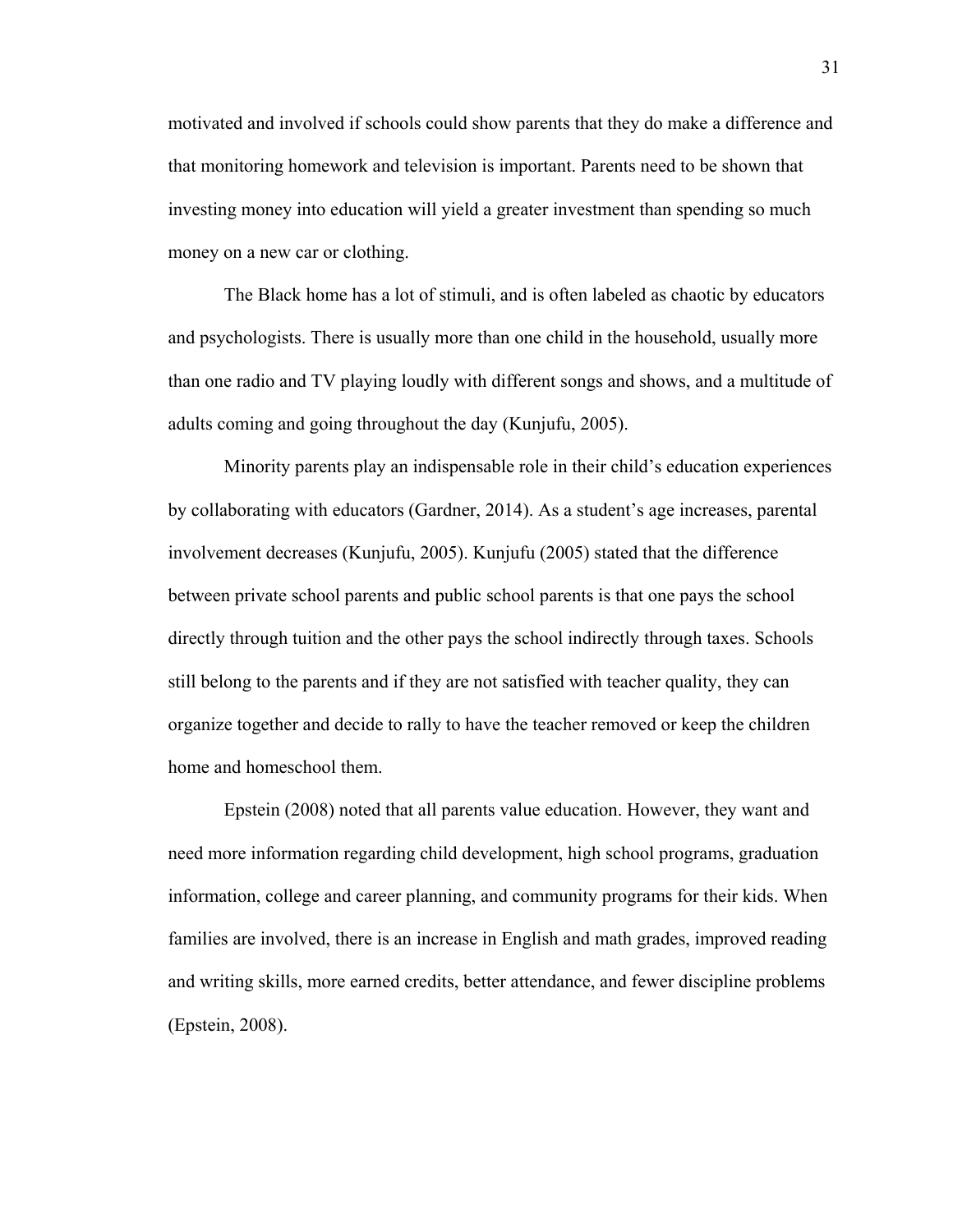According to Sledge (2012), there are biased ideas about the family structure and the negative influence it has on Black families. The 2012 U. S. Census showed that 62% of Black children lived in two-parent homes while 55% of Black children lived in a single parent home (United States Census Bureau, 2012). Absence of the father in the child's life is often the reason for Black children's experience of issues in discipline, academic success, and psychological health (Sledge, 2012). The single mother is more involved in the child's education when the father is absent (Cousins & Mickleson, 2011).

Socioeconomic status is lower in a single-parent home than a two-parent home, especially if there is more than one child in the household. The older children may have to assist in taking care of the younger children. The Black household may also include extended family members, since relying on family for support is a tradition in the Black home (Sledge, 2012). The number of households that include extended family was 26% for families living under the poverty level (U. S. Census, 2012).

The family's socioeconomic status and education level affects the children. Families with a low socioeconomic status and education may require children to gain employment as opposed to furthering their education which can cause a negative view on education (Sledge, 2012). An examination of what parents do when they are involved in their child's education, especially when faced with barriers of not feeling invited or welcomed at school, needs to be done so that educators can better understand parental involvement and effectiveness of school programs (Cousins & Mickleson, 2011).

Black boys would be less likely to fail if parents limit the time boys are in the streets. Parents need to know who their sons are spending time with. While not all peer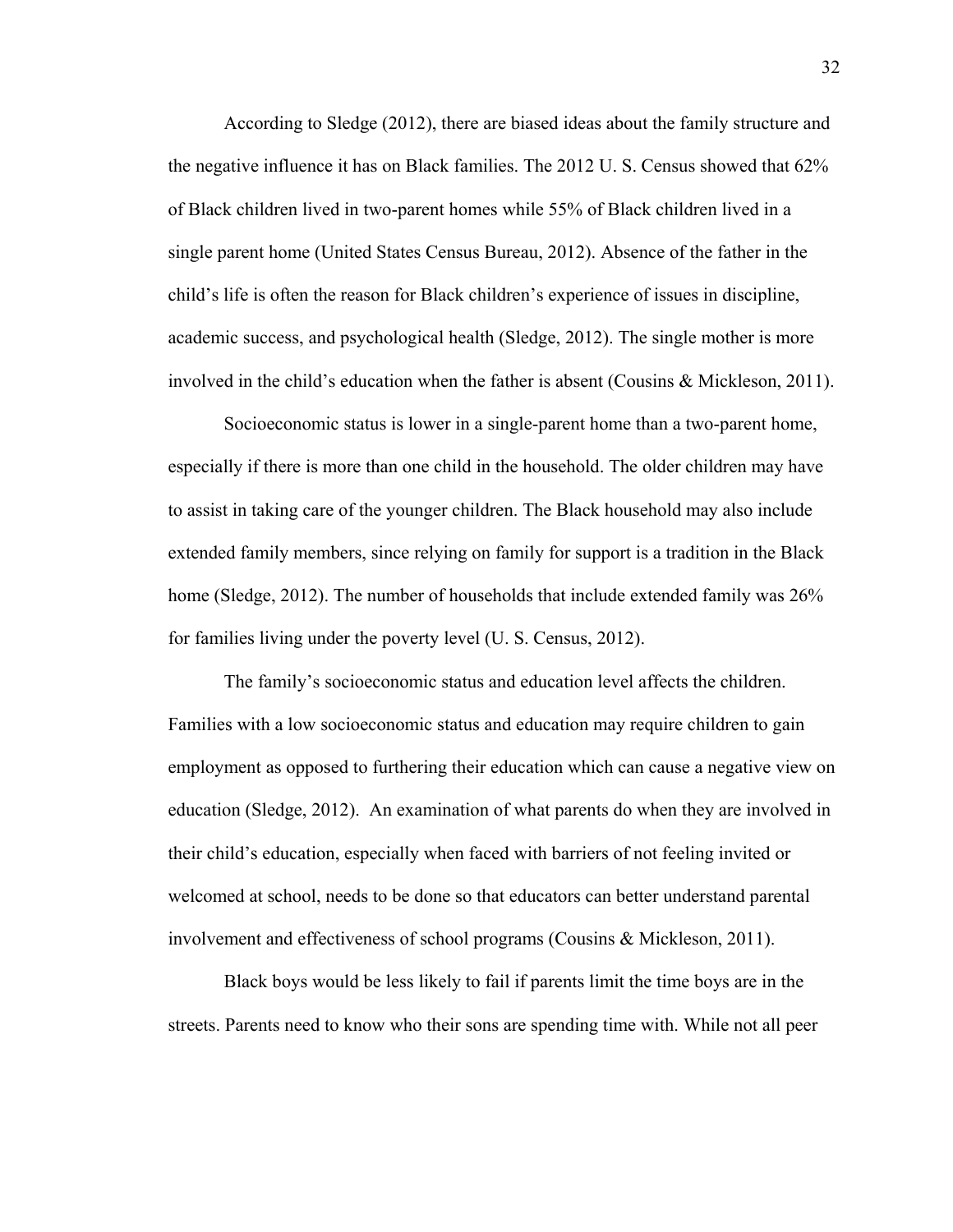groups are bad, parents need to understand who their son's peer groups are so that they can understand how well their son can handle himself in any situation (Kunjufu, 2005).

### **The Black Male's Pathway to Success**

While Black males are making progress to further their education or work in their communities, these accomplishments are not given the same amount of publicity as the negative perceptions and stories (Schott Foundation for Public Education, 2012). The same studies that emphasize Black male crises also identify Black male successes. There are schools which have a 100% Black male graduation rate, and schools which have a transformed climate and culture which provide more equitable treatment for the Black male student. The reason for these successes is because the solutions were focused on more than the underlying symptoms (NEA, 2011).

Barbarin (2010) discussed ways that families, schools, and communities could do to help improve outcomes for Black boys so that they can be successful. Black children do better when parents "eXpose, eXplain, and eXpand" (pg 85). This is where families provide enrichment that builds skills and experiences that add to the knowledge a child has about the world. The family uses conversations to help the child make sense of experiences and to understand how things work. Scaffolding is used to build bridges between what a child knows and what is to be learned. Schools can help Black boys by providing a high quality education that acknowledges the challenges of the Black boy in school. Boys should have strong positive emotional support from the school and its teachers. Schools and teachers should use instructional strategies that motivate and engage the Black boy instead of making him feel alienated. Black boys should be taught how to be caring, responsible, and ethical. Communities play an important part in the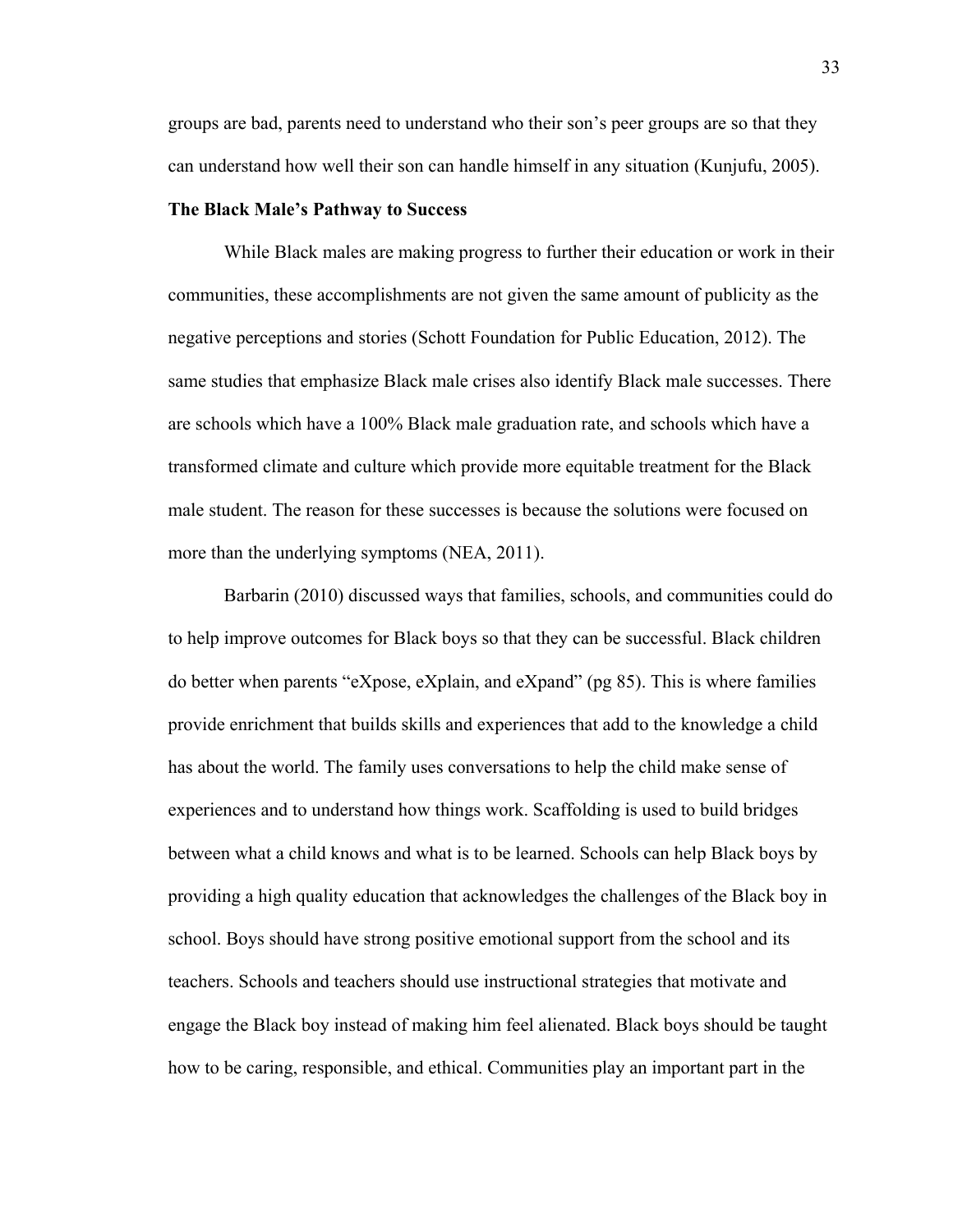long term positive and negative outcome of the Black boy's success. They can raise consciousness about the boy's struggle and move their concerns into action. They can increase the involvement of male role models that the boys come in contact with (Barbarin, 2010)

Harper and Wood (2016) discussed Black male student success from preschool to doctoral level. Schools should be a place where adults and Black male students can come together to help young Black men establish identities that "encompass healthy, racial gender, and achievement self-conceptions" (p. 46). It is important that Black boys recognize themselves as successful achievers using positive racial expression which can serve as a buffer when they face racial disparity in school. Parents need to teach their sons about the significance of race and racism in their education as well as life. Socialization practices should start in early infancy so that a positive racial identity will provide them with a solid foundation of their overall identity in the middle school years and beyond. Black boys need to develop resilient, adaptive behaviors for academic success in school. Parents, teachers, and other adults who play a key role in the lives of young adolescent Black boys have to encourage these young men to believe in themselves so that they can reach their full potential in their lives long after middle and high school (Harper & Wood, 2016)...

Today's school environment does not often allow teachers to observe each other or have dialogue about the adolescent Black male and academics which causes stereotypes and biases to go unobserved so these segregations, whether intentional or unintentional, still exists. Teachers need to engage in professional development opportunities which allow them to examine their beliefs about the Black male student and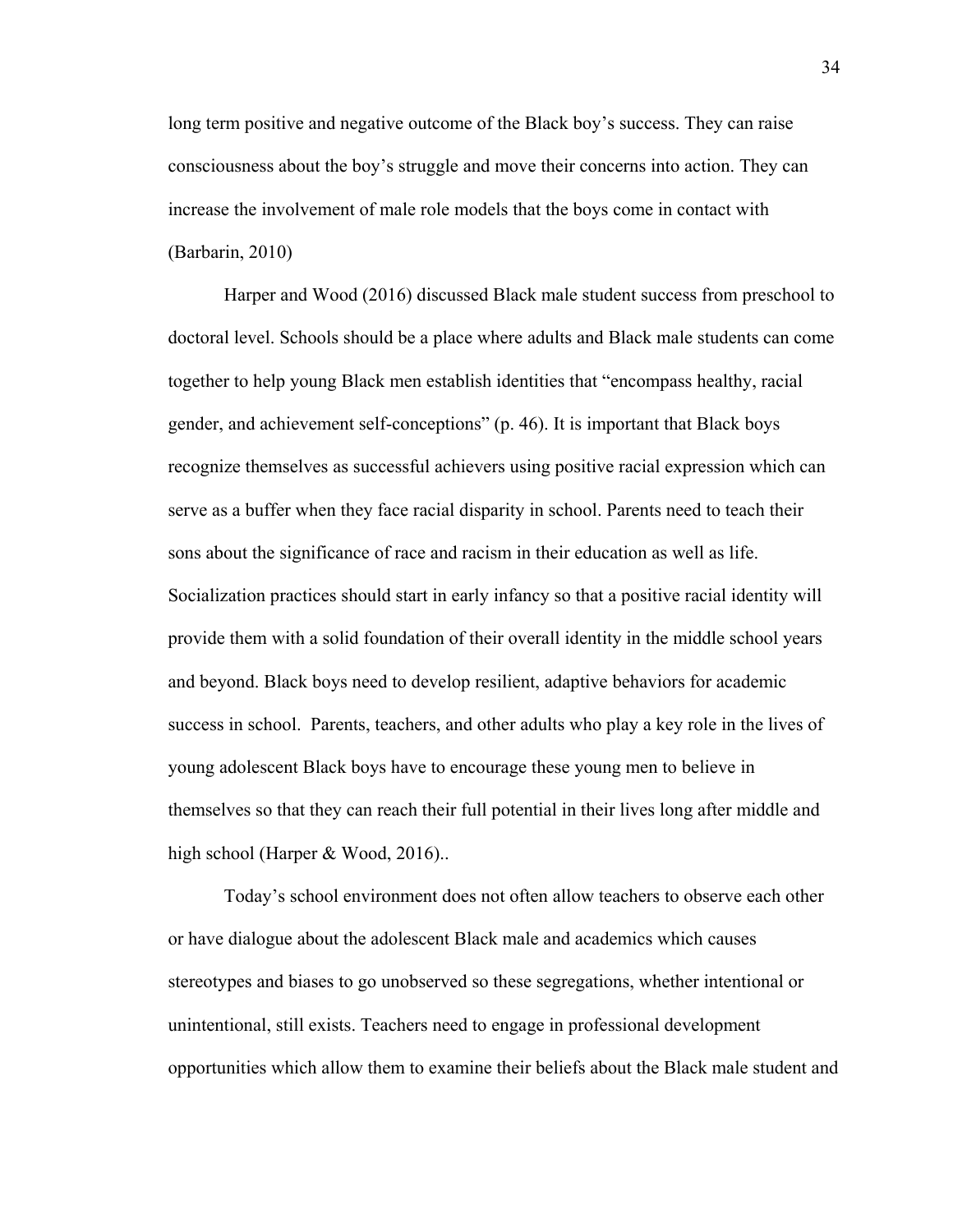to learn strategies that will help them view Black male students as academic achievers (Harper & Wood, 2016).

Most Black males do not graduate college because of a lack of academics, but because of lack of financial funds. For some reason, students tend to receive less financial aid each passing year of college. This is odd because it appears that they should receive more money. Black males who attend college on an athletic scholarship have more financial stability, which is one reason why those males do graduate with a college degree (Kunjufu, 2005).

Kunjufu (2005) discussed two more reasons why graduation rates are low. One is because of a feeling of loneliness or lack of belonging, especially if Black students are on a majority White campus. A second reason is due to the lack of discipline and time management because many students have additional responsibilities, such as athletics, jobs, and family. However, many students that do have additional responsibilities tend to have a higher GPA because they have less free time to do as they wish. On the flipside, Black students who do study have a tendency of being accused of being White because they will spend time in the library instead of the dorm (Kunjufu, 2005).

# **Qualitative Phenomenological Study**

According to Creswell (2007), a phenomenological study describes meaning for several people through experiences in which they have lived which create a phenomenon. It addresses questions about everyday experiences that are believed to be an important psychological or sociological phenomenon of our time or typical group of people (Mirriam & Associates, 2002). The researcher attempts to understand the behavior from the participant's viewpoint and perspective (Simon & Goes, 2011).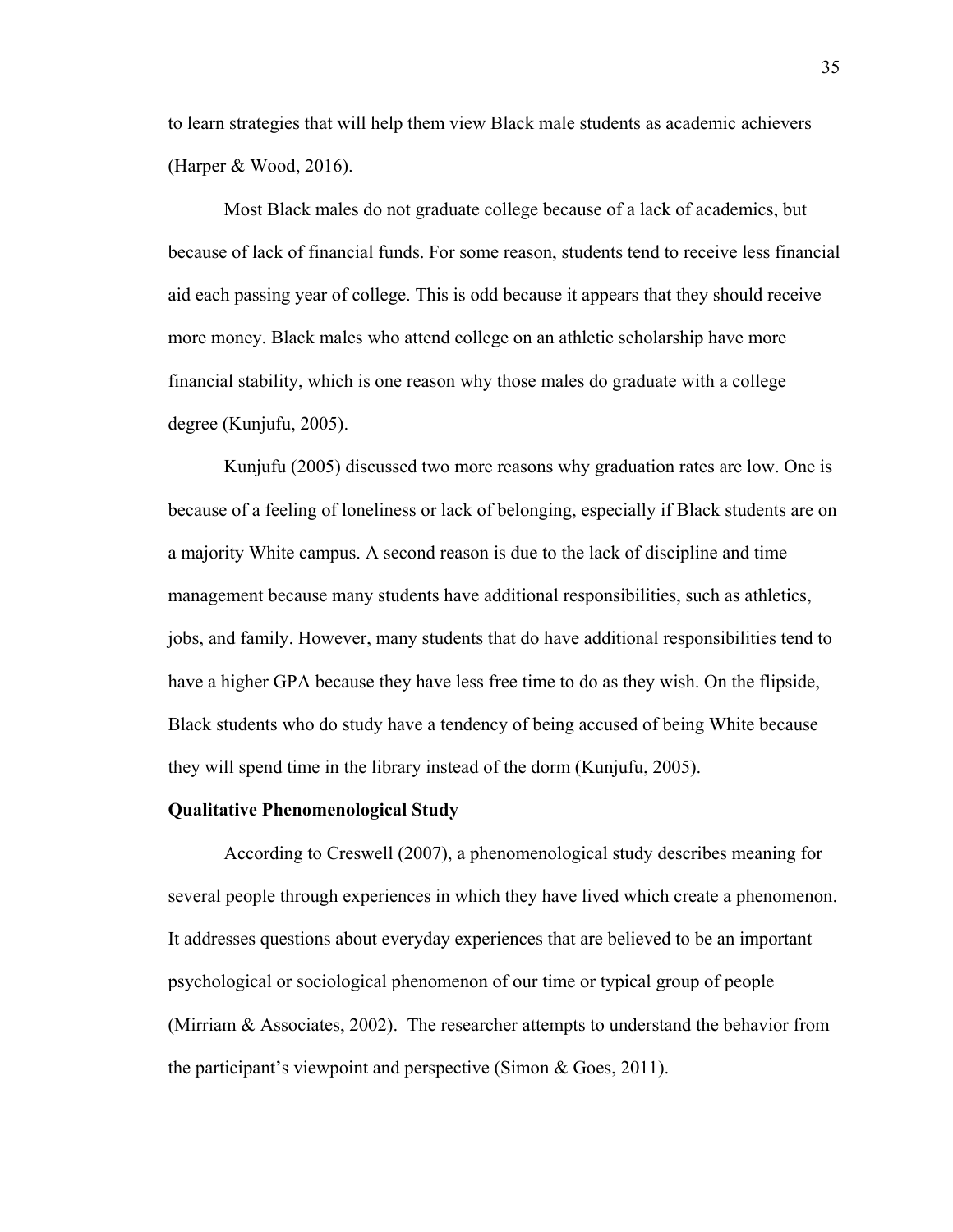The researcher collects data from several individuals who have lived and shared the phenomenon which developed a composite description of the essence of the experience for all (Creswell, 2007).

Interviews with participants are the primary data collection form (Creswell, 2007). These in-depth interviews gather the participants' detailed descriptions of their experiences (Simon & Goes, 2011). Although interviews are usually the most important data method, the researcher may use a participant's documents, which include either written or oral self-reports, participant observations, and art such as poetry (Creswell, 2007; Simon & Goes, 2011).

 In a phenomenological study, the researcher analyzes the data for significant statements and a description of the essence and structure of a phenomenon (Merriam and Associates, 2002; Creswell, 2007). Merriam and Associates (2002) goes on to say that the participant and his or her world are interrelated and interdependent. Simon and Goes (2011) stated that during the data analysis process that the researcher's focus should be on understanding the meaning of the description of the phenomenon. The participants should ensure that their views and comments are not misinterpreted by the researcher through an audit trail and member checking (Simon  $\&$  Goes, 2011). The data is constructed into themes and repetitious statements are removed. The researcher constructs a synthesis of textural and structural descriptions of the phenomenon being studied (Merriam & Associates, 2002).

### **Research Questions**

The central question that was explored in this study was: What does hope and success mean and look like to the Black male in the Black Belt Region?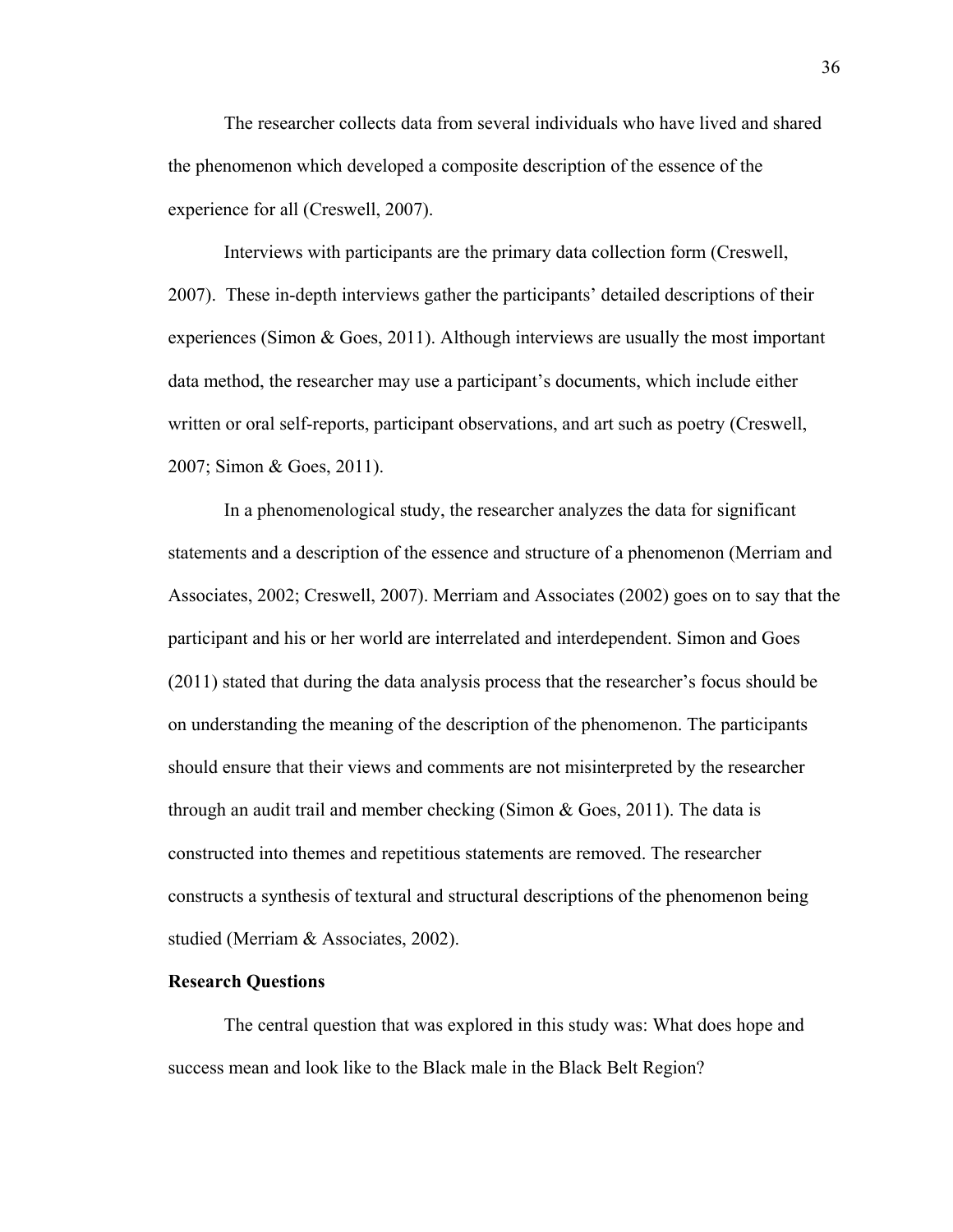The sub-questions that assisted in the research were:

1. What are the differences that motivated these Black males to decide that school and education were important and the key to a better life than the one in which they were living?

2. What themes of academic success by Black males appear to emerge from their encounters within the high school setting?

3. What caused these impoverished young Black males to construct meaning about their feelings and experiences towards a better life?

4. What are some challenges and solutions for achieving academic success through resiliency?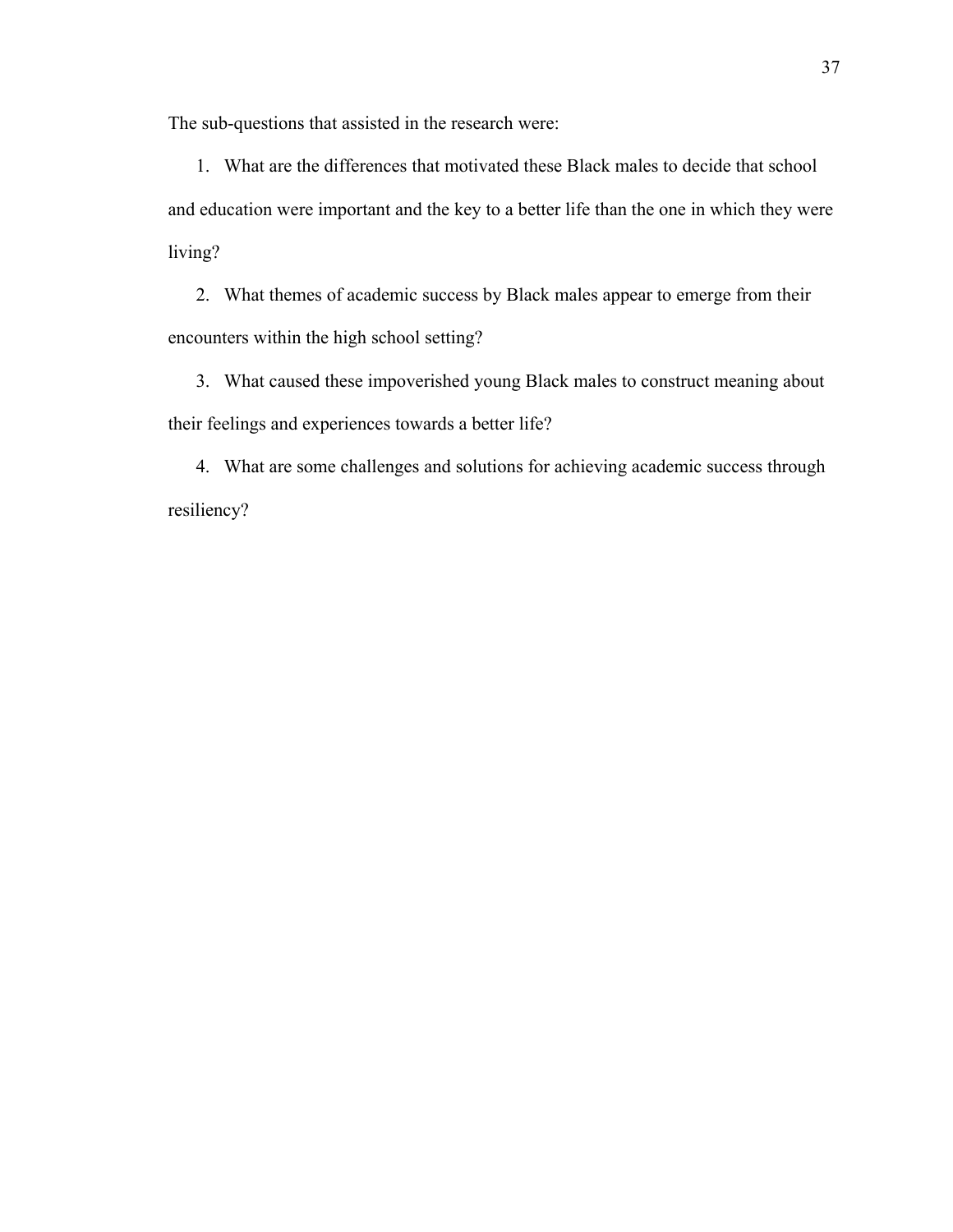#### **Chapter 3: Methodology**

# **Aim of the Study**

The aim of this study was to explore Black male students and identify central meanings and themes of academic success that are common among them. In order to answer the research questions of this study, interviews with nine Black males were conducted. It was expected that each participant would bring a unique perspective to this study. The interview consisted mainly of open-ended questions which allowed the researcher to facilitate true individuality in the participant's responses to each question. The input from each participant was used to construct meaning to understand the resiliency and grit that led to their academic success to graduate and enter college, the workforce, or the military.

#### **Qualitative Research Approach**

Phenomenology is important to understand several people's common or shared experiences. A phenomenological study allows the researcher to maintain a focus on the commonality found among the participants and their experiences of the phenomenon (Creswell, 2007). Likewise, the writer sought to learn from the lived experiences of nine Black males who lived and attended school in a city characterized by violence, gang activity, drugs, and generational poverty. This study viewed the commonalities of each young man in the relationship to academic success and resilience. In addition to forming an understanding around what and how they experienced this phenomenon, the writer sought to identify those internal and external factors which participants attribute to their resilience. This study examined the wisdom of nine Black males who lived in this experience in order to understand the phenomenon that they experienced as real life to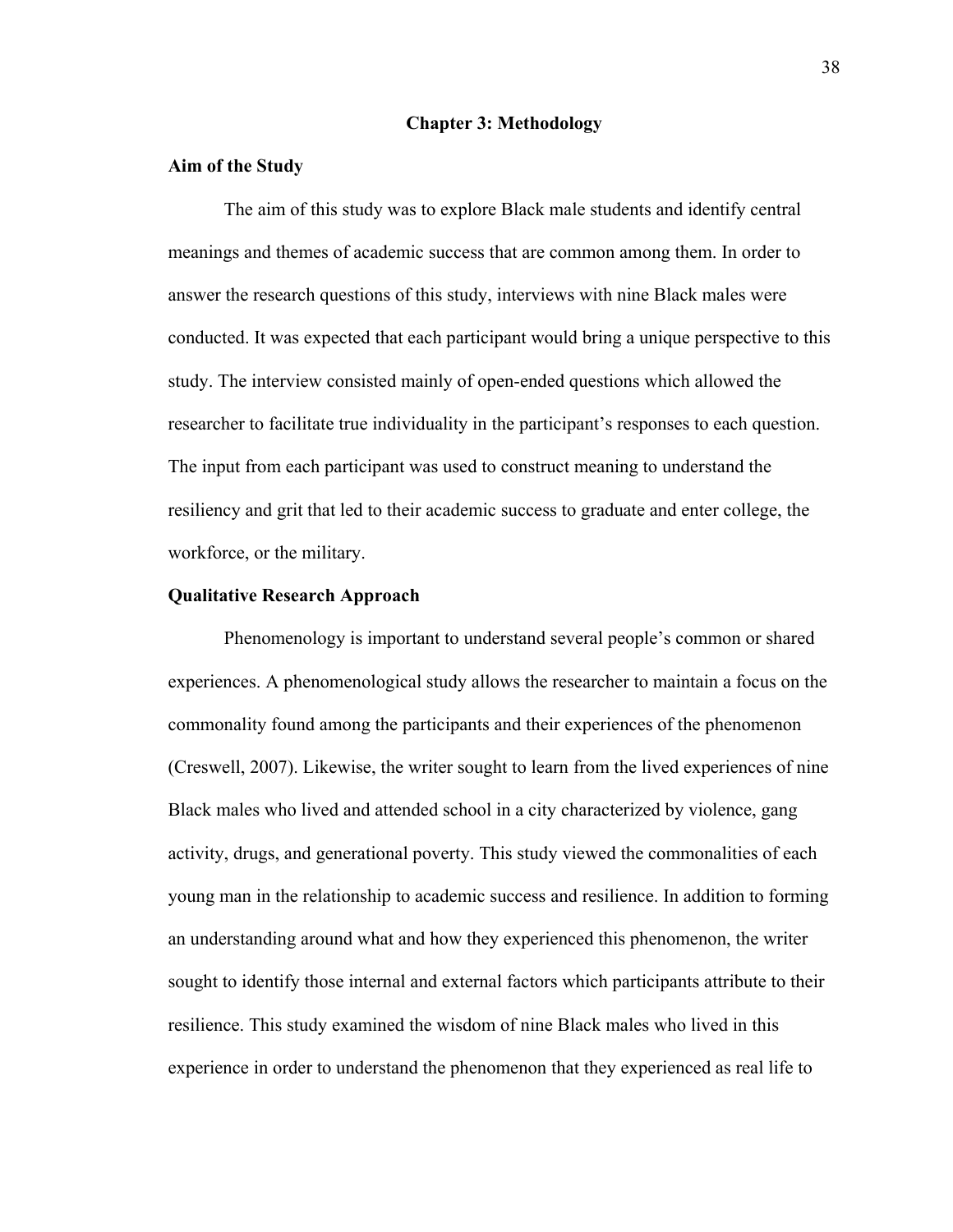convey their experience. It is important that the writer set aside any experiences that she has and take a fresh perspective towards the phenomenon being studied (Moustakas, 1994).

# **Participants**

The participants in this study were Black males who graduated from the local high school in the school system where the writer is employed. Out of all of potential graduates, nine Black males were asked to participate in this study. The participants met the following criteria: (a) Black male (b) graduated from high school (c) currently enrolled in a two-or four-year college or university, serving in the military, or employed in the workforce. The young men ranged in age from 20-27. Three participants were employed in the workforce; two participants were enrolled in college; one participant was serving in the military; in addition, three participants recently graduated from college with Bachelor degrees and were employed in the workforce.

The writer used a snowballing sampling technique to assist in identifying potential interview participants in order to obtain a clearer picture of factors in the participant's ability to exhibit resiliency. Snowballing includes the use of informants, such as, teachers, administrators, and coaches to help identify potential participants (Creswell, 2007). Criterion sampling was also used because all participants had to meet some specific criteria for the purpose of the study (Creswell, 2007).

Before beginning the interview process, the participants were asked to read and sign an informed consent form. Within the consent form, the purpose of the study and any risks involved were explained. In addition, the procedures by which the data would be collected were discussed. Participants were able to refuse to participate or withdraw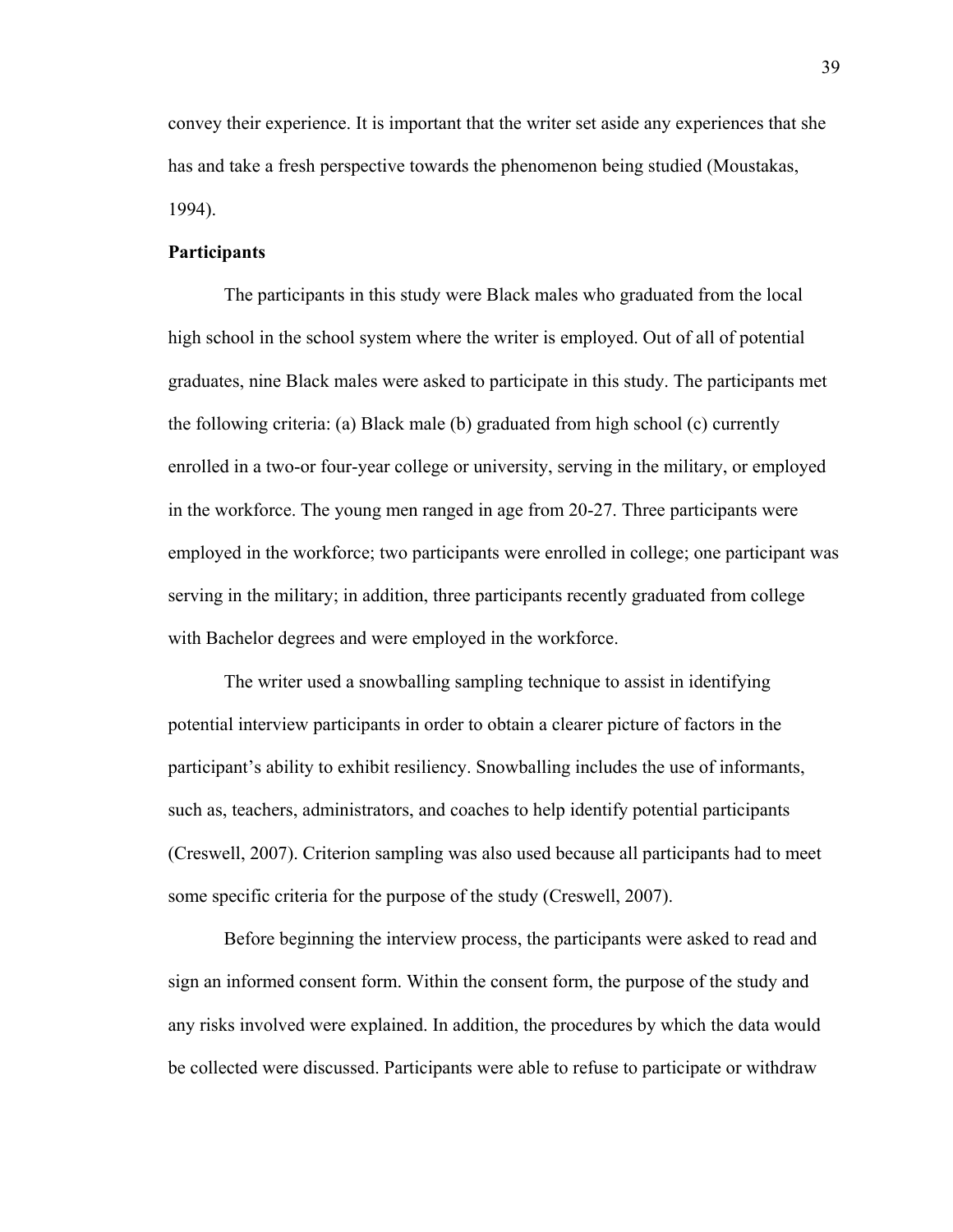from the study at any time without being penalized. The writer answered any questions the participants had concerning anonymity. They were assured that all study-related documents would be locked in a file cabinet while they were not in use. Each participant was allowed to pick a pseudonym to ensure anonymity. In the findings, narrative quotes did not contain any identifying information.

# **Data Collection Tools**

Phenomenological studies tend to rely on interviews for the interest in the meaning of the phenomenon studied (Englander, 2012). In this study, an in-depth, openended interview with the nine participants was conducted either face-to-face or on the telephone (Appendix B). A second confirming interview was held to ensure that the participants had a chance to review the transcribed interview information. Questions were developed by the writer based on the research questions of the study and the research used in the literature review. The interview questions gave the participants the opportunity to provide answers in their own words using their views, values, and experiences (Creswell, 2007).

 A preliminary meeting with the participants was conducted before the actual interview. The purpose of the preliminary meeting was to establish trust with the participants, review ethical considerations, and complete consent forms. Englander (2012) noted that a preliminary meeting gives the participant time to "dwell and ponder on the experience" (pg. 27).

The participants kept a journal during the study. In the journal, the participants reflected on the first interview and recorded any additional information that they may not have thought of during the interview and wanted to share in the second interview. The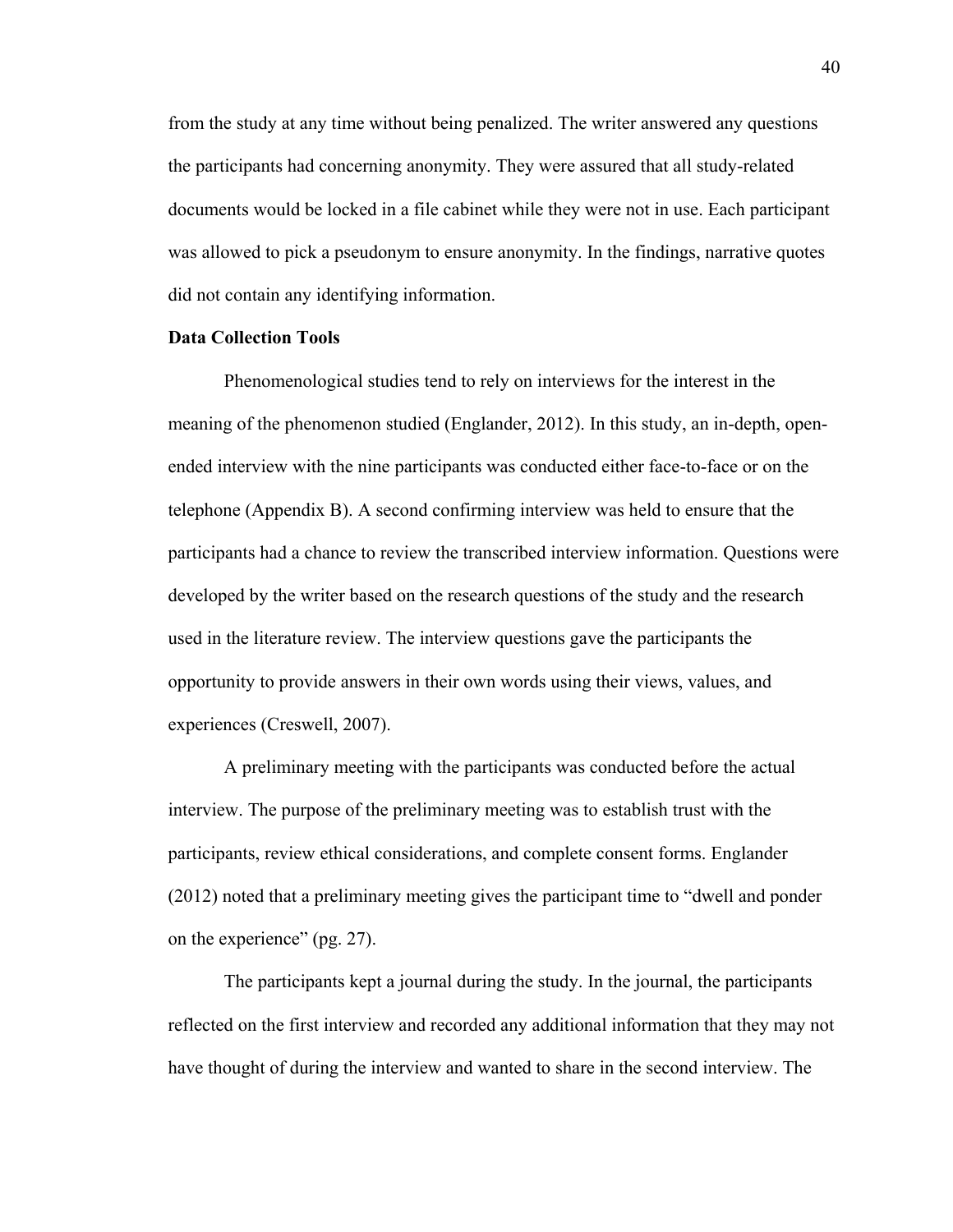purpose of the journal was to enable the researcher to obtain the actual words used by the participants because it provided written evidence in addition to the transcribed recordings from the first and second interview. The journal represented thoughtful data because the participants have given attention to the study while compiling their thoughts (Creswell, 2014).

# **Procedures**

 The writer first obtained permission from Nova's Institutional Review Board (IRB) to conduct the study. Once approval was granted, the writer sent a letter to the participants which explained the purpose of the study and requested their permission to be interviewed for the study. A preliminary meeting was conducted with each participant so that consent forms were signed and any concerns about the study were addressed. Each participant was interviewed individually for the actual interviews. These interviews were conducted face-to-face or on the telephone. The interviews consisted of open-ended questions and lasted approximately 40-60 minutes. Even though the interview questions were scripted, the writer had no idea what the content of the responses would be. Interviews were audio-taped and transcribed by the writer. The purpose of the second interview and the journals allowed the participant to provide more information without the writer adding to the interview where it appeared that the data represented the writer's thoughts. The second interview took place approximately two to three weeks after the first interview.

 Interview protocol as described by Creswell (2014) was followed. Each set of interview notes had the following:

1. Heading with the date, place, and participants

41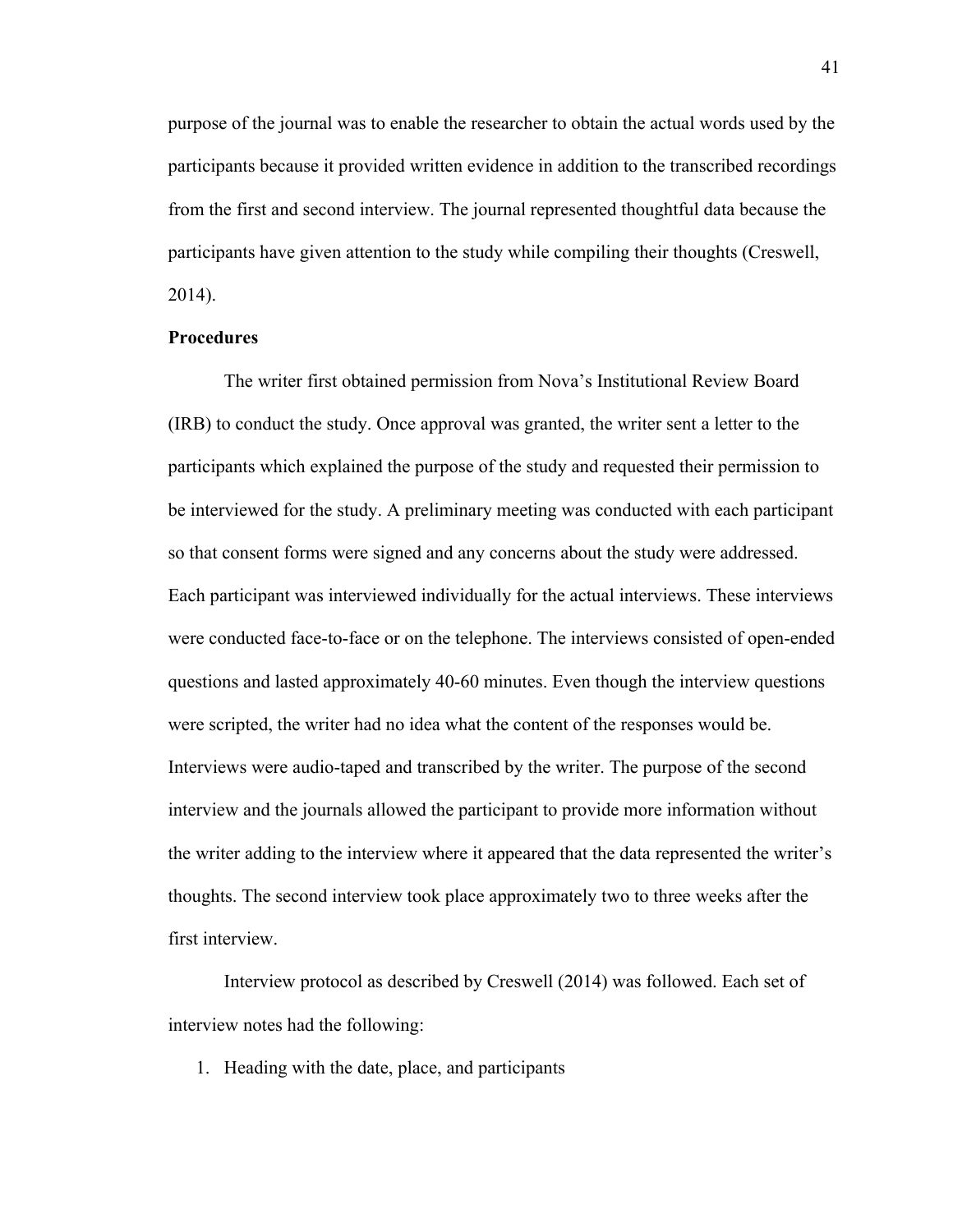- 2. Instructions of standard procedures for the interviewer to follow
- 3. The interview questions
- 4. Probes for the interview questions
- 5. Space between the questions for answers

6. A final thank-you statement to acknowledge the time the interviewee gave to the study

#### **Data Analysis**

Data analysis involved making sense of the text from the interviews (Creswell, 2014). The data for this study was analyzed using a modified van Kaam method for phenomenological data analysis proposed by Moustakas (1994). The use of this methodology added value to the meaning of events experienced and described by the participants. It also explored the descriptions of experience.

After each interview, the writer labeled field notes with a pseudonym chosen by each participant. Data were transcribed using Microsoft Word so that it could be categorized into central themes for qualitative analysis along with the van Kaam method to aid in storage, organization, and representation of the data used for analysis. The data were analyzed to reveal major themes relating to the research questions. These themes are categorized through a process of coding and finally represented in figures, tables, and discussion (Creswell, 2007).

The seven steps of the modified van Kaam method of phenomenological analysis as presented by Moustakas (1994) were used to analyze the data in this study included listing and preliminary grouping, reduction and elimination, clustering and thematizing of the invariant constituents, final identification of the invariant constituents and themes,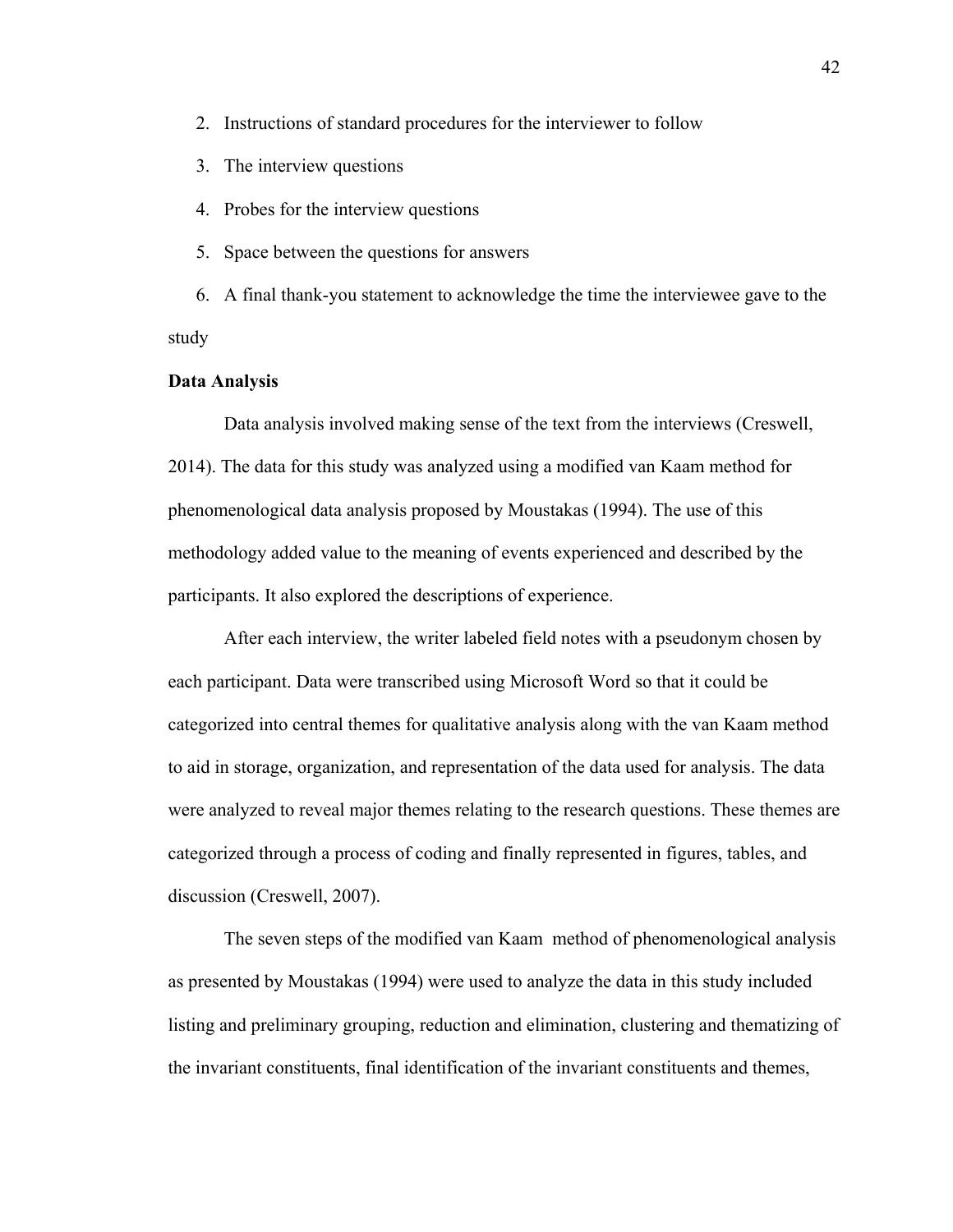generation of individual textural descriptions, construction of individual textural descriptions, construction of individual structural descriptions, and the production of textual structural descriptions. In a final step, the analysis used composite descriptions which represented the group as a whole.

The first four steps of the van Kaam method (Moustakas, 1994) were used to reveal the invariant constituents and thematic categories of the data. The invariant constituents represented the experiences and perceptions of the participants with respect to the factors they perceived as contributing to their personal academic success and achievement. This analysis process was completed using Microsoft Word to code the transcribed text of the interviews and note the location and frequency of each invariant constituent. Afterwards, the key invariant constituents were separated into themes which fell into three major headings.

The first step of the modified van Kaam method included horizontalization where every relevant expression made by the participants was identified. The next step of the data analysis included reduction and elimination of the invariant constituents identified in the first step. The invariant constituents were re-evaluated the relevance to the phenomenon being investigated. Additionally, invariant constituents were evaluated against other invariant constituents to identify those expressions that were relevant to the study. It also allowed for overlapping, repetitive, and vague expressions to be elminated (Moustakas, 1994).

The third step included clustering and thematizing the invariant constituents into thematic categories which served as the core of the study. The related invariant

43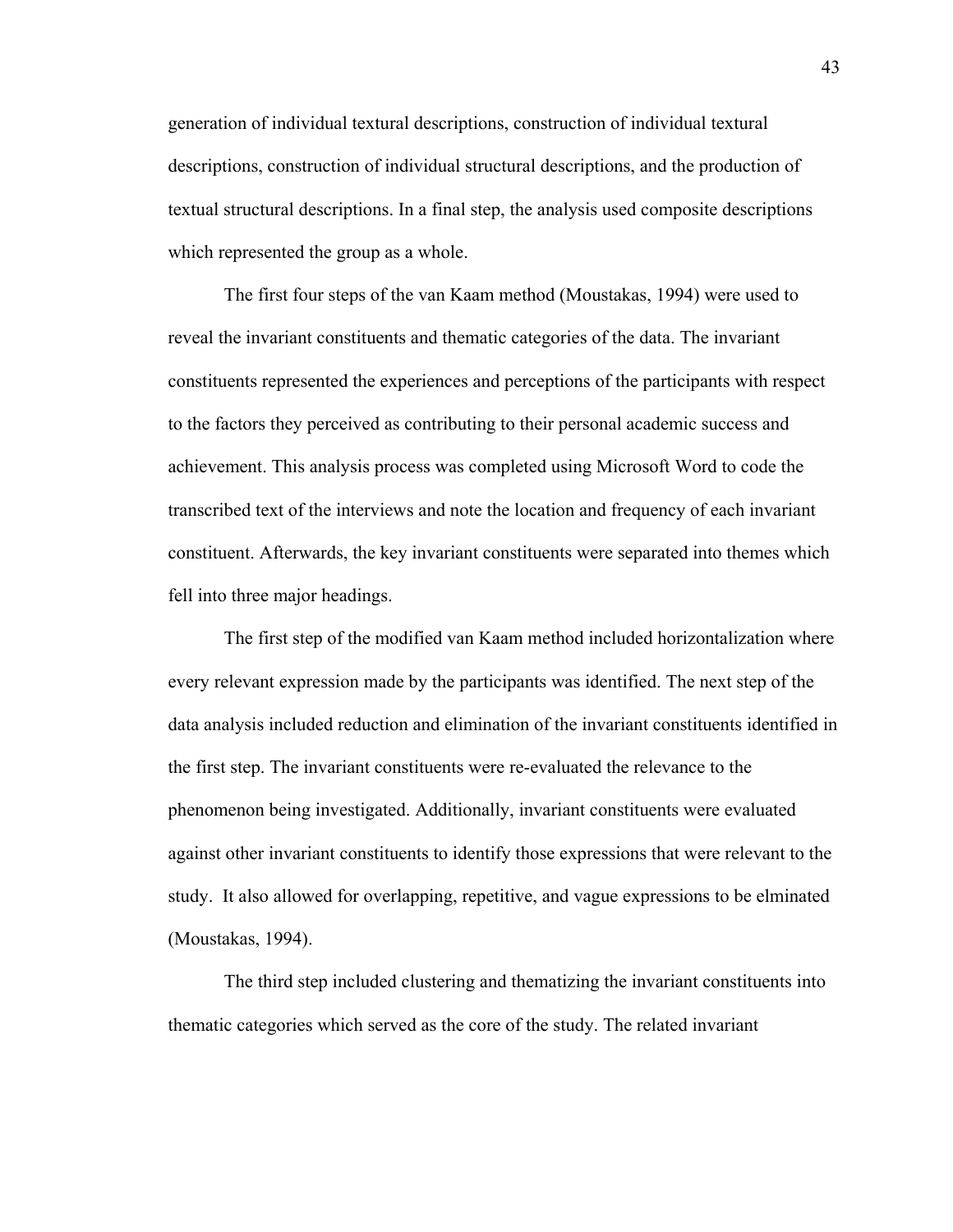constituents were grouped together into categories represented by a common theme that was represented by the common experiences of the participants (Moustakas, 1994).

The fourth step of the analysis process included checking the invariant constituents and themes against the complete record of each participant to see if the themes were expressed explicitly or compatible (Moustakas, 1994).

 Step five included the use of relevant, validated invariant constituents and themes which created individual textural description of each individual participant. Specific examples of verbatim examples from the interview text of each participant were also generated. Next in step six, imaginative variation was constructed for each description in order to more clearly express the relevant experiences of each participant (Moustakas, 1994).

 In the final step, the developments of composite textural-structural descriptions were developed. These textural-structural descriptors represented the experienced of the participants as a whole group. These descriptors represented the conclusions of the data analysis and are used to answer the research questions of the study (Moustakas, 1994).

All data sources were analyzed so that significant statements, sentences, or quotes that provided an understanding of how each participant experienced the phenomenon were emphasized. The journal data were used to reinforce themes found in the transcribed audio data along with any new emerging themes.

# **Ethical Considerations**

Since qualitative studies allowed the writer to get close to the participants, it is important to be considerate to ethical consideration (Hatch, 2002; Creswell, 2007). The participants revealed what went on behind the scenes of their everyday lives and trusted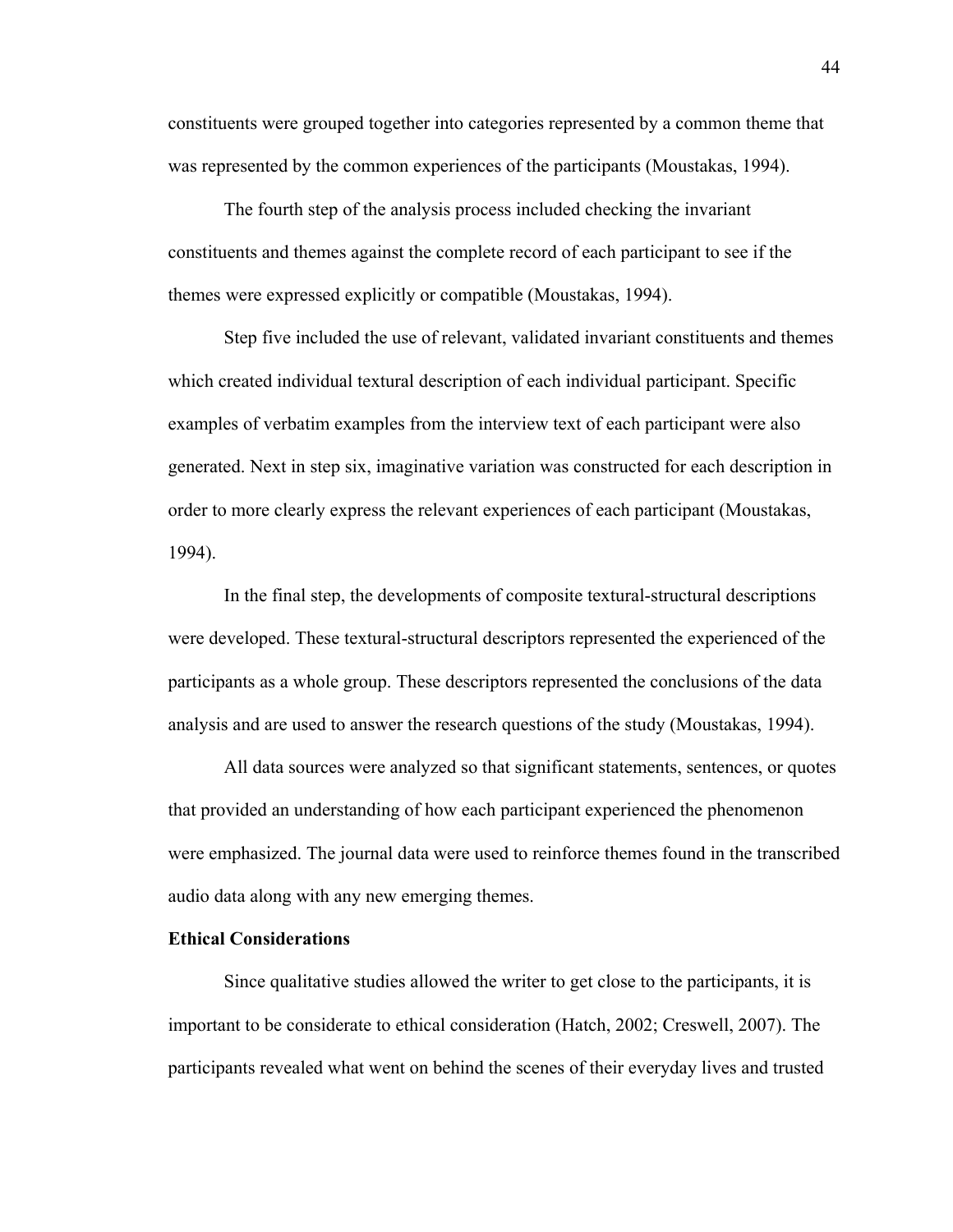the writer to keep these details private (Hatch, 2002). Confidentiality was maintained by securing the records in a locked file cabinet in the writer's home. Anonymity of the participants was preserved by providing the participants with an assigned pseudonym. The data were coded and stored either in a pass-coded electronic file or locked in a file cabinet in the writer's home.

# **Trustworthiness**

 According to Lincoln and Guba (1985), trustworthiness involves establishing credibility, transferability, dependability, and confirmability. To establish credibility, member checking was used. The data, categories, interpretations, and conclusions were tested for accuracy by taking the specific themes back to the participants of the study group and determining if the participants felt the findings were accurate. Participants were given an opportunity to review their transcribed interviews and add to or amend their statements (Creswell, 2014; Lincoln & Guba, 1985).

Transferability uses thick description to define the findings (Creswell, 2014). When a phenomenon is described in adequate detail, other perspectives can begin to evaluate the extent to which the conclusions found can be transferred to other times, settings, situations, and people (Lincoln & Cuba, 1985).

Confirmability was established by triangulation which involved using multiple data sources in an investigation to produce understanding and confirm emerging findings of the data (Lincoln & Guba, 1985; Mirriam & Associates, 2002). This technique examines evidence from the sources and builds a coherent justification from the themes (Creswell, 2014).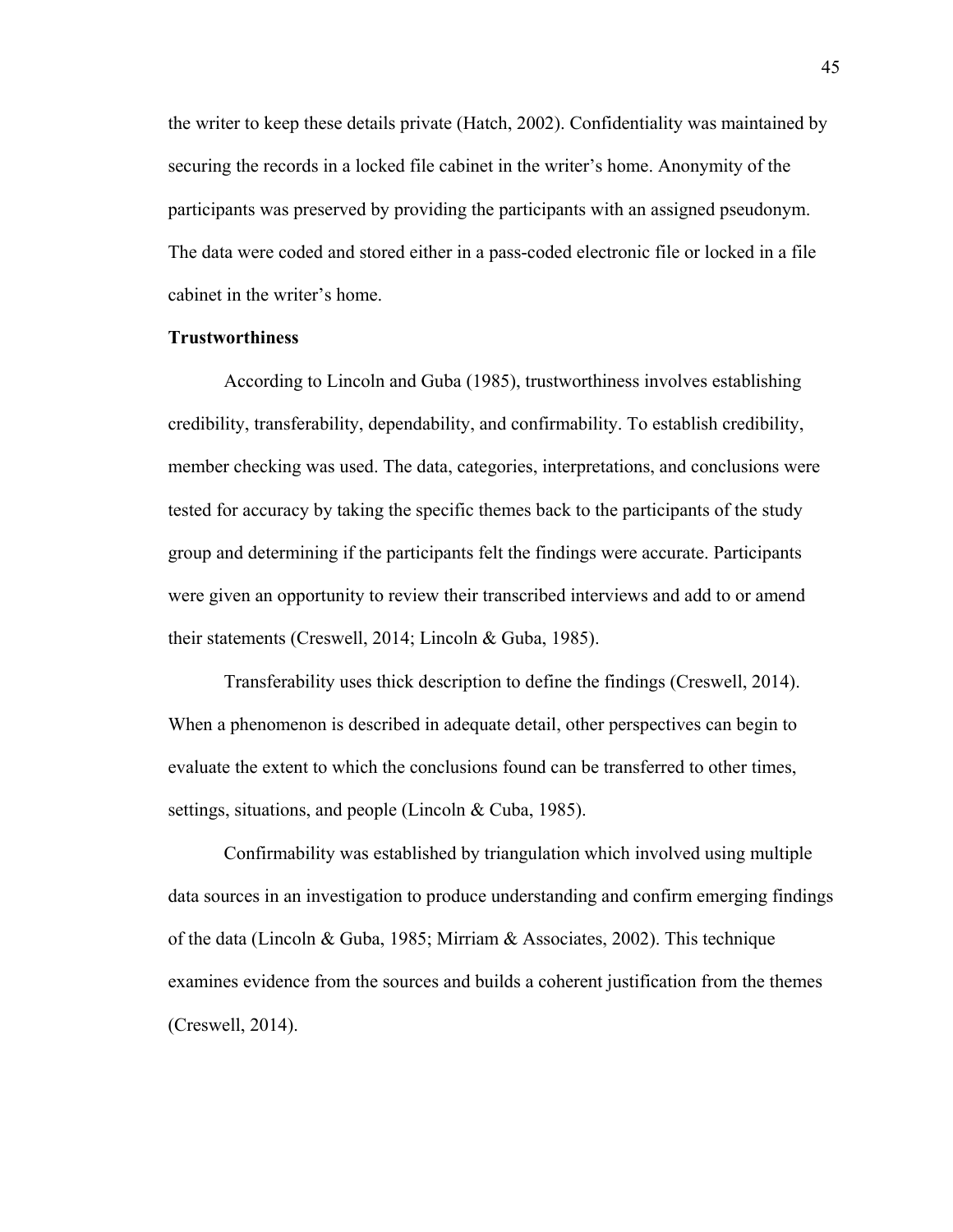# **Potential Research Bias**

The purpose of reducing potential bias is not to make everyone in the study the same but to be considerate when asking and delivering questions which will allow the participants to reveal their true feelings without misrepresenting them. Sarniak (2015) discussed different types of participant and researcher bias.

 The types of participant bias that may be encountered in this study included acquiescence bias, social desirability bias, and sponsor bias. Acquiescence bias occurs when the participant demonstrates a tendency to be agreeable with everything the researcher says or does. The participants think every idea is a good idea which could be part of the participant's personality or because the participant views the researcher as an expert on the topic being studies (Sarniak, 2015).

Social desirability bias involves respondents answering questions in a way that they think will lead to them being viewed positively. Regardless of the research format or the researcher conducting the study, some participants will report inaccurately on sensitive or personal topics to present themselves in a positive manner. This bias can be minimized by focusing on an unconditional positive regard which includes phrasing questions to show the participant that it is okay to answer in a way that is negative or undesirable. The researcher can ask indirect questions for sensitive topics because the participants are allowed to show their own feelings about others and still provide truthful answers (Sarniak, 2015).

Sponsor bias occurs when the participants know the researcher of the study. This allows the participant's feelings and opinions about the researcher to display bias in their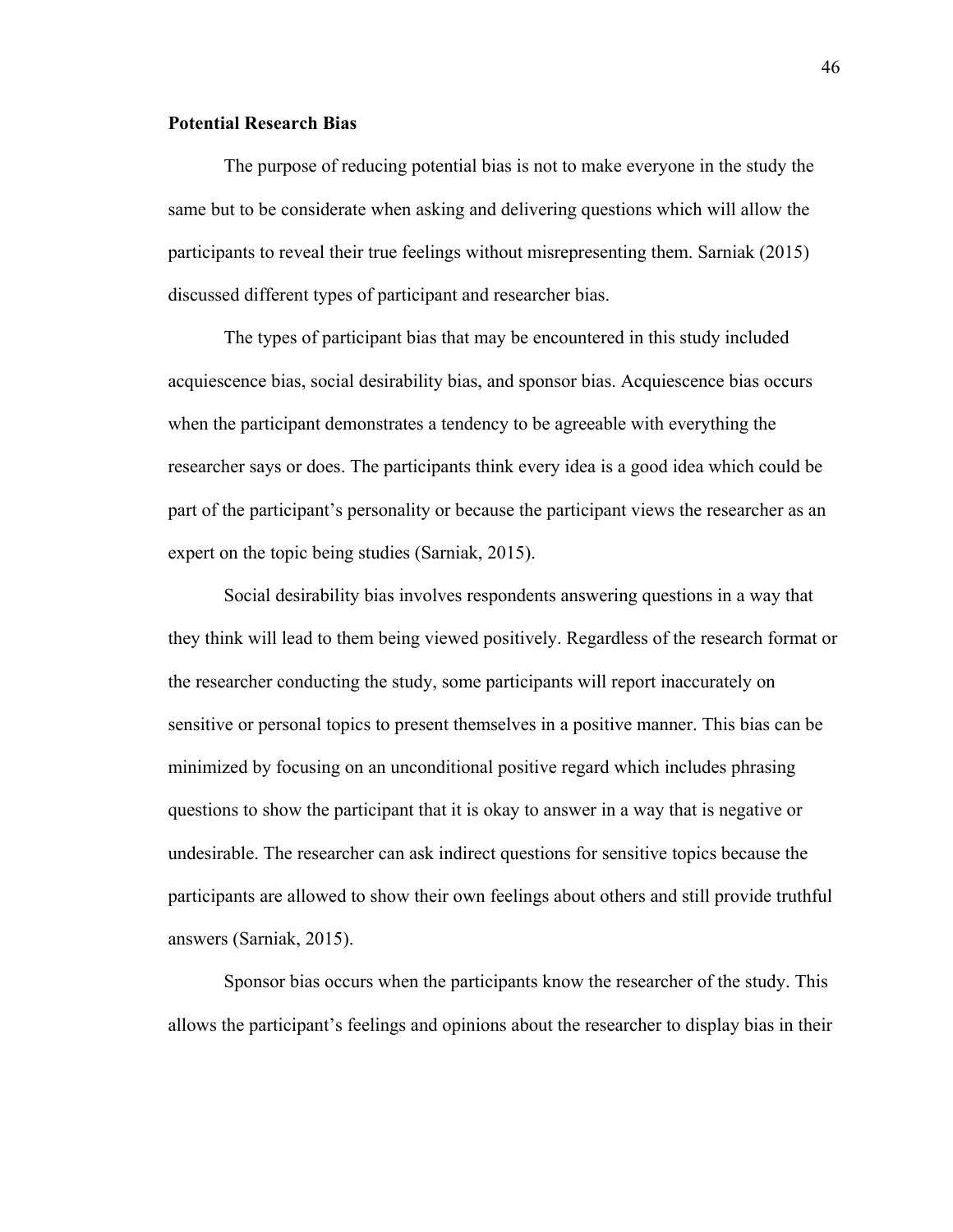answers. The researcher needs to maintain a neutral position throughout the study by limiting their responses to the participant's positive feedback (Sarniak, 2015).

Researcher bias includes confirmation bias, culture bias, and question-order bias. Confirmation bias occurs when a researcher has certain belief and uses participants' information and responses to confirm the belief. This type of bias takes place as soon as the question is answered. The researcher judges and weighs the participant's responses which confirms their beliefs as relevant and reliable, while dismissing any evidence which doesn't support their beliefs. This bias hinders analysis because the researcher may only remember the points that support their beliefs. In order for a researcher to minimize confirmation bias, they must continually reevaluate impressions of the participants and challenge preexisting assumptions and beliefs (Sarniak, 2015).

Assumptions about motivations and influences about a certain culture that are based on the researcher's views create culture bias. The researcher should not judge another culture solely by the values and standards of her own culture. To minimize any culture bias, researchers must move toward cultural relativism by showing unconditional positive regard and being cognizant of their own cultural assumptions although complete cultural relativism is never 100 percent achievable.

The order of the questions should be taken into consideration because one question can influence answers to subsequent questions. Participants are aware of the words and ideas presented in questions and allow them to impact their thoughts, feelings and attitudes on successive questions that the researcher asks. While the order is which questions are asked cannot always be avoided, it is helpful if the researcher asks generalized questions before asking specific ones in order to minimize bias. For example,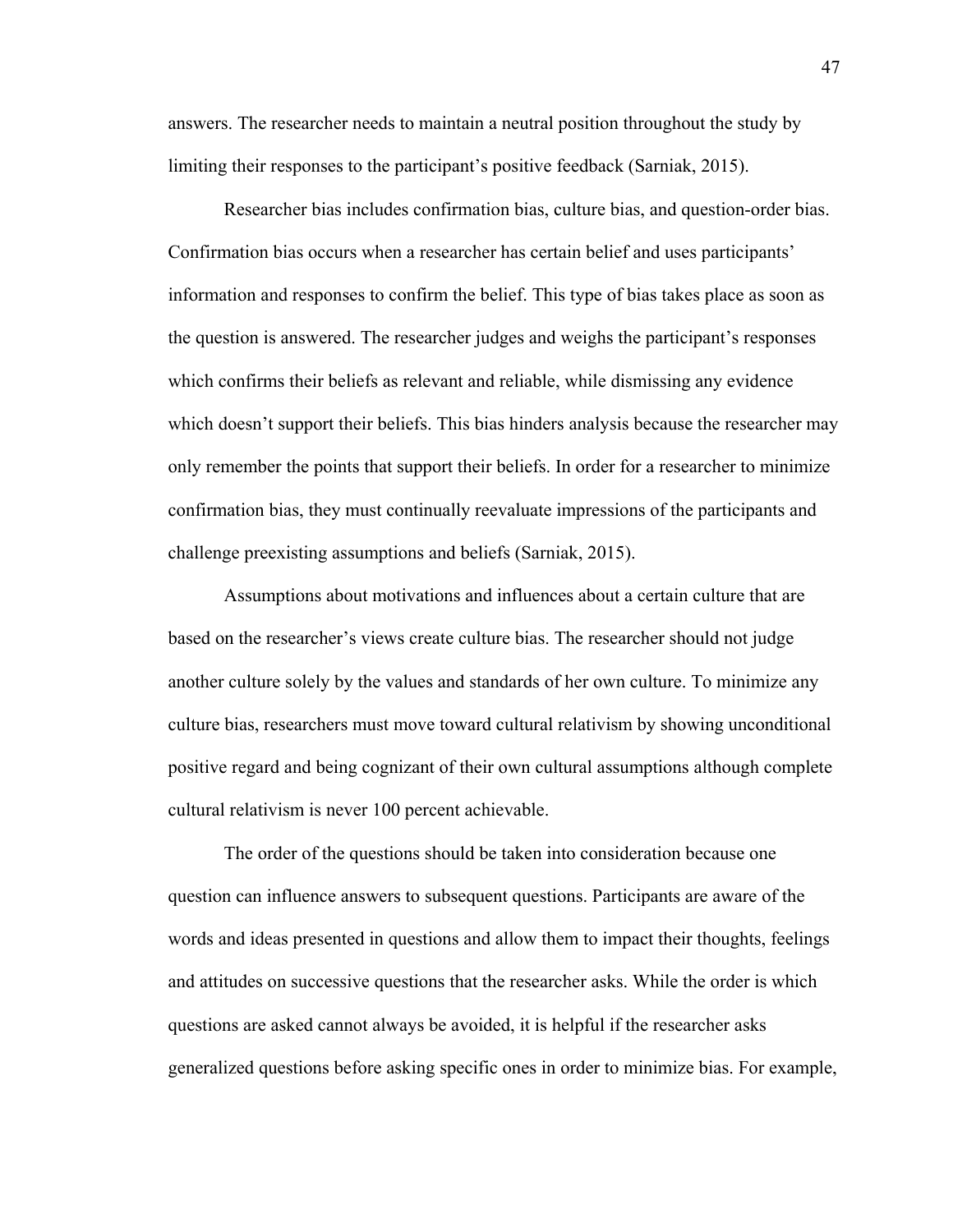the researcher can ask a question with a positive response before asking a question that requires a negative or sensitive response.

Bracketing allowed the researcher to put away her repertoire of knowledge, beliefs, values, and experiences in order to fully and accurately understand and describe the participants' life experiences (Chan, Fung, & Chien, 2013). Since the researcher is a former teacher of all nine of the participants, it was important that she puts aside what she knew about the participants in order to become aware of what they had to contribute to the study.

It is important that the researcher was aware of her own preconceptions and beliefs so that they could be put aside as she conducted the interviews, data collection, and analysis. The researcher needed to be aware of her own values, interests, perceptions, and thoughts so they could be set aside so they would not influence the research process (Chan, Fung, & Chien, 2013). The researcher grew up in the area where the study was conducted and has seen it when it was prosperous and as it has slowly declined. The researcher is still currently employed at the high school from which the participants graduated.

The researcher used a journal to write down her thoughts, feelings, and perceptions which allowed her to re-examine her position when issues that may have affected the study were raised. This process allowed her to consciously acknowledge her perceptions and values and reflect on the study (Ortlipp, 2008).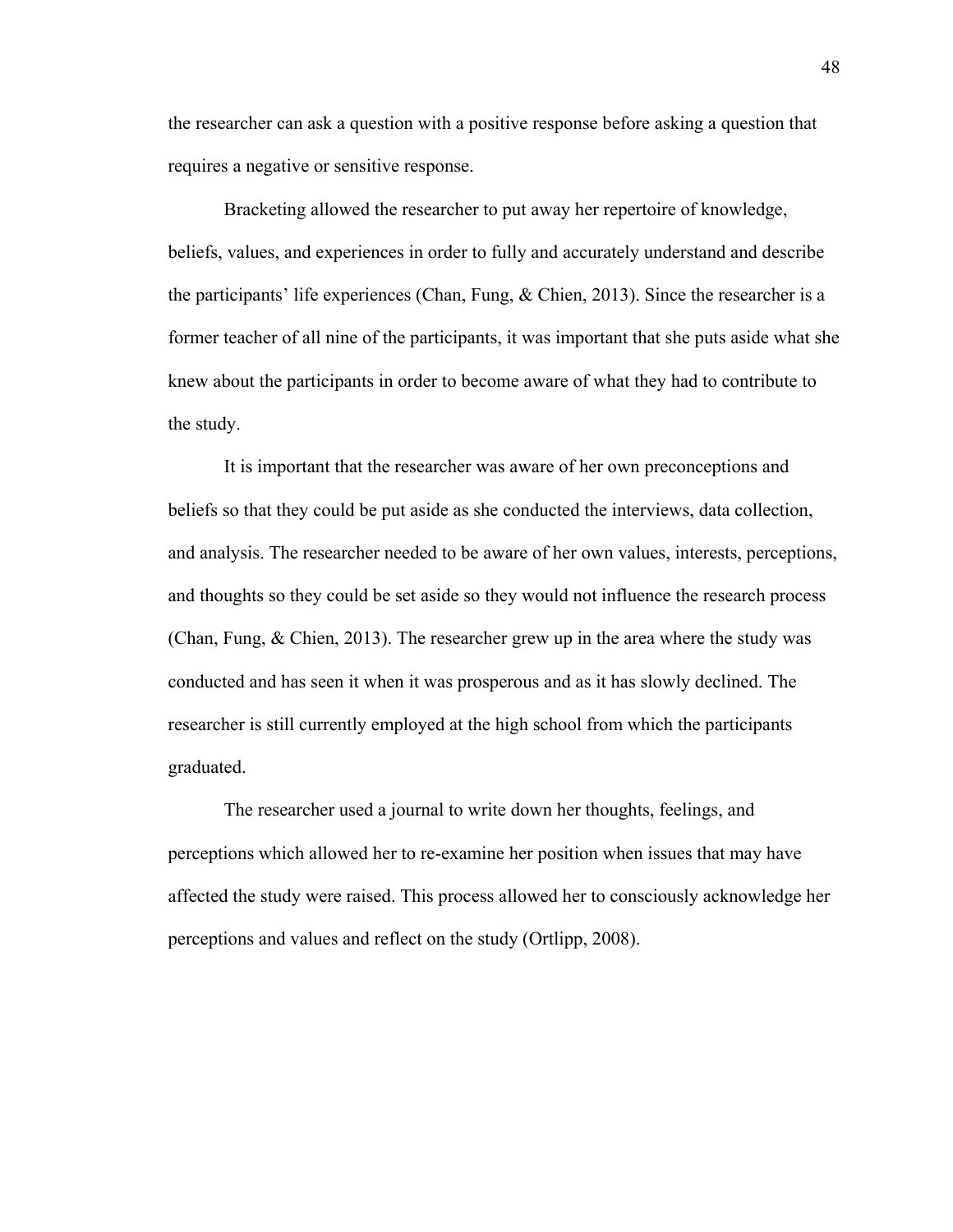#### **Chapter 4: Findings**

This phenomenological study captured the life and academic experiences of nine Black males and what they perceived as factors contributing to their academic success. While each young man's experiences are unique to them, there were common themes found among them. Their experiences are presented in this chapter so that they can help the reader understand the issues and challenges experienced by the participants and how they used resiliency and grit to overcome these challenges. The qualitative phenomenological design helped the researcher to gather actual accounts, perceptions, and experiences of these young men. This chapter begins by sharing the background stories of each participant. Participants' names have been replaced with pseudonyms selected by the participants to maintain anonymity and confidentiality of the participants. Next, the analysis of data collected from the interviews with the young men and three common themes are described: 1) the meaning of academic success; 2) the role of the stakeholders; and 3) a boy's only club.

#### **Participant's Backgrounds**

The researcher interviewed nine Black male students who graduated from the local high school. Of these nine participants, two participants were enrolled in college and both worked while attending school, three were employed in the work force, one was serving in the military, and three had graduated from college with a bachelor's degree and were employed in the their prospective degree fields (Appendix C). At the time of the interview, these young men ranged from 20 to 29 years old. A detailed chart of their demographics is found in Appendix D. The researcher discusses each participant's background below.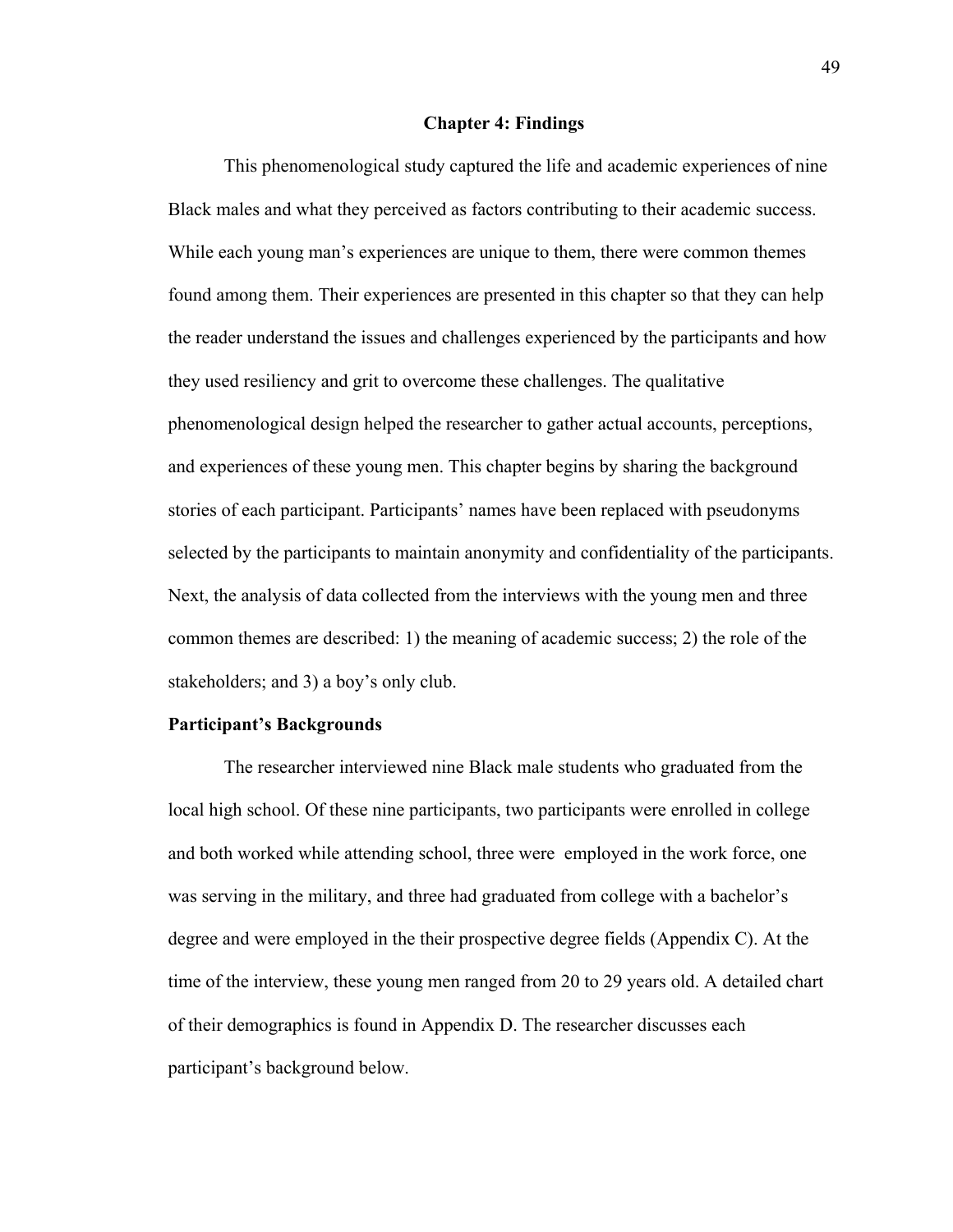**Nick.** Nick was born and raised in the city where the study took place. He lives in a two-parent home and both of his parents have been married for a number of years. Both parents have college degrees and work outside of the home. He was an only child for six years until his younger brother was born. Growing up, life was busy. The family was rarely home because they participated in various activities, such as church, sports, activities related to his parent's jobs, etc. Nick stated that the he did not like nor dislike not being at home as much because it gave him the opportunity to experience different things.

Nick attended elementary, middle, and high school in the same school system. He took all honors classes in middle school. He participated in the school system's Early College Program until the program ended due to lack of funding. In spite of the program ending, he continued to take college classes and graduated with an advanced high school diploma and two associate degrees. He was number two in his graduating class.

At the time of the study, Nick was a 21 year old young man attending a traditional four year university. He is attending college on a full academic scholarship. He is concurrently pursing a bachelor and master degree in engineering with a minor in mathematics. He is single with no children.

**Kayser.** Kayser was born and raised in the area where the study took place. He lived with his mom and step-father who have been married for years. His mom has a college degree and step-father has a high school diploma. Overall life at home was very stable with a routine. There were daily chores, weekly attendance at church, and a warm foundation which he felt was critical to his success. Although he has a brother and three sisters, the only children in the house were Kayser and his twin. His dad lived in another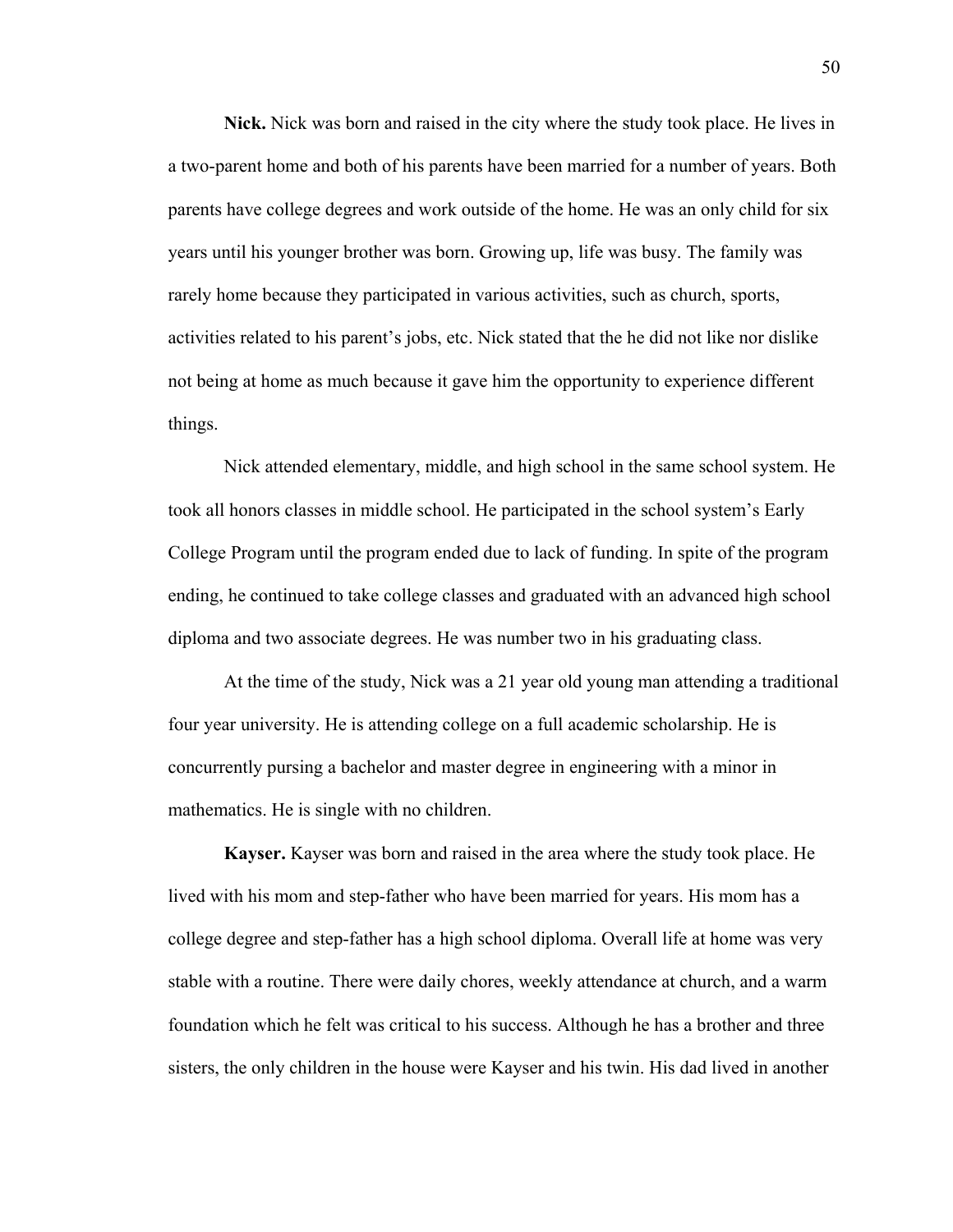state and was not in the picture much. Although his step-father is a good father figure, the long distance that separated Kayser from his biological father was very painful at times. They have since rekindled their relationship and it is a good one.

 Kayser attended elementary, middle, and high school in the same school system. He took all honors classes in middle school. He participated in the system's early college program once he entered high school and graduated with a high school diploma and an associate degree. The early college program was partnered with various four year institutions which enabled Kayser to earn an academic scholarship to a state HBCU. Upon graduation from college, he received a Bachelor of Science in Accounting degree. He eventually earned a Master of Accounting degree from a traditional university and is preparing to take the CPA exam.

At the time of the study, Kayser was 27 years old. He is single with no children. He recently moved from one big city to another big city and is working as an accountant.

**Isaiah.** Isaiah was born and raised in the area where the study took place. Although his dad was very active in his life, he was mainly raised by his aunt because his mom was not around while he was growing up. His sister and paternal grandparents also lived in the household. His aunt has a college degree and his dad graduated from high school.

Overall life at home was not very structured as far as routines and chores. He was expected to clean up after himself. While he was at home a lot, Isaiah was not allowed to play with the neighborhood kids. His main focus in life was pursuing an education, learning life skills, and attending church. His dad had been sick for about ten years and passed away a few months before Isaiah graduated from high school. He didn't start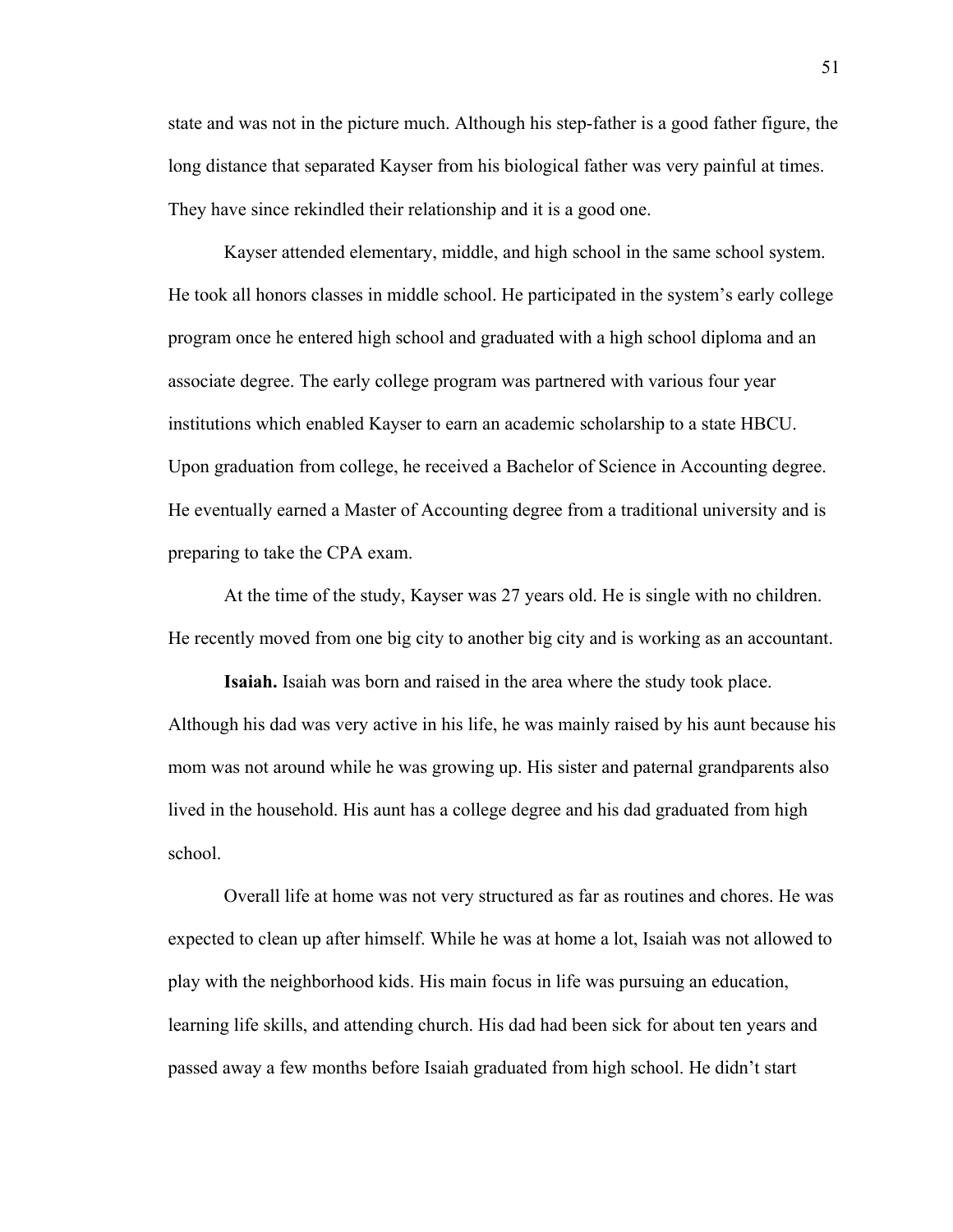focusing on school and take it seriously until after his dad got sick. Isaiah stated the he "had to start growing up" earlier than his peers because "I had to help my family take care of my dad." He "took on a caretaker role early."

Isaiah attended elementary, middle, and high school in the same system where the study took place. He attended the early college program until the program ended due to lack of funding. He graduated first in his class with an advanced diploma and some college credit.

At the time of the study, Isaiah was 20 years old. He is attending a traditional four year university where he is majoring in accounting. He is attending college on a partial scholarship and is receiving other forms of financial aid. He works two jobs which he says are to "maintain my lifestyle." He is single with no children.

**Tommy H.** Tommy was born and raised in the area where the study took place. He was raised by his mom. His dad was not in the picture. His dad dropped out of school at a young age. His mom started her senior year but never received her diploma.

Growing up life was really tough. His dad never came to see him. My mom had "a dream for me but I had my own dream." He wanted to be doctor so that he could help people, but his mom was a singer and wanted him to be a singer. Everything that was in her was "kinda forced on me and I felt I had to make her happy". Tommy was molested by a relative for a brief time which added to his distress because "I am trying to balance real life situation and still make my mother happy" because he felt forced to still live out "my mother's dream for me." His mom did not know that the molestation was going on so he was dealing with it by himself which caused him to become rebellious.

52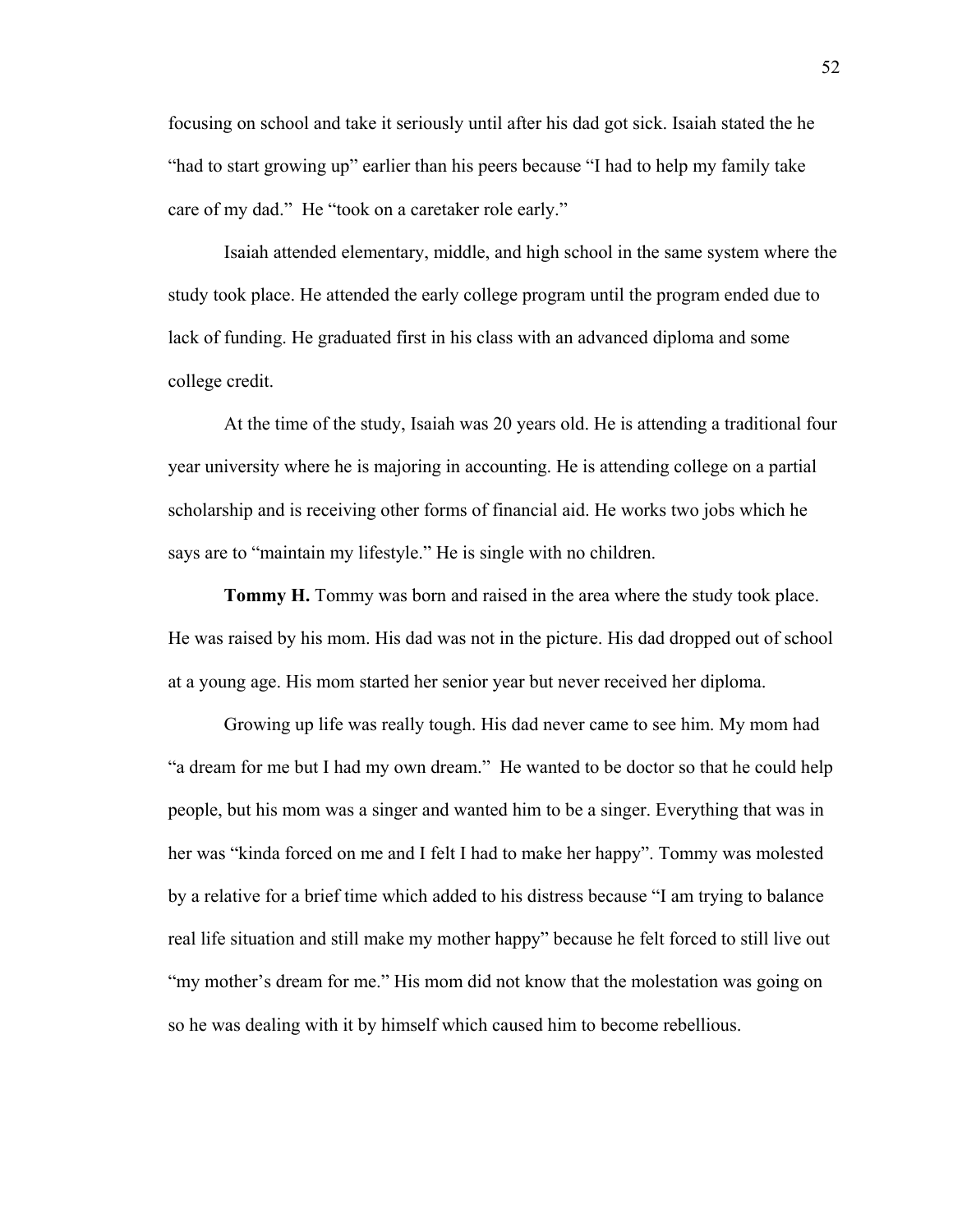At the age of eight his dad came "to get me for the first time." After several visits, his dad eventually "became abusive towards me and was hurtful with his words and actions." Tommy never experienced the fun things that were supposed to be enjoyable in the life of a child. As a teen, things started to change because "my balance became unbalanced."

 Tommy attended elementary, middle, and high school in the same area. Life at school was pretty good until fifth grade. He failed the fifth grade which caused him to "feel bad about myself and that I was worthless." He felt that he was leading a double life. It became where "I was angry and dished it out." He failed every class in 8th grade and as a result, he was sent to the alternative school. When he transferred to the high school, "everything fell back on me and I didn't know how to deal with it." In 9th and 10th grade, he got into a fight and was suspended. Eventually, he started back singing which encouraged him to get back on the right track because his music talked about "everything I went through." As a result of the changes, he was asked to come and sing at the alternative school. Instead of just singing a song, he wrote a production and performed it. In the end, he graduated with a high school diploma.

 Tommy was 25 years old at the time of the study. He is working as a singer and performer. He has his own record label so that he can help other aspiring artists achieve their dreams. He has traveled and performed in various places in the United States, the United Kingdom and Africa. He is scheduled to perform in Asia. He has also performed for various dignitaries, such as mayors, governors, and the President. He has decided to write a book about his life and the obstacles he has overcome in an effort to inspire others. He is engaged to be married.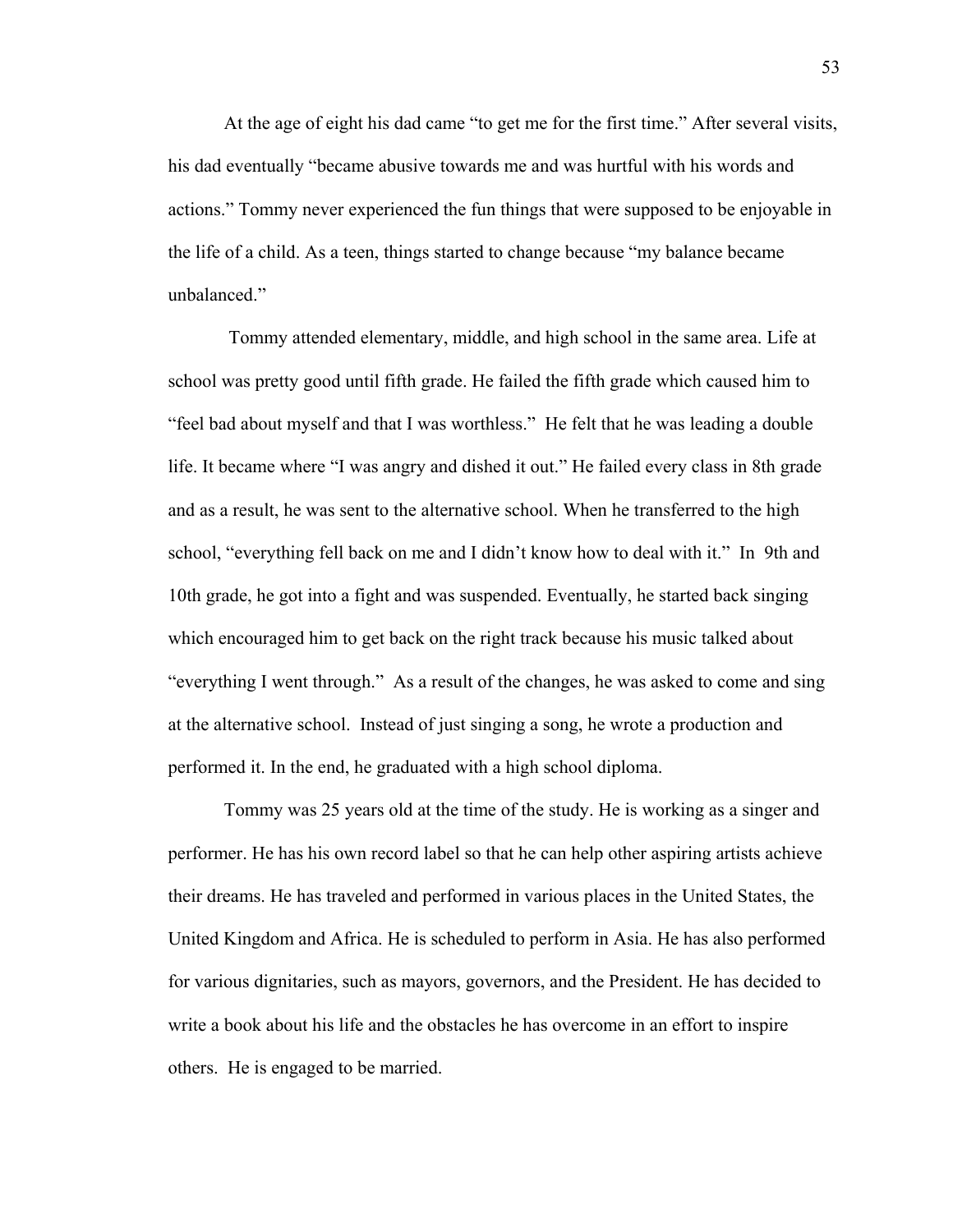**Andre.** Andre is a native of the area where the study took place. He mainly grew up in a single parent home where he was raised by his mother. His dad was a constant in his life until he was four then after that he would see his dad once in while growing up. He has had no contact with him as an adult. He is the middle child of four boys. Although the family experienced financial struggles at times, Andre's mom worked and "kept all of her children clothed, fed, and in a clean stable home."

 Andre attended elementary, middle, and high school in the same area. He had the opportunity to go to early college but he chose not to participate. Instead he followed a career technical program at the high school. He graduated with an advanced high school diploma. After, graduation, he attended a state university then transferred to a private university. Both were traditional universities. He completed a degree in business administration with a focus in information technology.

At the time of the study Andre was 25 years old, working as an IT Professional for a multi-billion-dollar IT Consulting Firm. He also participates in community outreach and research for a federally funded state university research Center where the focus is to advocate health education in low-income communities. He is single with no children.

**NiKlaus.** Niklaus was born in another state and lived there for a few years before moving to this area. He is an only child from a single-parent home. Because his mom worked outside of the home, he lived alternately between her house and his aunt's house. Once he was old enough, he pretty much watched himself because he would be left home alone. There was no stability and no real routine.at home. He would stay up all night and be late to school or not go to school and just stay home. Regardless, he always made sure his work was completed and showed up to band practice. He did not have much of a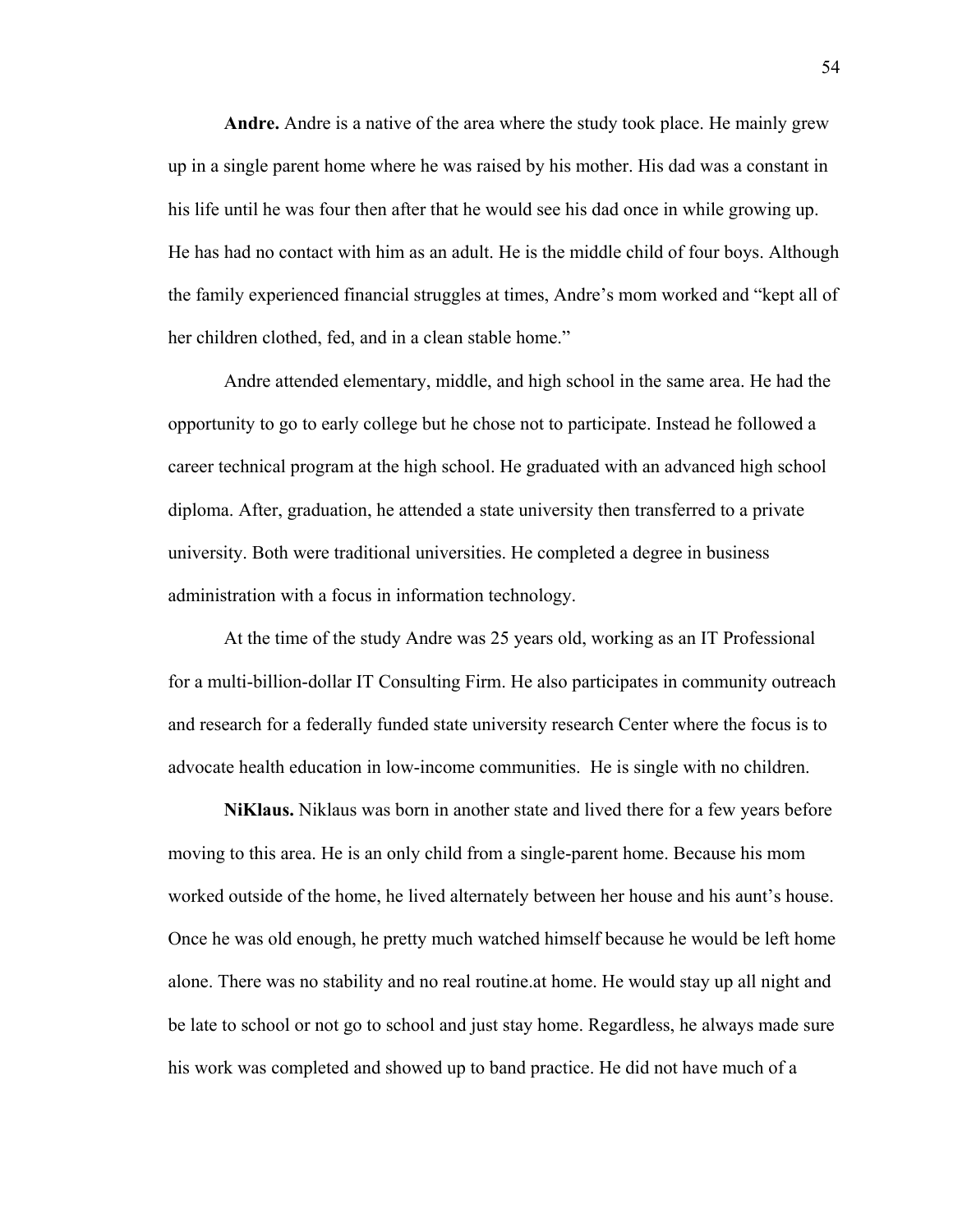relationship with Dad because his dad spent most of his time in jail. When his dad was out of jail, his dad would come around when "it was convenient for him." NiKlaus stated that all of the moving back and forth "messed with my life and it still affects me as an adult. I don't like to get close to people as a result."

Because of his birth date, NiKlaus started school earlier compared to his peers. When he transferred to the area, there was an attempt for him to be retained a grade. He moved around a lot during elementary school and did not start to experience any stability until he reached middle and high school where he remained in the area.

NiKlaus was 25 years old at the time of the study. He is single with no children. He graduated from an HBCU with a Bachelor of Music degree. He is enrolled in a fifth year program so that he can earn a master's degree in education. He is also employed as a high school band director.

**Michael.** Michael was born in another state and later moved to the area. He was born to parents who were much older compared to the age of his peers' parents. He lived in a two parent home and was the next to the youngest of seven children. His mother had a college degree and his dad had a high school diploma. Both parents worked outside of the home. Life at home was composed of a strict environment with very controlling parents He didn't really have friends outside of school. His parents wanted him to go to college but he chose to enlist in the military instead. His reason for joining the military was "to see the world and interact with other people." He wanted to see "the bigger picture because there is much more to the world and life than just where I am living." Both parents supported his decision in the end.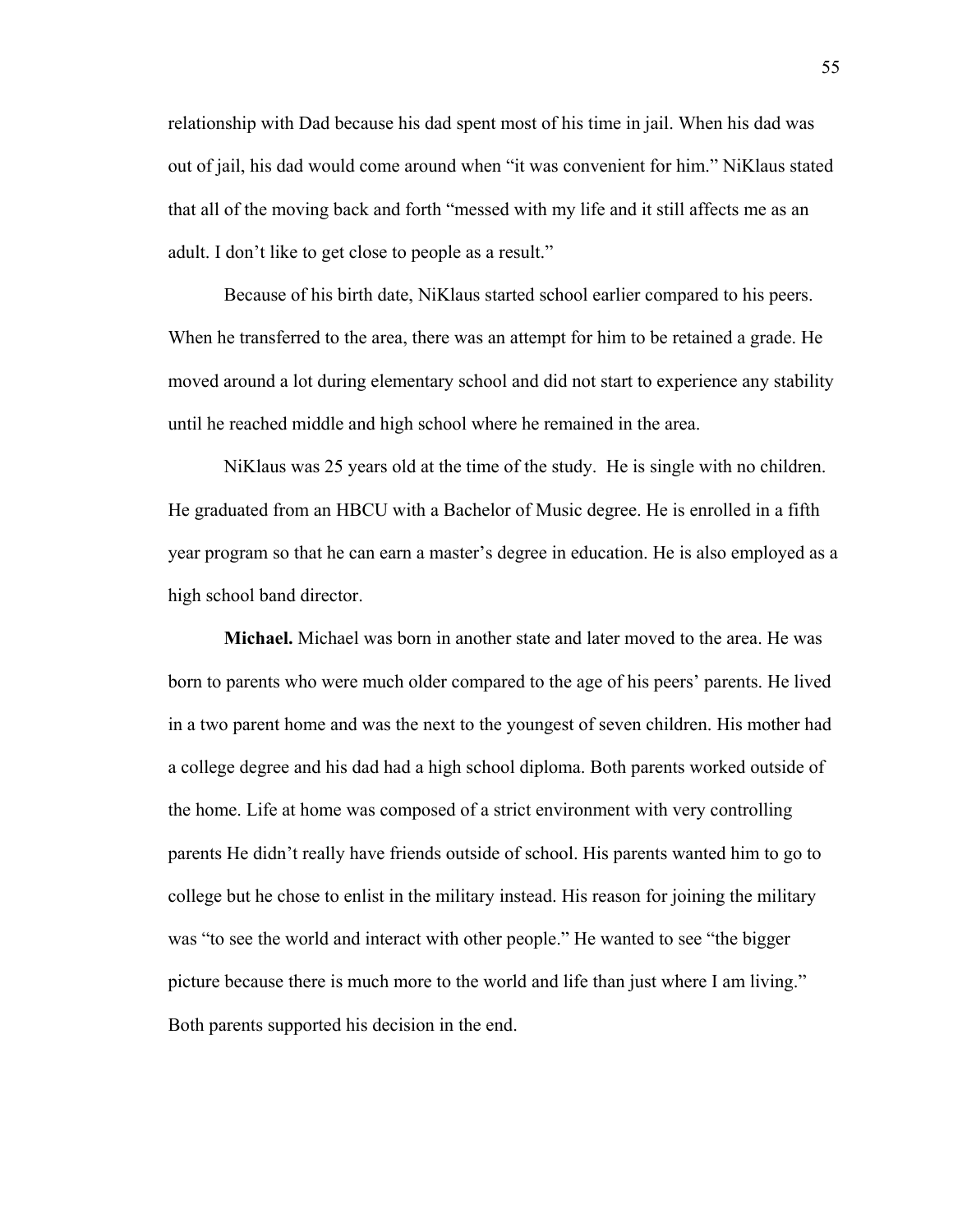Michael started school late because of his birth date. He attended school out of state until the beginning of the fifth grade but completed the rest of his education in this area. He took honors classes in middle school and participated in the high school's early college program for his first two years of high school. While he graduated with a high school diploma, he did not obtain an associate degree because he lacked a few credits.

At the time of the study, Michael was 29 years old and still in the military. He has served for two enlistments but will not re-enlist when this term is over. He is an E-5, noncommissioned officer who is a linguist for three languages and a cook. He is single with no children.

**Antonio.** Antonio was born in another state and lived in foster care for a few years until he was taken in and raised by his grandparents for the remainder of his childhood. Life at home had its ups and downs. Overall, life at home was not bad because it "made me who I am today." He is the middle of eight children but only he and two sisters lived with his grandparents.

 Even though he was born out of state, Antonio attended elementary, middle, and high school in the area. Although he failed a grade in middle school, he was part of the early college program and graduated with a high school diploma and an associate degree.

 At the time of the study, Antonio was 24 years old and working in management for a Fortune 500 company. He is also taking some college courses on the side so that he can learn additional trades. He is married but has no children.

**George.** George was born in another area and moved here right before he started kindergarten. He lived with his great-grandmother, his mom, and three brothers. His dad lived in another state, but he had no contact with his dad who was constantly in jail. His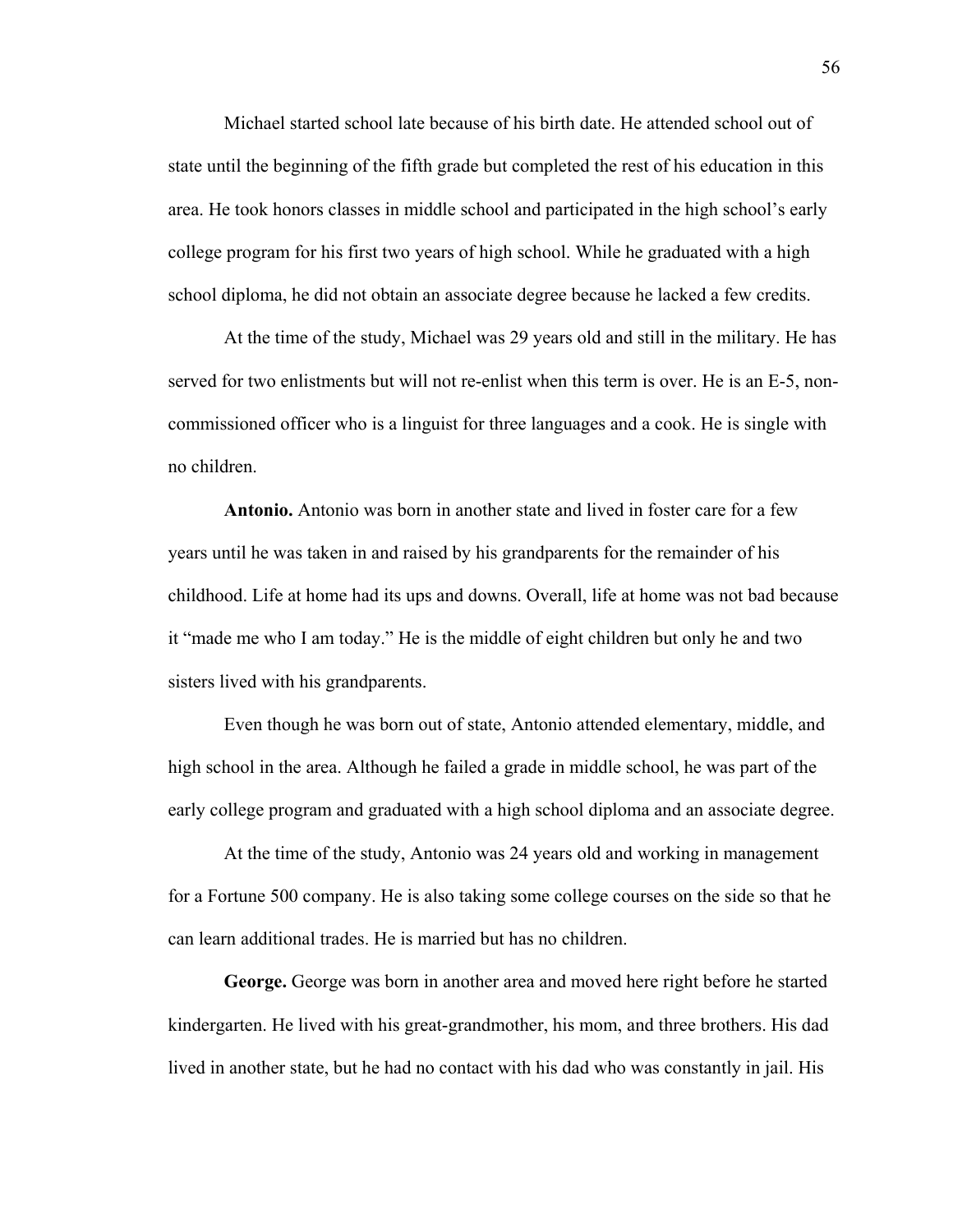great grandmother was a former schoolteacher so he was doing school work before he was in school. Home life in an extended household was structured with a schedule, three meals a day, work in the garden, and other constructive activities.

He attended elementary, middle, and high school in the area. He was not a part of early college because he had planned to go to high school in another state, but it did not work out. He was an AB student. He graduated with a high school diploma with an advanced endorsement.

At the time of the study, George was 26 years old. He has worked for a telecommunications company for four years. He was recently promoted to a supervisor within the firm. He is engaged and has one child.

# **Findings**

During the interviews, the following three emergent themes were identified: 1) the meaning of academic success, 2) the role of the stakeholders, and 3) a boy's only club. These themes are discussed separately in detail below.

**The meaning of academic success.** Academic success is associated with the willingness and desire to achieve academically. While the participants agreed with this statement, most also believed that academic success is about setting goals and achieving those goals through their own personal journey of pursuing excellence. Kayser stated that academic success is usually set at an earlier age where everyone wants to "become a doctor or a lawyer" and while that is fine, not everyone will eventually enter those fields. He believes that there are "so many other career opportunities that will allow us to create and afford us the quality of life we want." Isaiah agreed by stating "that academic success determines how your quality of life will be after graduation."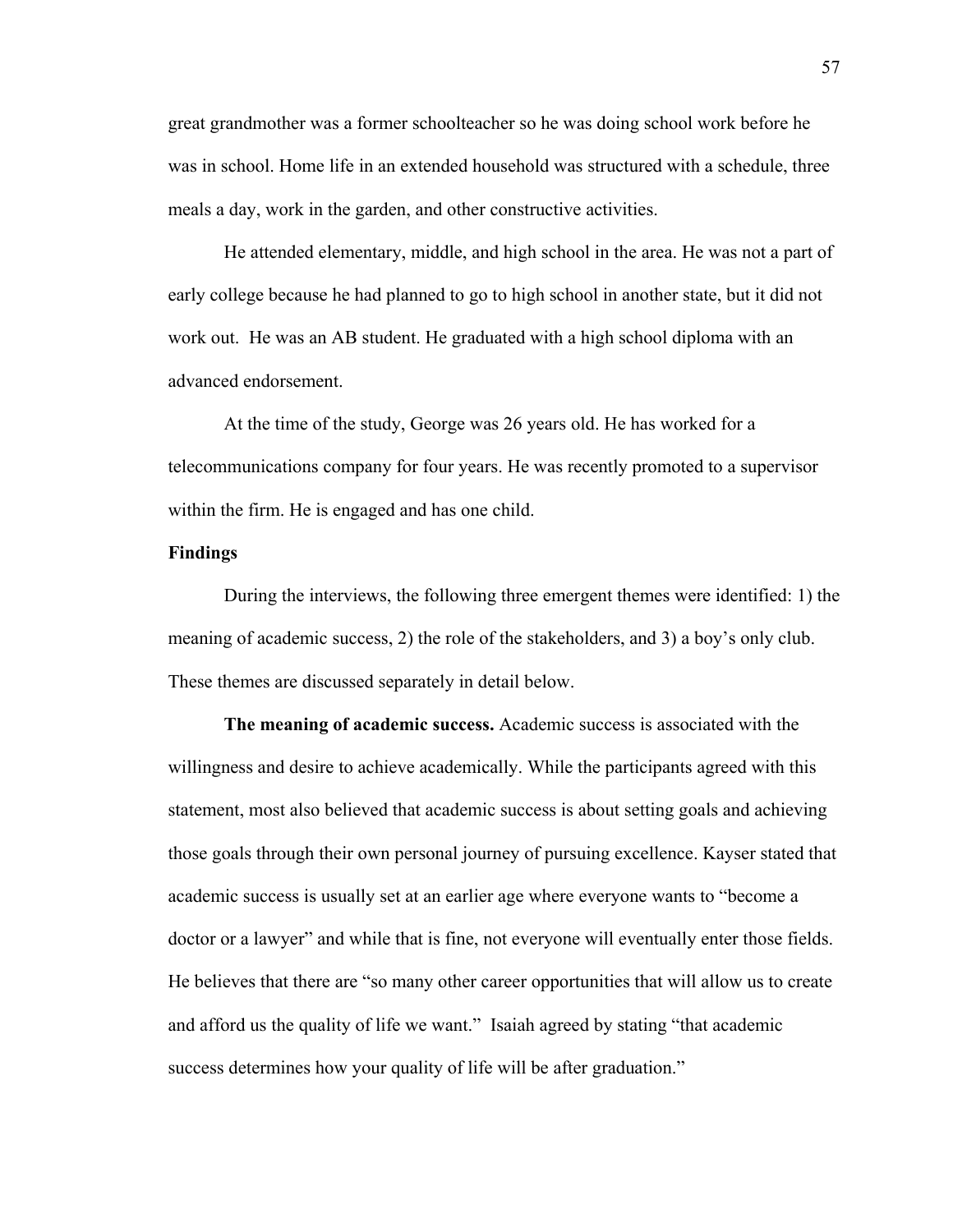Isaiah, Tommy, and George added that academic success is about learning and retaining information so that it can be applied to life skills as you get older. Isaiah and Tommy also added "academic success should be about your own standards" and not just "the standards that society may set for you."

Most of the participants believe academic success has helped them reach their future goals. It is important to set short-term goals helps to achieve long-term goals because as Isaiah stated, "academics teach life skills in addition to book knowledge" to "better present your academic skills and apply them to the workforce." Kayser added, "academic success is the foundation to my overall success in life because opportunities would be limited without it." In addition, Andre stated, "academic success helped me become more focused on being a life-long learner."

**The role of stakeholders and education as the key to a better life.** The role of the family, principals, teachers, and peers played in the participant's academic success were examined in this study. All stakeholders played a pivotal role in a child's education.

*The family.* Parents and family played a pivotal role and in most cases, graduating from high school and going to college were expected in the household. Isaiah stated, "solutions should start with the parent" because many things they allow and nurture in their child's education at a young age "will impact how the child will view education." Parents should also continue to be "actively involved" in their child's education through high school graduation.

*The principal.* Due to the high turnover of principals at the high school, the role of the principal was viewed mainly as the school's manager of day-to-day activities or a figurehead. While the principal did stop and ask them their names or what their future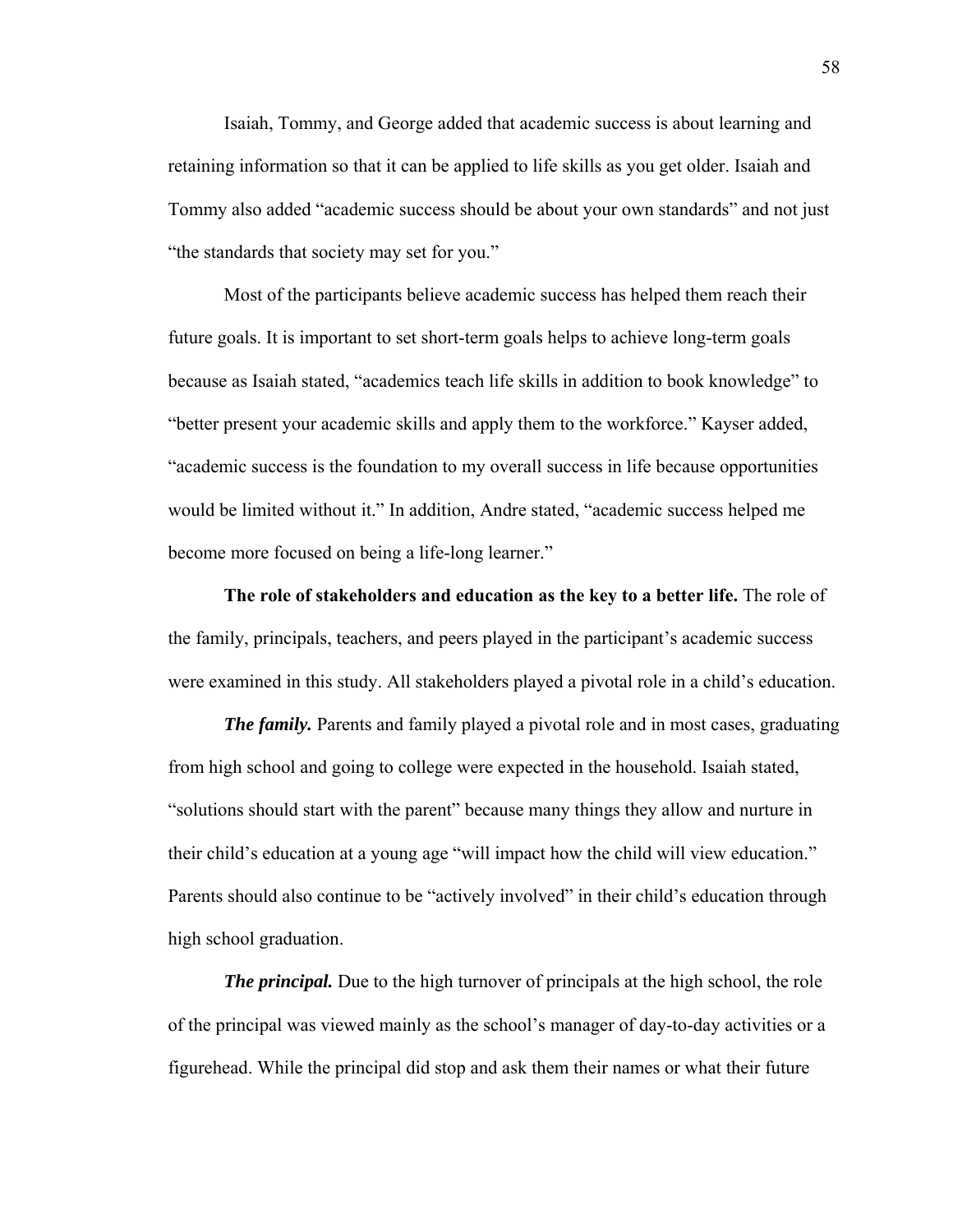plans were, the principal was mainly viewed as the disciplinarian who was worried more "about the dress code than academics." Most of them felt that the principal could have shown more active involvement in the academic process regardless of their tenure at the high school. Tommy said, "principals could also have been more caring towards me and my peers." Nick and Kayer also stated, "the principal could have made sure that more innovative programs were created to reach all students" and that more core and elective classes could have been offered towards helping with college prep and overall academic success.

*The classroom teacher.* As Nick and Isaiah pointed out, "teachers were the biggest part of our education." All of the participants agreed that there were "some good teachers" and "some bad teachers." The teachers that were labeled as "good teachers" were encouraging, supportive, encouraging, and made learning fun. They went above and beyond by "helping me understand when I was confused," extending deadlines, and staying after school.

Teachers-student rapport is important because they want their teachers to get to know them as people so that relationships can be built. These same teachers can also "provide the mentorship we need." Nick went on to say, "teachers need to embrace the Black male student more "because most of the time when they are "acting out" it is a "scream for help" and they are "looking for a way to get your attention" because teachers may not "know what is going on at home." They also did not like it when the teacher was absent especially for a meeting because the "essence of what goes on daily was missing" and having a substitute "made us feel like we were teaching ourselves."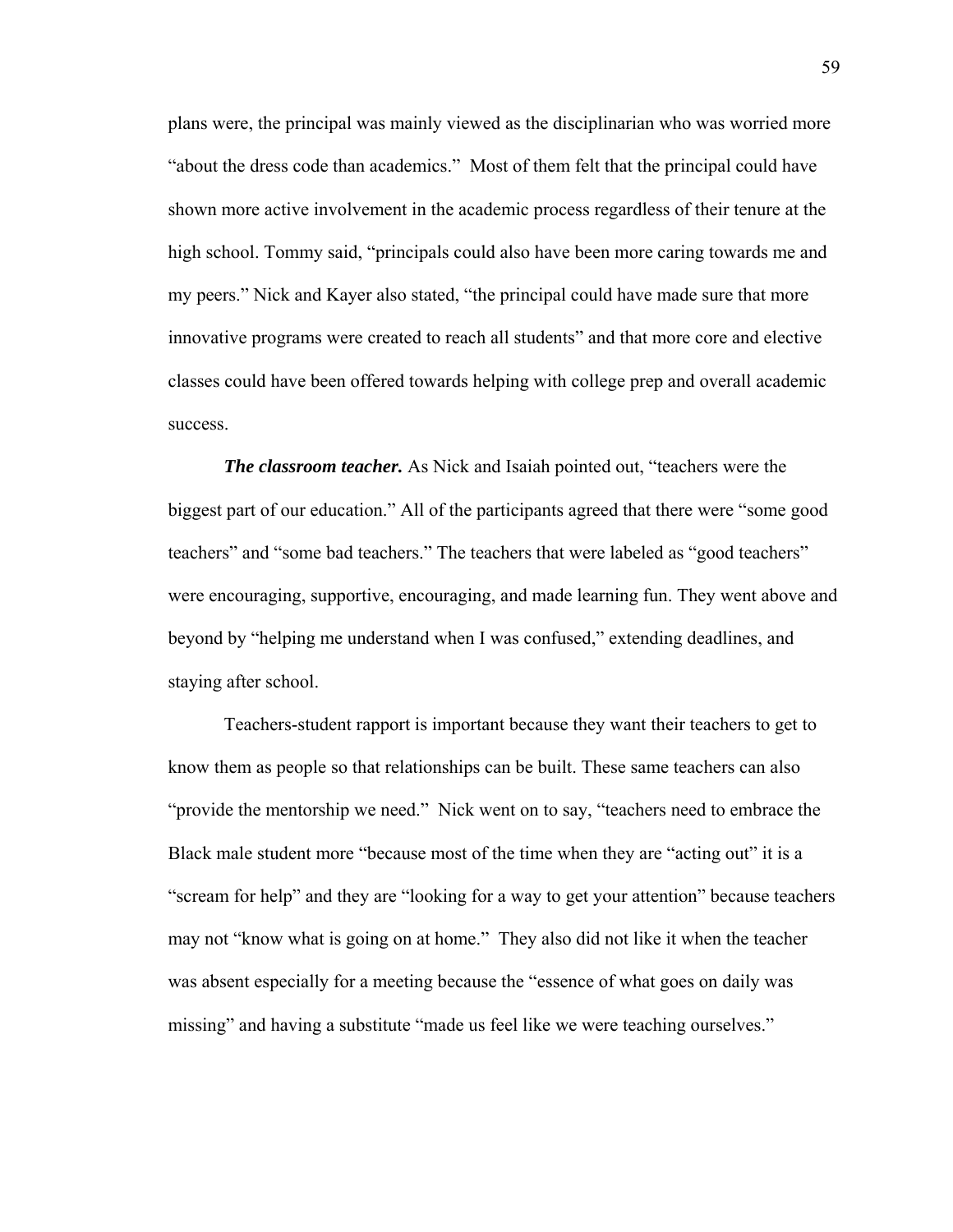*The peers.* Peers played an important role in academic success because they usually have the most influence. Most peers were encouraging and positive. Isaiah said, I felt that my peers looked up to me and encouraged me to do well. George, Nick, and Kayser stated that they pushed each other to do well. Antonio and Andre hung with those peers who had the same mindset and goals which caused their peer base to be smaller than the others.

*The community.* In spite of the poverty, gangs, and crime, most of the participants experienced positive support from the community. According to Isaiah, there was not much in the way of entertainment so education should have been "the focal point of life." Even growing up in the projects, George was called a "bookworm" by gang members who hung out on the streets because he was always seen carrying a load of school and library books. Instead of it being a bad thing, the gang members were actually encouraging and told him to keep up the good work and stay off of the streets.

**A boy's only club.** The want and need for positive Black male role models was prominent during all of the interviews. Isaiah pointed out, "a lot of Black kids are raised by single moms and may not get enough exposure to enough Black males which is creating a mindset in young Black males that only Black females can be successful which leads Black males to believe that they cannot be successful." They also "start believing that Black girls are smarter than they are."

Nick talked about the need for more social clubs with activities that "bring the boys closer together" because boys are "sometimes envied by other boys or feel threatened by them" that they need to be brought together to "overcome those obstacles."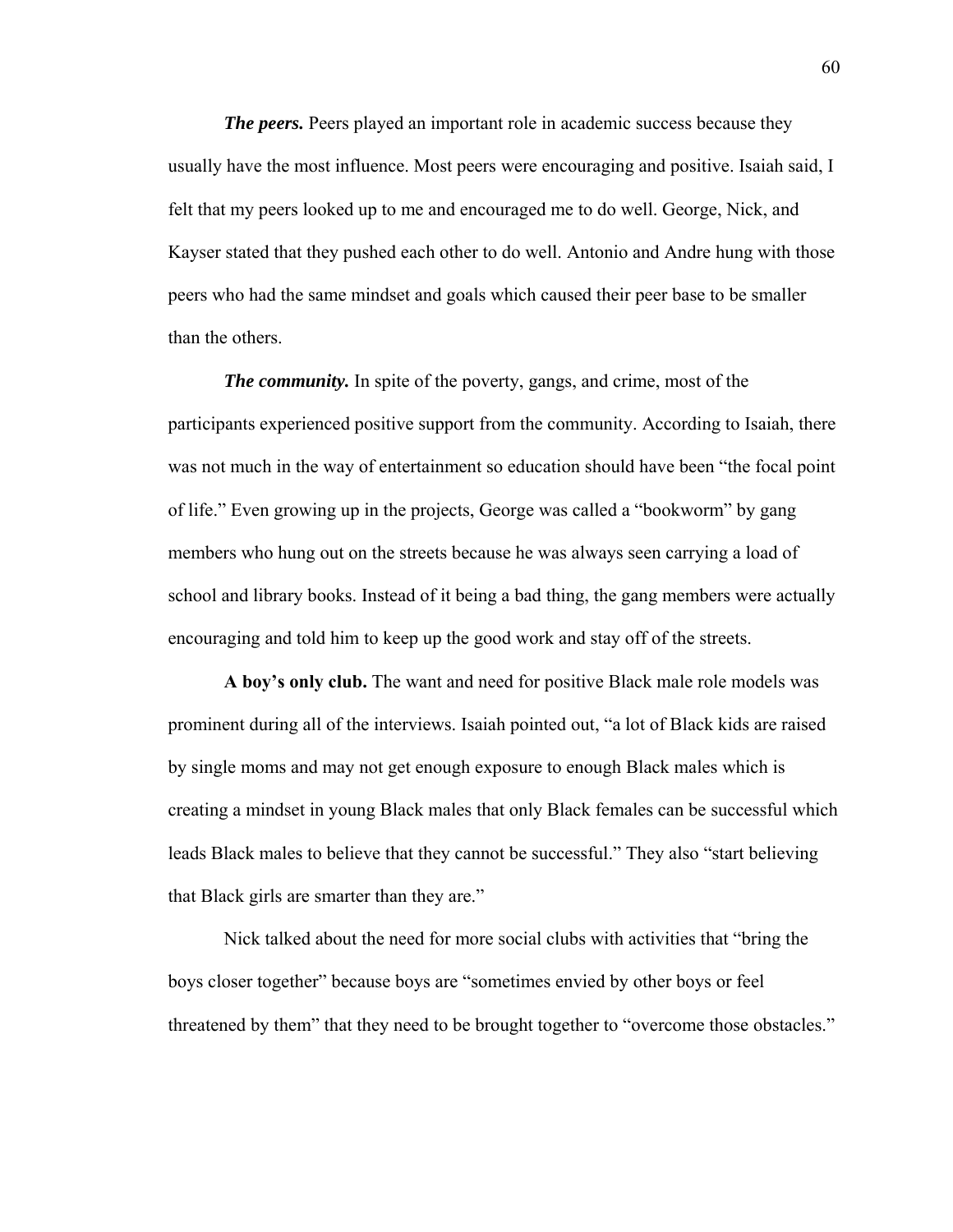The participants also felt like Black boys need to be exposed to successful Black men so they can see positive role models who look like them. A major challenge for these young men while in high school was not having enough positive male role models in their life.

# **Summary**

This chapter provided the findings and themes mined from the interviews of the nine participants of the study. The interviews explored the participants' experiences and perceptions of academic success in terms of grit and resiliency. The findings indicated that while many factors may affect resiliency, a person has to keep going until achieving success becomes a habit. Through analysis, it was determined that stability in high school and not having enough positive, successful males role models are all a part of the challenges of these young men. Fostering resiliency and grit internally are part of the strengths of these young men. Chapter 5 will provide an interpretation of these findings and recommendations based on these findings.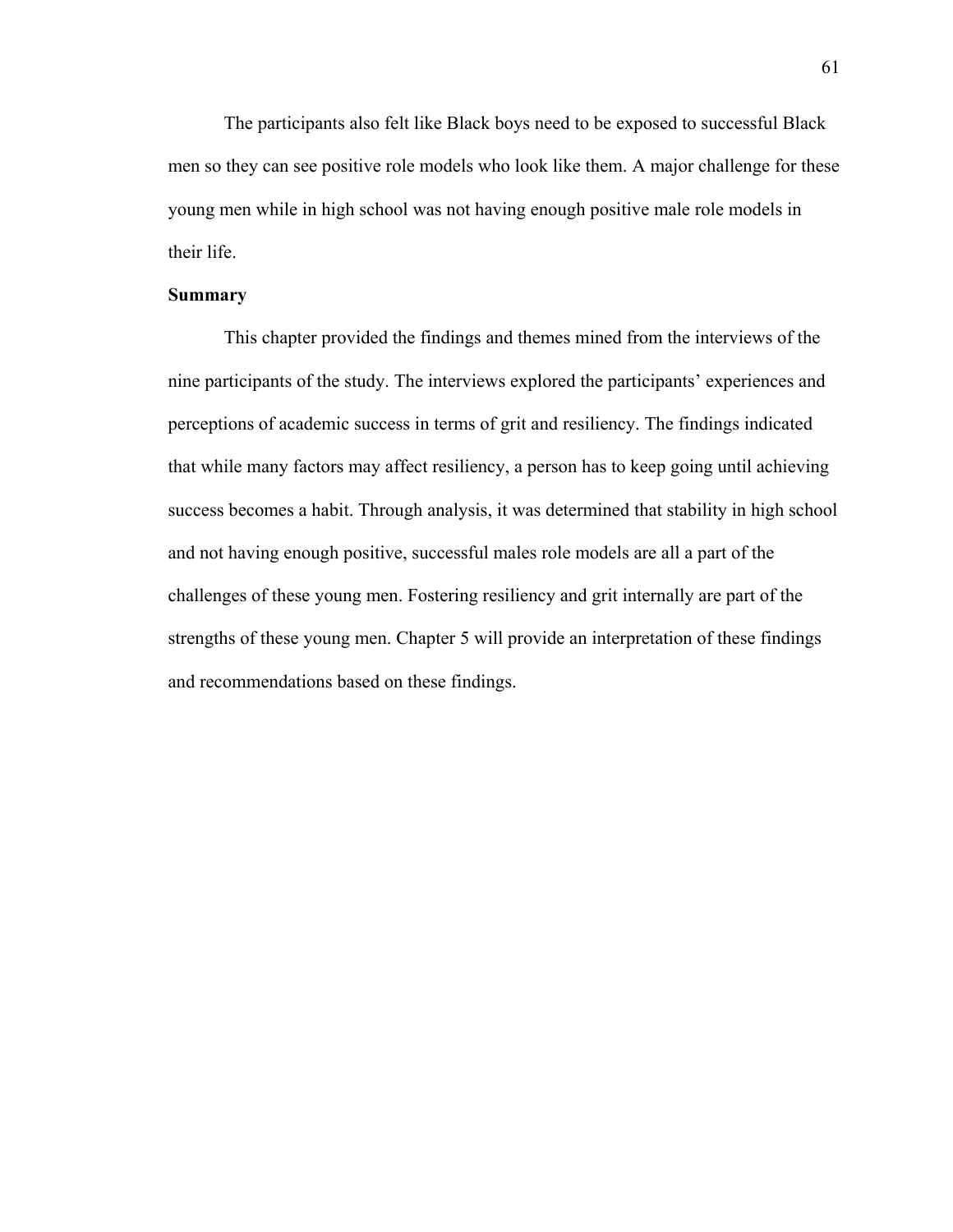#### **Chapter 5: Discussion**

In this chapter, the researcher reports on the relevance of the study, discussion of the findings and conclusions to the findings as described in Chapter 4. It also describes the relationship of these findings to previous literature to provide a broader meaning and understanding of the phenomena. Lastly, this chapter provides recommendations for future studies.

# **Introduction**

The purpose of this qualitative research study was to explore the phenomenon of resilience and grit of Black young men from a city that is faced with high poverty, murder, incarceration, high unemployment, and many other factors. The young men came from various areas of the city and with diverse backgrounds. Using a phenomenological qualitative research methodology, nine Black men who attended the local high school, graduated, and successfully entered the workforce, enrolled in college, graduated from college and gained employment in their field of study, or served in the military. Interviews with open-ended questions ascertained these men's views with regard to resilience and grit and the reasons for their own personal resilience, grit, and success. This study provided a direct account of the experiences and factors perceived as related to the success of Black men in an area plagued with violence, gangs, poverty, and incarceration which, as a result, revealed the perceptions, beliefs, feelings, and understanding with regard to the phenomenon under investigation. These young men also provided some ideal solutions.

The study was designed to answer the following central questions: What does hope and success mean and look like to the Black male in the Black Belt Region?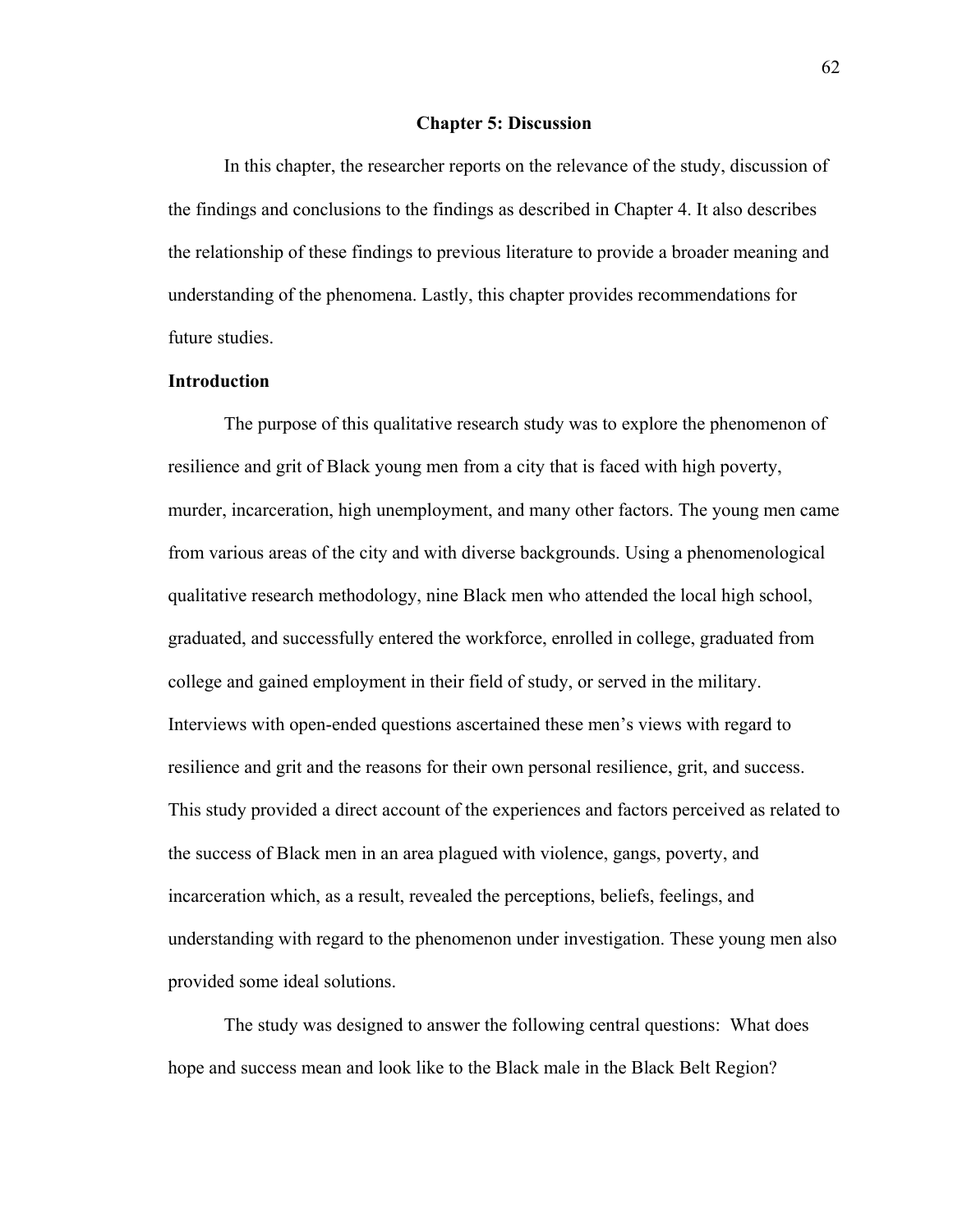The sub-questions that assisted in the research were:

1. What are the differences that motivated these Black males to decide that school and education were important and the key to a better life than the one in which they were living?

2. What themes of academic success by Black males appear to emerge from their encounters within the high school setting?

3. What caused these impoverished young Black males to construct meaning about their feelings and experiences towards a better life?

4. What are some challenges and solutions for achieving academic success through resiliency?

### **Discussion of Research Findings**

**Supporting Question 1.** What are the differences that motivated these Black males to decide that school and education were important and the key to a better life than the one in which they were living? The results of this study indicated that the perceptions of academic success from a sense of the value and importance of education is a means to overcoming negative experiences and improve the quality of life. Academic success is about setting goals and achieving those goals through their own experiences. Students who understand that working hard while in school will lead to greater future opportunities (Noguera, 2008).

In addition, the importance and relevance lies in the fact that these young men realize that resiliency and grit is external and that they are ultimately responsible for their own success. Resiliency is a means to bounce back after overcoming negative obstacles and experiences and to improve their quality of life (Hooper, 2009). Grit is the continued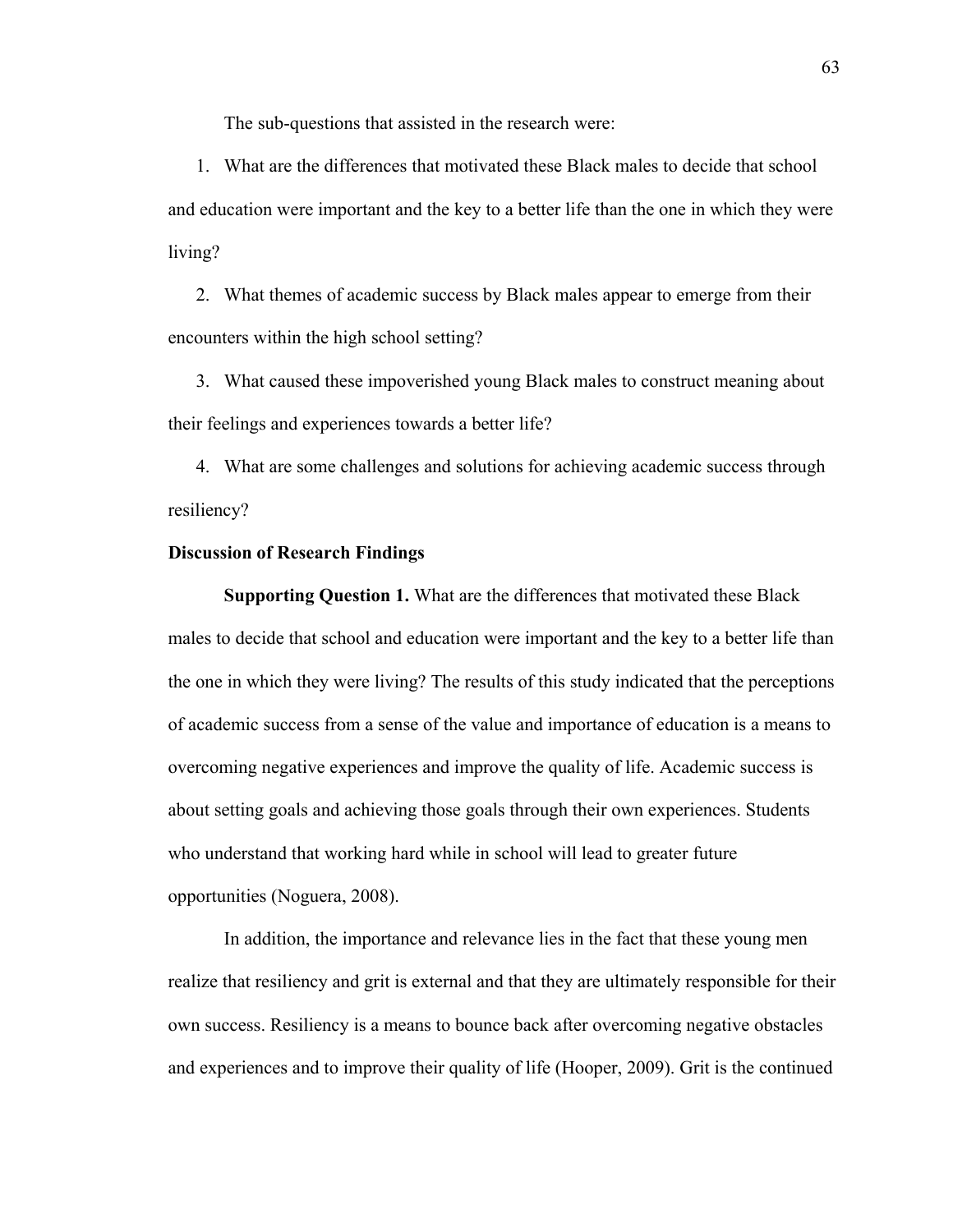determination to keep going once the excitement of reaching a goal is no longer new (McCarty, 2014). Knowing and understanding the way and life and experience of people of African American decent is important so that educators can better understand the Black male students they serve (Asante, 1990). Regardless of backgrounds and family structure, the attitudes and perceptions of academic success were similar among all of the participants. Even though each of these young men had different future goals, graduating with a high school diploma was the first step in making that plan a reality. In addition, the importance and relevance lies in the fact that these young men realize that resiliency and grit is external and that they are ultimately responsible for this own success.

**Supporting Question 2.** What themes of academic success by Black males appear to emerge from their encounters within the high school setting? All stakeholders of these young men need to know how young Black males perceive academic success and how to be the support system that they need.

This research will allow educators and the community to examine highlighted issues and consider becoming more proactive, instead of reactive. While the reports and accounts of these young Black men are supported by research, it is clear that they are still facing issues in the educational arena. However, prevalent issues faced by young Black males are not necessarily the same issues of all males. While some research shows that some Black males are successful, it is important for schools to help Black boys by providing high quality instruction while acknowledging the challenges that Black boys face in the community and at school (Barbarin, 2010).

Barbain (2010) stated that parents and families are a child's first teachers so it should not come as a surprise that the majority of the participants stated that parental and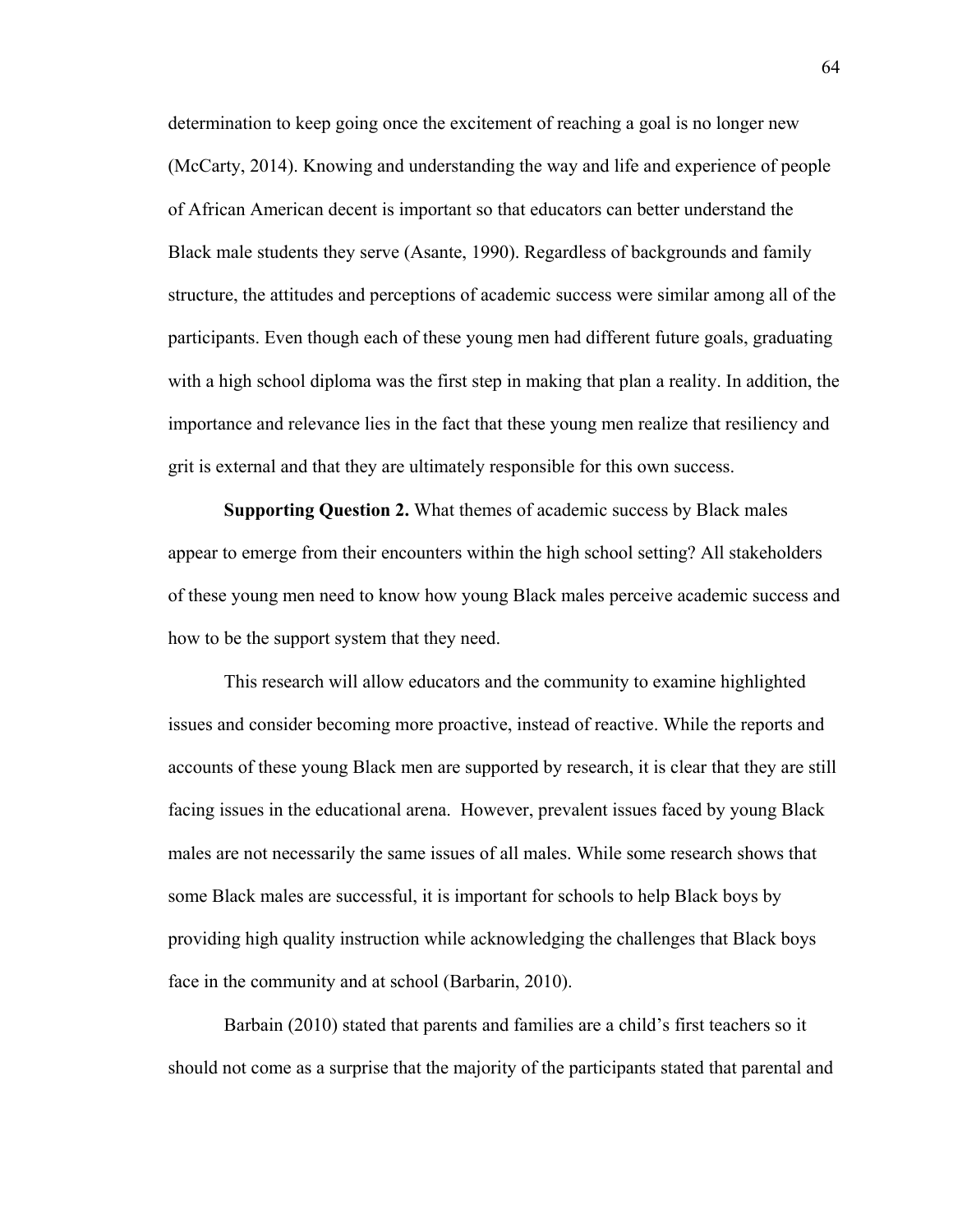family involvement played a big role in their educational journey. Parental involvement is just one factor that contributes to the academic success of students who attend public school. It is also important that parents remain involved throughout high school in their child's educational journey (Epstein, 1993; Epstein, 2008). Regardless of the type of household in which they grew up, it was an expectation, not an option, that graduating with a high school diploma was a requirement in order to achieve a better quality of life.

In spite of the principal turnover, most participants felt that the principal could have been more than just a figurehead whose main concern was discipline. While discipline is important, the principal has the authority to change the curriculum so it can enhance the Black boy's educational experience.

Even though peers can be a positive or negative influence, the findings showed peers played a big role in their educational background. Most participants associated with peers of the same mind-set as themselves so there was more encouragement to do better in an effort to be successful.

**Supporting Question 3.** What caused these impoverished young Black males to construct meaning about their feelings and experiences towards a better life? Since a high school diploma is the critical entry point for employment or higher education, it is essential to provide young boys with the opportunity to graduate and receive a high school diploma while preparing them to attend college, the military, or workforce. (Schott Foundation for Public Education, 2012; Schott Foundation for Public Education, 2015). Most boys realize that a high school diploma is important but have little idea on how to make that dream a reality because they are the least successful to teach by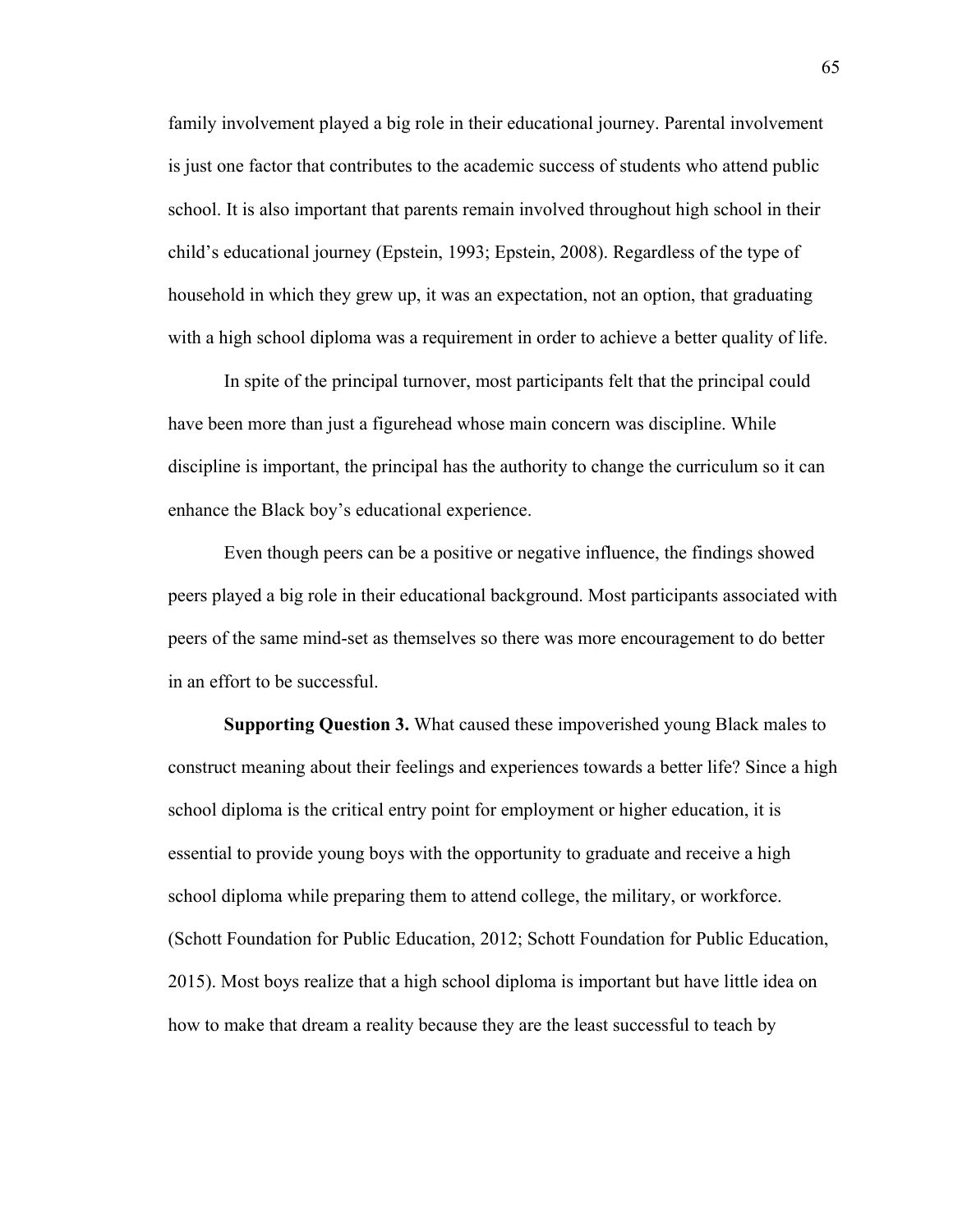traditional methods (Connell, 1994). Black males need to discover their own ideas of what academic success means so that they can construct their success and destiny.

According to Kunjufu (2005), the greatest and fastest influence of young Black boys is the streets. Noguera (2008) noted that Black boys do not need to be trapped in a stereotype of what society thinks it means to be a Black adolescent male. While many Black males are confronted with a variety of issues daily, such as risks, obstacles, and social pressures, most can navigate through them successfully (Noguera, 2008). All of the participants stated that they had no desire to associate in the happenings in the streets even when they got older and had more freedom. Unlike their peers who may have had vague or no goals, they had a clear goal and understood that education was important to future success. It is important to understand the factors that enable Black boys to resist the pressures from the street and respond positively to those stakeholders who want to help our Black boys (Noguera, 2008).

**Supporting Question 4.** What are some challenges and solutions for achieving academic success through resiliency? The high turnover of teachers and administrators presented a challenge because the inconsistency hindered their academic success. The fact that they did not have as many Black male teachers played a role because some participants did not grow up with many, if any, positive male role models. Milner (2006) stated that for deeper learning to occur, there is a need to hire more Black teachers because it is essential for the Black teachers to serve as positive role models. This exposure helps Black kids to decide on future professions and visualize their possibilities in life. Kunjufu (2005) stated that Black boys need exposure to more positive adults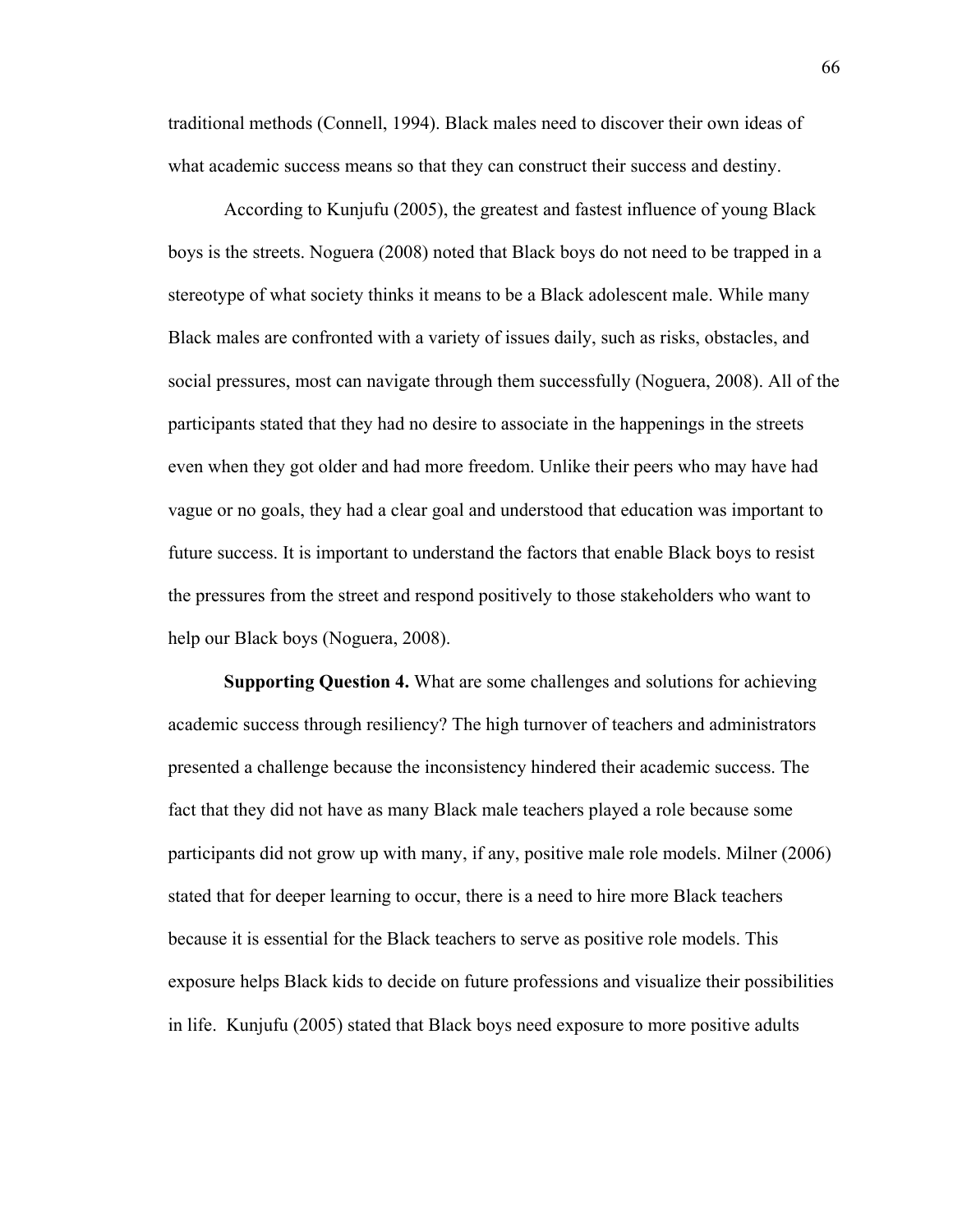particularly Black male role models. There is also a need for the exposure to Black male teachers so they can interact with successful males who look like them.

## **Limitations**

This study had a few anticipated limitations. Since the participants are the researcher's former students, teacher/student rapport may impact this study. The participants of the study were restricted to the experiences of Black male students only. The influence of the researcher's life experiences may influence the interpretation of the data. The researcher's presence may cause biased responses from the participants. Participants of this study may not have been equally articulate and perceptive. Because this study utilized a small sample, the research findings may not easily generalize to other Black male students from different environments, such as suburban or urban. Further studies in other environments may confirm or contradict the findings of this study.

## **Conclusions and Recommendations**

This study provided useful information about the perceptions of resilience and grit and the factors that affect academic success for the Black male student from a high poverty, high crime area.

 The first recommendation for the future would be a study of Black males in other areas of the Black Belt Region to determine if perceptions of academic success mean the same to Black males in the whole region. Other studies regarding the academic success, resiliency, and grit of Black males in other geographic areas of the state or country where there is a more diverse group of people living in the community would be recommended.

A second recommendation includes more in depth training and professional development for educators that are geared towards the needs of the Black male student,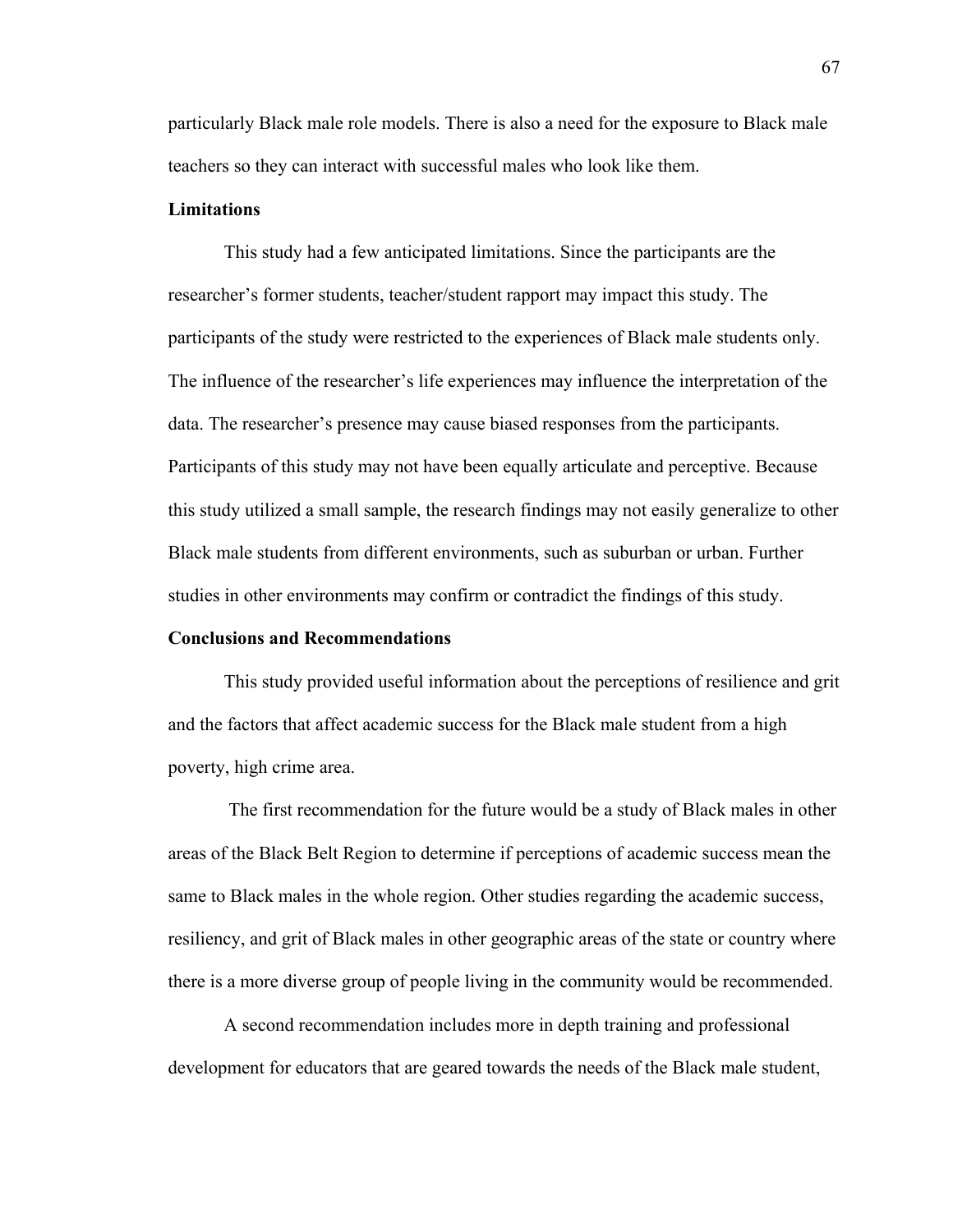such as instructional strategies that engage and motivate the Black boy, should be considered if we truly intend to reach these young men.

A third recommendation is to conduct future studies which include unsuccessful Black males in the area to determine if there is a difference between perceptions of academic success between successful Black boys and unsuccessful Black boys. This could help determine why boys are more likely to drop out and not graduate which in turn can lead to crime and incarceration.

A fourth recommendation includes a future study involving individuals not connected to the researcher in order to gain a more objective perspective regarding the perceptions of academic success.

Lastly, there is a recommendation for the community to create programs that cater solely to the needs and wants of young Black males. Most males do not grow up with a father figure in the home. Male leaders in the community can create a greater interaction by being the successful positive male role model that young Black men need.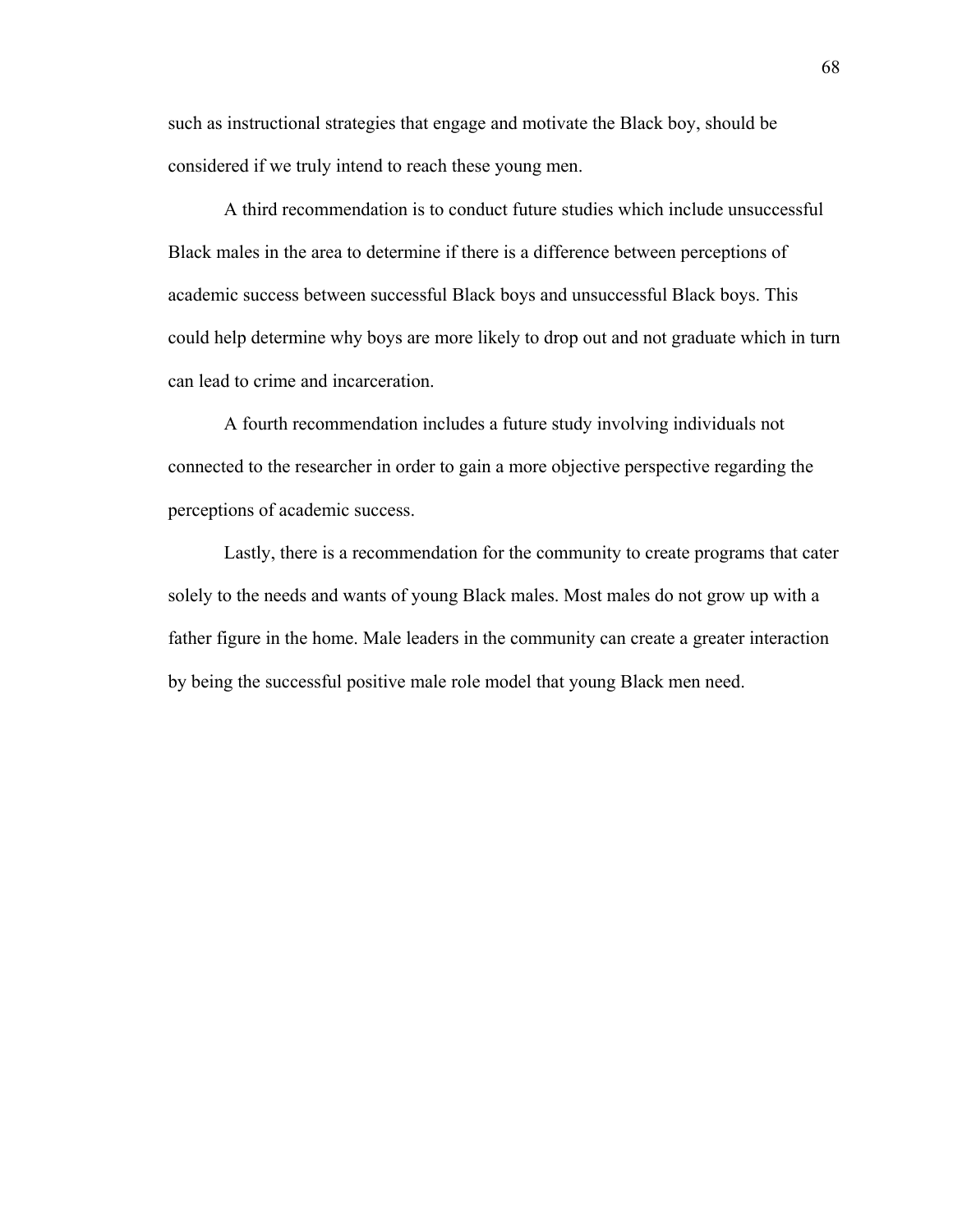- Adamu, M. & Hogan, L. (2015). *Point of entry: The preschool-to-prison pipeline. Center for American Progress.* Retrieved from www.amercianprogress.org
- Ahn, J. (2011). The effect of social network sites on adolescents' social and academic development: Current theories and controversies. *Journal of American Society for Information Science and Technology, 62*(8), 1435-1445.
- Alabama State Department of Education (ALSDE) (2010). *Addressing disproportionality in Alabama schools*. Retrieved from http://www.alsde.edu/sec/ses/Reports/ Addressing%/20Disproportionality%20in%20Alabama%20Schools%20(Reader's %20Notes).pdf
- Asante, M. K. (1990). *Kemet, Afrocentricity, and knowledge.* Trenton, NJ: Africa World Press.
- Barbarin, O. (2010). Halting African American boys' progression from Pre-K to prison: What families, schools, and communities can do! *American Journal of Orthopyschiatry, 80*(1), 81-88.
- Bolland, J. (2003). Hopelessness and risk behaviour among adolescents living in highpoverty inner-city neighbourhoods. *Journal of Adolescence, 26,* 145-158.
- Bolland, J. M., Lian, B.E., & Formichella, C.M. (2005). The origins of hopelessness among inner-city African American adolescents. *American Journal of Community Psychology, 36*(3), 293-305.
- Boyd, D. M. & Ellison, N. B. (2008). Social network sites: Definition, history, and scholarship. *Journal of Computer-Mediated Communication, 13*(1), 210-230.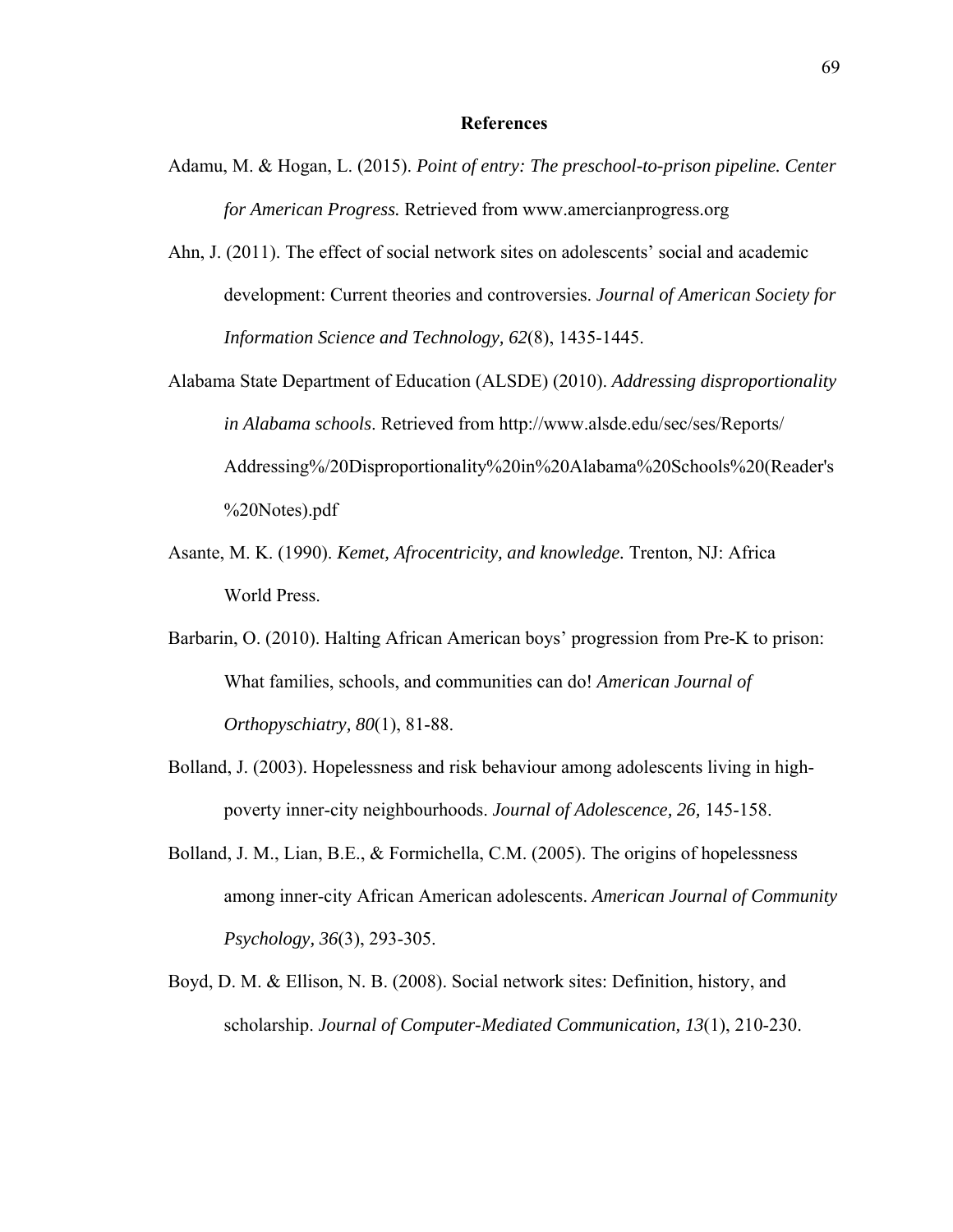- Brown, E. (2015, December 4). High-poverty schools often staffed by rotating cast of substitutes. *The Washington Post.* Retrieved from www.washingtonpost.com
- Carson, E. A. (2015). *Prisoners in 2014*. U.S Department of Justice Bureau of Justice Statistics. Retrieved from https://www.bjs.gov/content/pub/pdf/p14.pdf
- Carter, D. (2008). Cultivating a critical race consciousness for African American school success. *Educational Foundation, Winter/Spring 2008,* 11-28.
- Carter, N.P., Hawkins, T.N., & Natesan, P. (2008). The relationship between verve and the academic achievement of African American students in reading and math in an urban middle school. *Educational Foundation, Winter/Spring 2008,* 29-46.
- Chan, Z., Fung, Y., & Chien, W. (2013). Bracketing in phenomenology: Only undertaken in the data collection and analysis process. *The Qualitative Report, 18*(30), 1-9.
- Connell, R.W. (1994). Poverty and education. *Harvard Educational Review, 64*(2), 125- 149.
- Cousins, L. H. & Mickelson, R. A. (2011). Making success in education: What Black parents believe about participation in their children's education. *Current Issues in Education ,14*(3), 1-17.
- Coyle, J. P. (2011). Resilient families help make resilient children. *Journal of Family Strengths, (11)*1, 1-15.
- Creswell, J. W. (2007). *Qualitative inquiry and research design: Choosing among five approaches (2nd ed.)*. Thousand Oaks, CA: Sage.
- Creswell, J. W. (2014). *Qualitative, quantitative, and mixed methods approaches (4th ed.)*. Thousand Oaks, CA: Sage.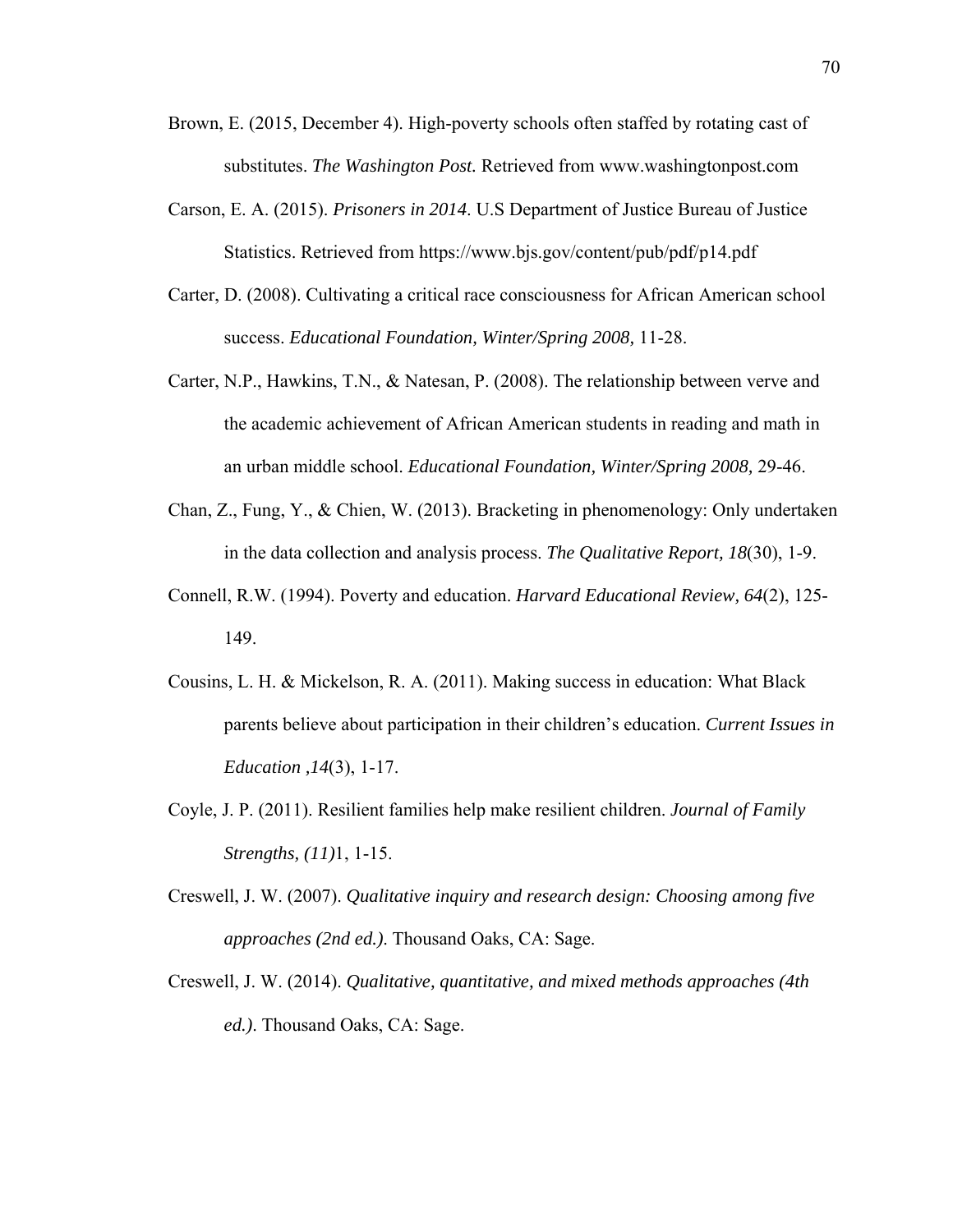- DESTA. (2011). *Race, risk, and resilience: Implications for community based practices in the Black community of Montreal*. Retrieved from ww.destabyn.org/wordpress/ wp-content/uploads/Race-Risk-and-Resiliency-Research-complete.pdf
- Decker, S. H. & Curry, D. (2002). Gangs, gang homicides, and gang loyalty: Organized crimes or disorganized criminals. *Journal of Criminal Justice, 30*(1), 343-352.
- Douglas, B., Lewis, C.W., Douglas, A., Scott, M. E., & Garrison-Wade, D. (2008).The impact of white teachers on the academic achievement of black students. *Educational Foundation, Winter/Spring 2008,* 47-62.
- Duckworth, A., Peterson, C., Matthews, M. D., & Kelly, D. R. (2007). Grit: Perseverance and passion for long-term goals. *Journal of Psychology, 92* (6), 1087-1101.

Edmundite Missions. (2015). *America's third world*. Retrieved from http://www.edmunditemissions.org/our-challenges.php

- Englander, M. (2012). The interview: Data collection in descriptive phenomenological human scientific research. *Journal of Phenomenological Psychology, 43*(1), 13-35
- Epstein, J. L. (1995). School/family/community: Caring for the children we share. *Phi Delta Kappan, 76*(9), 701-12.
- Epstein, J. L. (2008). Improving family and community involvement in secondary schools. *The Education Digest, 73*(6), 9-12.
- Evans, G. W. & Kim, P. (2013). Childhood poverty, chronic stress, self-regulation, and coping. *Child Development Perspectives, 7*(1), 43-48.
- Foster, S. S. (2011). *Gender, justice, and schooling in postfeminist times: A critical examination of the 'boy crisis'*. Retrieved from ProQuest.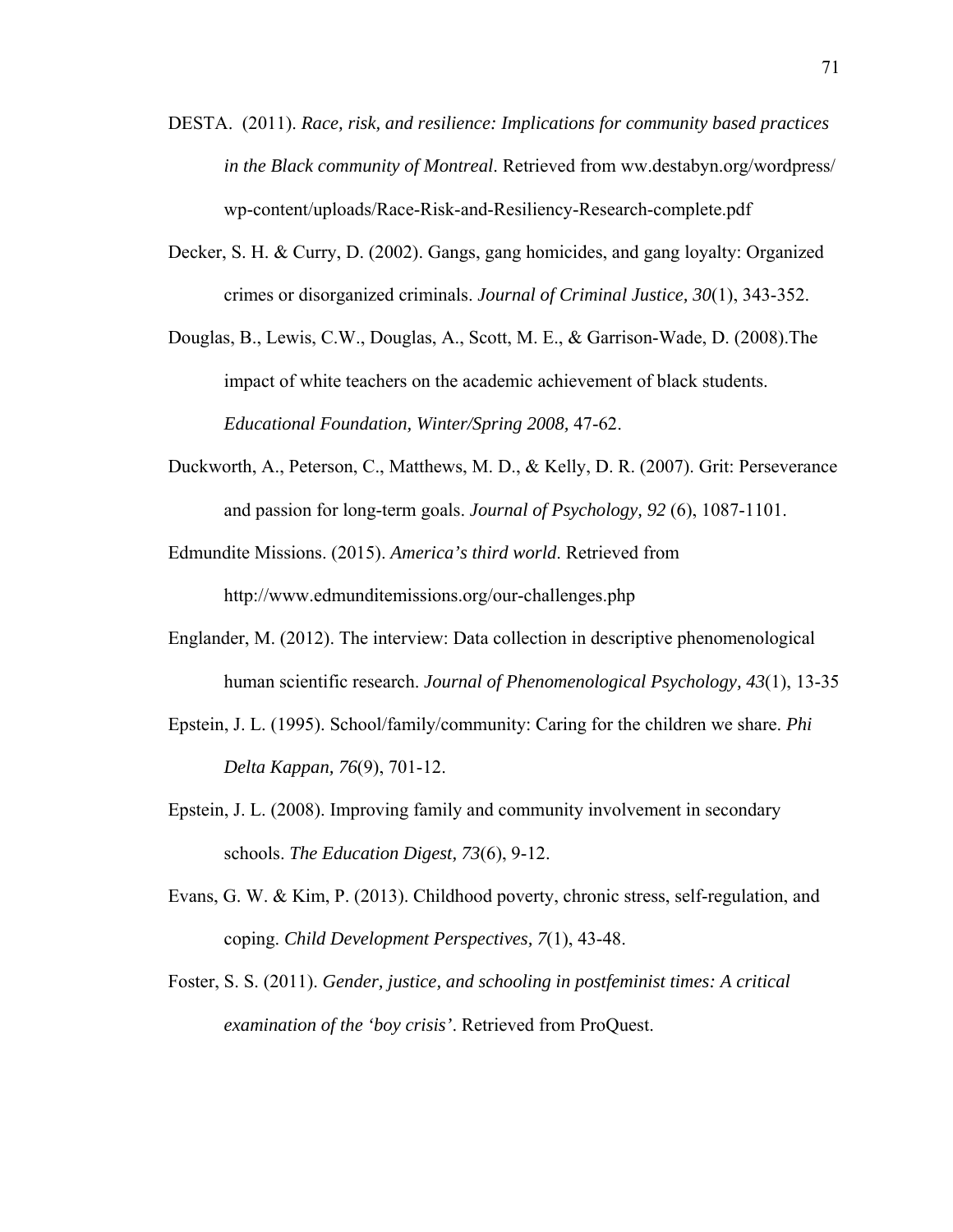- Gardner, III, R. Rizzi, G. L., & Council, III, M. (2014). Improving educational outcomes for minority males in our schools. *Interdisciplinary Journal of Teaching and Learning, 4*(2), 81-94.
- Harper, S.R. & Wood, J. L. (2016). *Advancing Black male student success from preschool to PhD*. Sterling, VA: Stylus Publishing, LLC.
- Hatch, J.A. (2002). *Doing qualitative research in an educational setting.* Albany, NY: State University of New York Press
- Hoerr, T. (2011). *Fostering grit.* Alexandria, VA: ASCD
- Hooper, L. M. (2009). Individual and family resilience: Definitions, research, and frameworks relevant for all counselors. *The Alabama Counseling Association Journal, (35)*1, 19-26.
- Howell, J. C. & Moore, J. P. (2010) History of gangs in the United States. *National Gang Center Bulletin, No. 4*. Retrieved from https://www.nationalgangcenter.gov/ Content/Documents/History-of-Street-Gangs.pdf
- Kafele, B. K. (2009). *Motivating Black males to achieve in school & in life.* Alexandria, Virgina: ASCD.
- Kubrin, C. E. (2005). Gangstas, thugs, and hustlas. *Social Problems, 52*(3), 360-378.
- Kunjufu, J. (2005). *Countering the conspiracy to destroy black boys.* Chicago, IL:

African American Images.

- Ladson-Billings G. (2000). Fighting for our lives: Preparing teachers to teach African American students. *Journal of Teacher Education, 51*(3), 206-214.
- Lincoln, Y. S. & Guba, E.G. (1985*). Naturalistic Inquiry.* Newbury Park, CA: Sage Publications.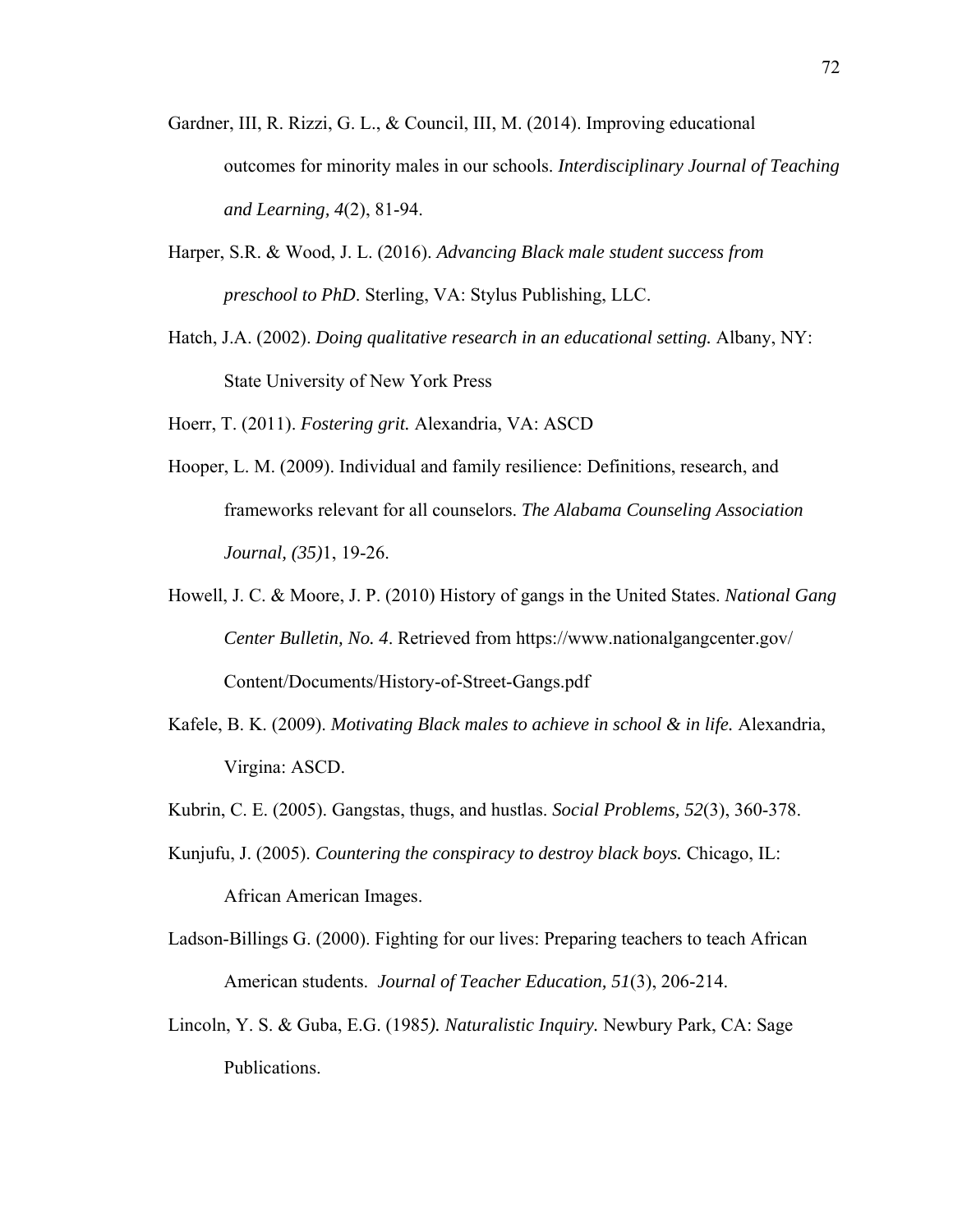- Martin, D. (2014, October 15). Norward Roussell, leader of Selma schools in turbulent time, dies at 80. Retrieved from www.nytimes.com
- Martino, W. & Kehler, M. (2006). Male teachers and the "boy problem": An issue of recuperative masculinity politics. *McGill Journal of Education, 40*(2), 113-131.

Matthews, C. (1991). Selma: What has changed? *Southern Changes, 13*(4), 12-15.

- McCarty, M. (2014). Developing grit is a key to success. Cornelius  $\&$  Associates. Retrieved from corneliusassoc.com
- McNeal, Jr. R. B. (2014). Parent involvement, academic achievement, and the role of student attitudes and behaviors as mediators. *Universal Journal of Educational Research, 2*(8), 564-576.
- Merriam, S. B. & Associates. (2002). *Qualitative research in practice: Examples for discussion and analysis (1st ed.)*. San Francisco, CA: Jossey-Bass.1
- Milner, IV, H.R. (2006). The promise of Black teachers' success with Black students. *Educational Foundation, Winter/Spring 2008,* 89-104.
- Mitchell, F. (n.d.). Resilience: Concept, factors, and models for practice. Scottish Child Care and Protection Network. Retrieved from withscotland.org/download/ resilience-concept-factors-and-models-for-practice.pdf
- Monteiro-Ferreira, A. (2014). *The demise of the inhuman: Afrocentricity, modernism, and postmodernism.* Albany, NY: State University of New York Press.
- Morsy, L. and Rothstein, R. (2016). Mass incarcerations and children's outcomes. *Economic Policy Institute*. Retrieved from epi.org/118615.
- Moustakas, C. (1994). *Phenomenological research methods.* Thousand Oaks, CA: Sage Publications, Inc.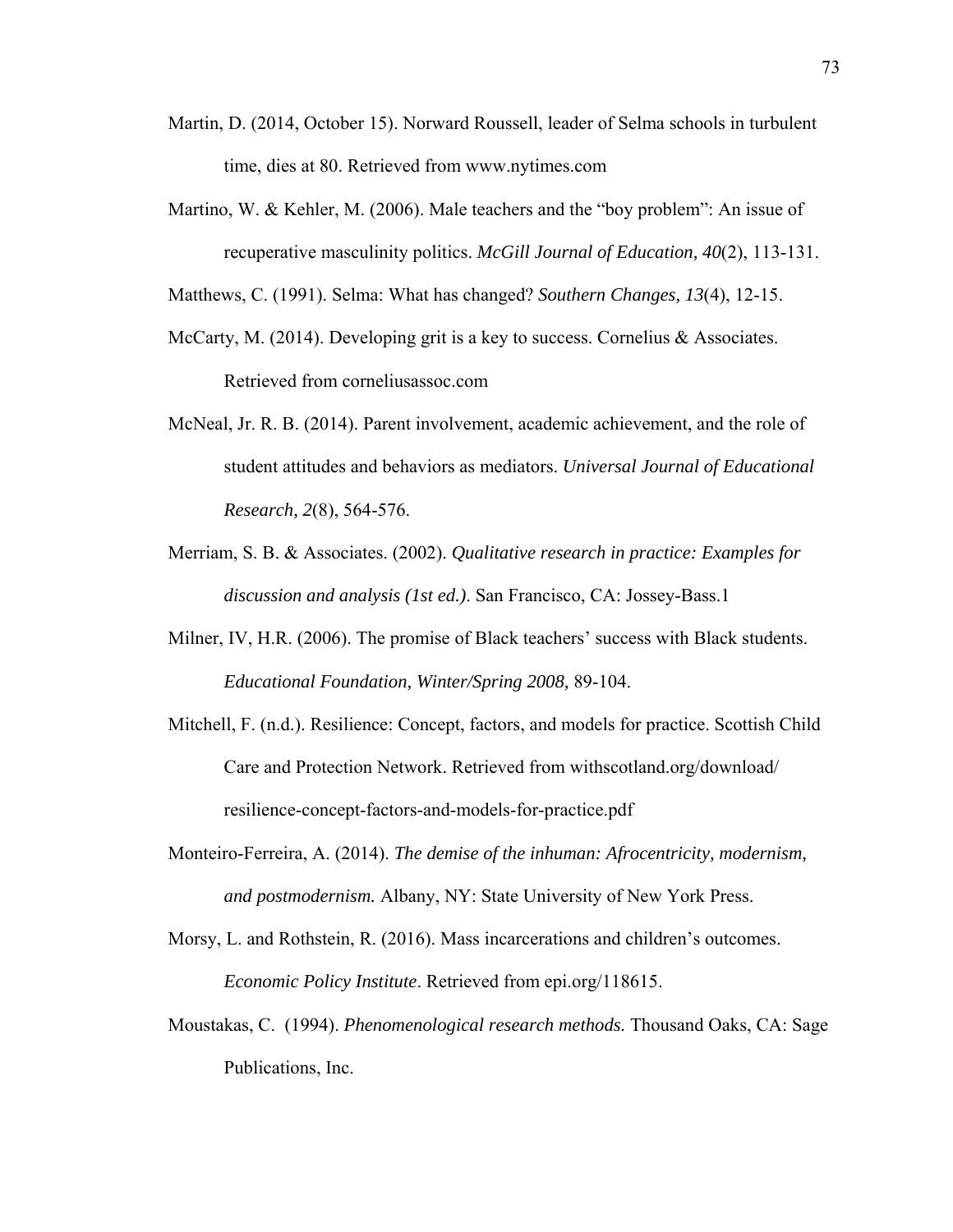- Murali, V. & Oyebode, F. (2004). Poverty, inequality, and mental health. *Advances in Psychiatric Treatment, 10*(1), 216-224.
- National Institute of Justice. (n.d.) *What is a gang?Definitions.* Retrieved from https://www.nij.gov/topics/crime/gangs/Pages/definitions.aspx
- NEA. (2011). Race against time: Educating Black boys. Retrieved from http://nea.org/home
- NEA. (2016). *Students affected by the achievement gaps*. Retrieved from http://www.nea.org/home/20380.htm
- Neason, A. (2016). *Where have all the black and brown teachers gone?* The Hechinger Report. Retrieved from http://hechingerreport.org/content/black-brown-teachersgone\_18482/
- Noguera, P. (2008). *The trouble with Black boys and other reflections on race, equity, and the future of public education.* San Franciso*, CA*: Jossey-Bass.
- Orr, A. (2011). Gendered capital: Childhood socialization and the 'boy crisis' in education. *Sex Roles, 65*(3), 271-284.
- Ortlipp, M. (2008). Keeping and using reflective journals in the qualitative research process. *The Qualitative Report, 13*(4), 695-705.
- Pyrooz, D. C. & Sweeten, G. (2014). Gang membership between ages 5 and 17 years in the United States. *Journal of Adolescent Health, 56*(4), 414-419.
- Sakala, L. (2014). Breaking down mass incarceration in the 2010 census: State-by-state incarceration rates by race/ethnicity. Retrieved from www.prison.org/ reports/rate.html.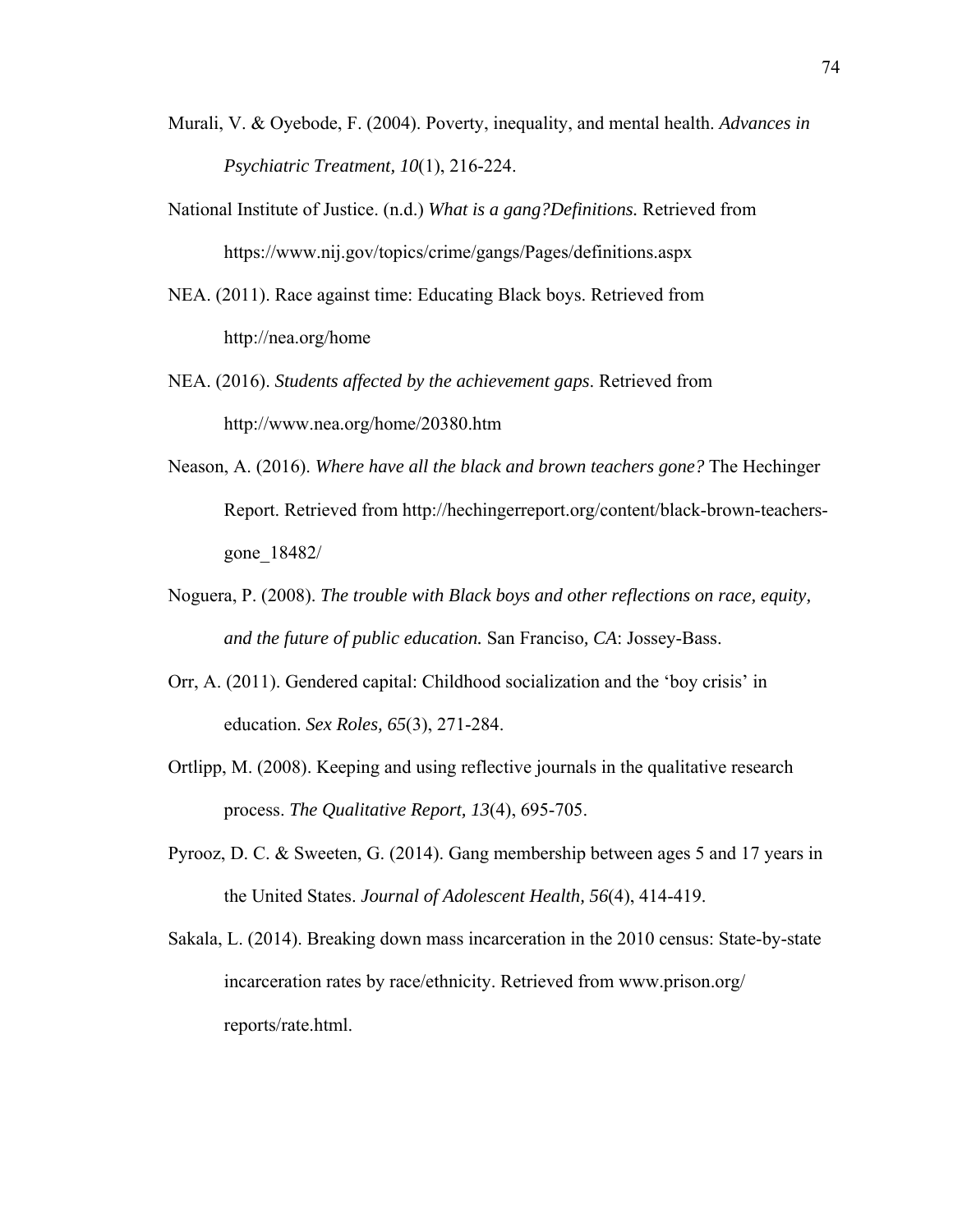- Sarniak. R. (2015). *9 types of research bias and how to avoid them*. Retrieved from http://www.quirks.com/articles/9-types-of-research-bias-and-how-to-avoid-them
- Schott Foundation for Public Education. (2011). *2020 vision roadmap: A Pre-K through postsecondary blueprint for educational success.* Retrieved from http://www.otlcampaign.org/sites/default/files/vision-2020/2020-Vision-Report.pdf
- Schott Foundation for Public Education. (2012). *The urgency of now*: *The Schott 50-state report on public education and Black males.* Retrieved from https://www.opensocietyfoundations.org/sites/default/files/urgency-now-schott-50-state-report-20121114.pdf
- Schott Foundation for Public Education. (2015). *Black lives matter: The Schott 50 state report on public education and Black males.* Retrieved from www.blackboysreport.com
- See, L. A. (2007). *Human behavior in the social environment from an African-American perspective (2nd ed.).* Bingamton, NY: The Hawthorne Press, Inc*.*
- Simon, M. K. and Goes, J. (n. d.). *What is phenomenological research?* Retrieved from http://dissertationrecipes.com/wp-content/uploads/2011/04/Phenomenological-Research.pdf
- Sledge, L. (2012). Get your education: Family support for African American college students. *McNair Scholars Research Journal, 4*(1), 1-21.
- Taylor, S. S. (2013). Why American boys join street gangs. *International Journal of Sociology and Anthropology, 5*(8), 339-349.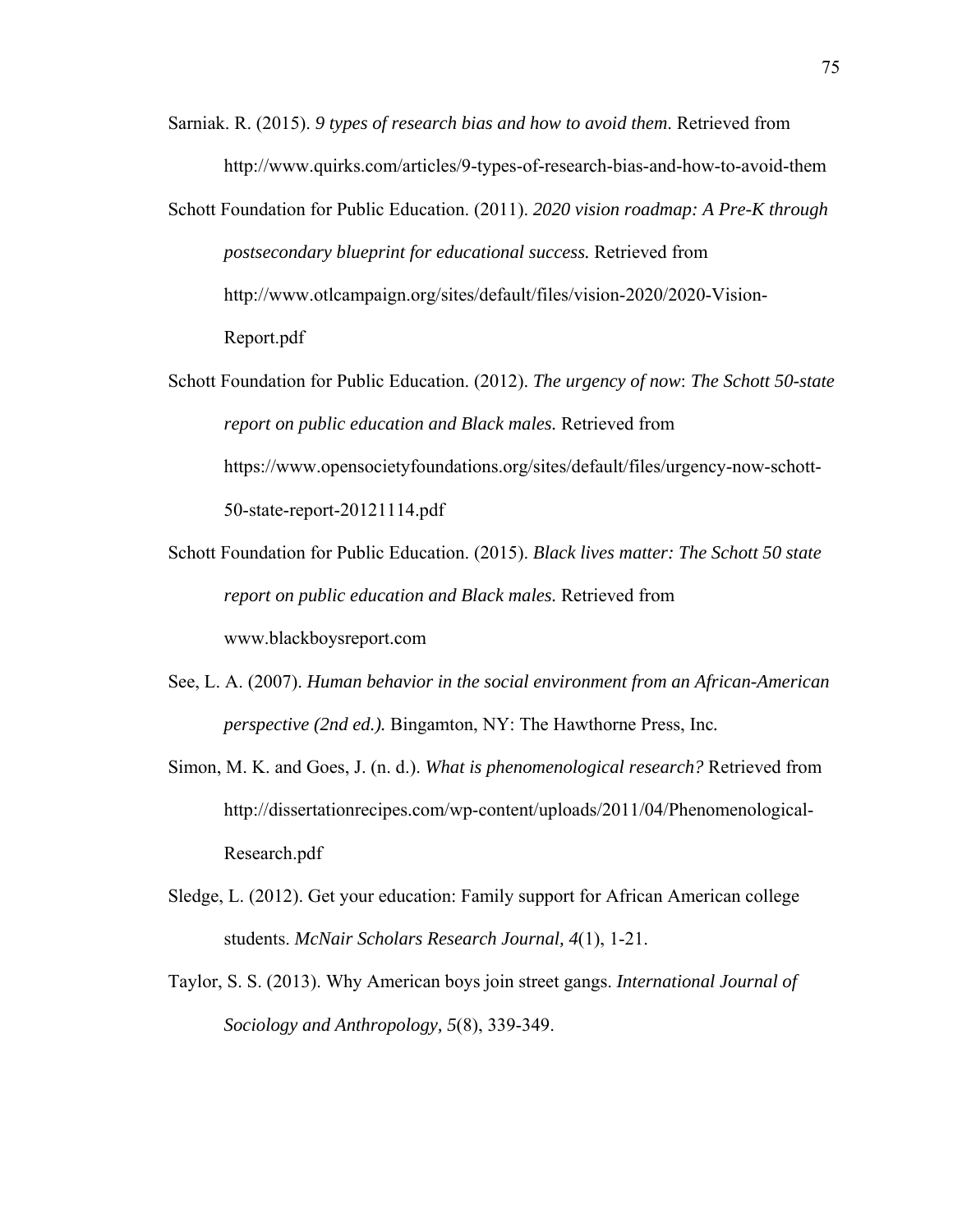Thompson, H. A. (2011). Criminalizing kids. *Dissent, Fall 2011,* 23-27.

- United States Census Bureau . (2012). America's families and living arrangements: 2012. Retrieved from http://www.census.gov/prod/2013pubs/p20-570.pdf.
- United States Census Bureau. (2016). How the census bureau measures poverty. Retrieved from http://www.census.gov/topics/income-poverty/poverty/about.html
- United States Department of Education. (2016). The state of racial diversity in the educator workforce. Retrieved from https://www2.ed.gov/rschstat/eval/highered/ racial-diversity/state-racial-diversity-workforce.pdf
- United States Department of Justice. (2014). *Changing course: Preventing gang membership*. Retrieved from https://ojp.gov/fbnp/pdfs/changecourse.pdf
- Wenglinsky, H. (2004). Closing the racial achievement gap: the role of reforming instructional practices. *Educational Policy Analysis Archives, 12*(64), 1-23.
- Wilson, L. (2014). *Fostering resiliency in African American school aged boys experiencing homelessness*. Stoneleigh Foundation. Retrieved from http://stoneleighfoundation.org/content/fostering-resiliency-african-americanschool-age-boys-experiencing-homelessness-0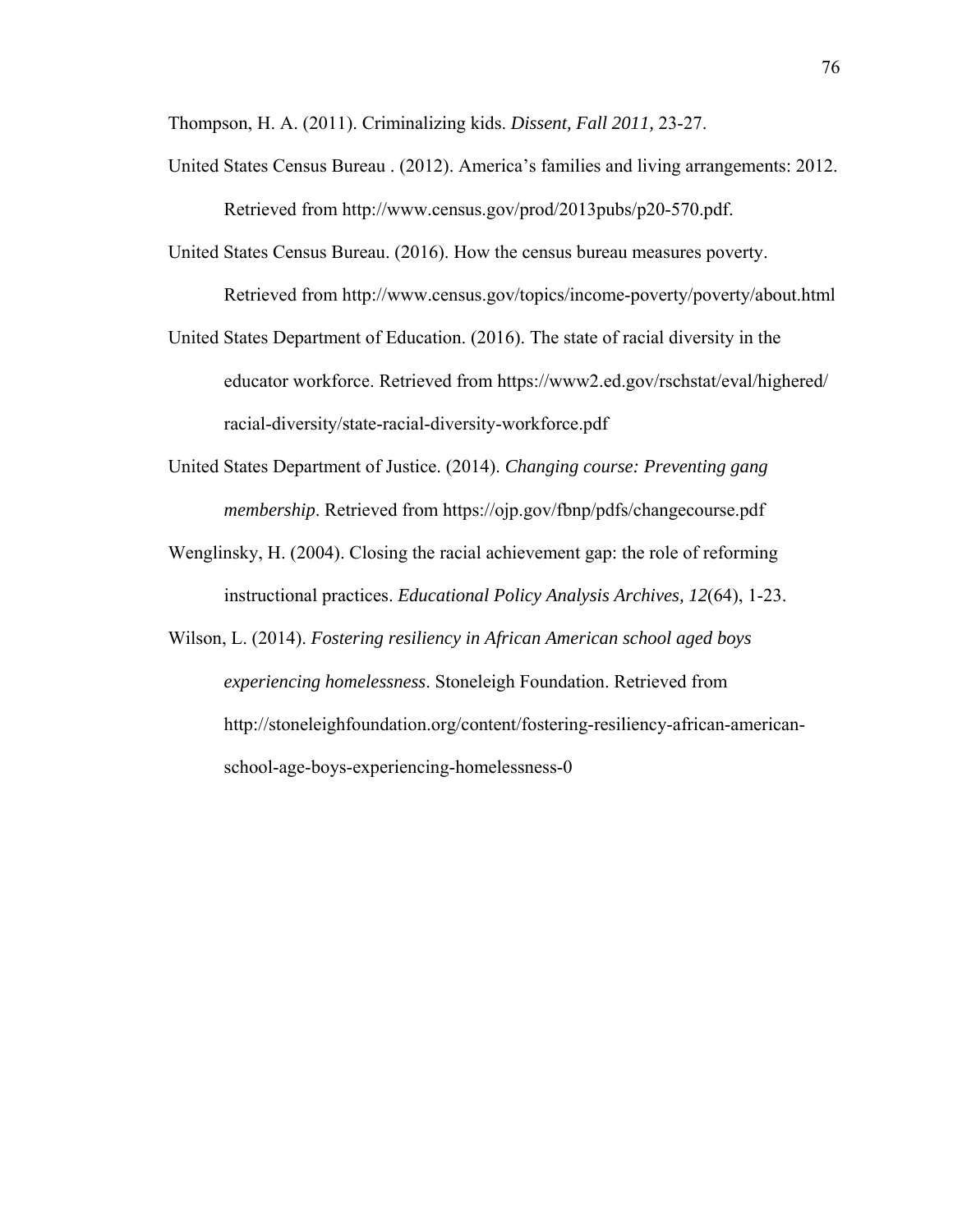Appendix A

Recruitment Statement for Research Participation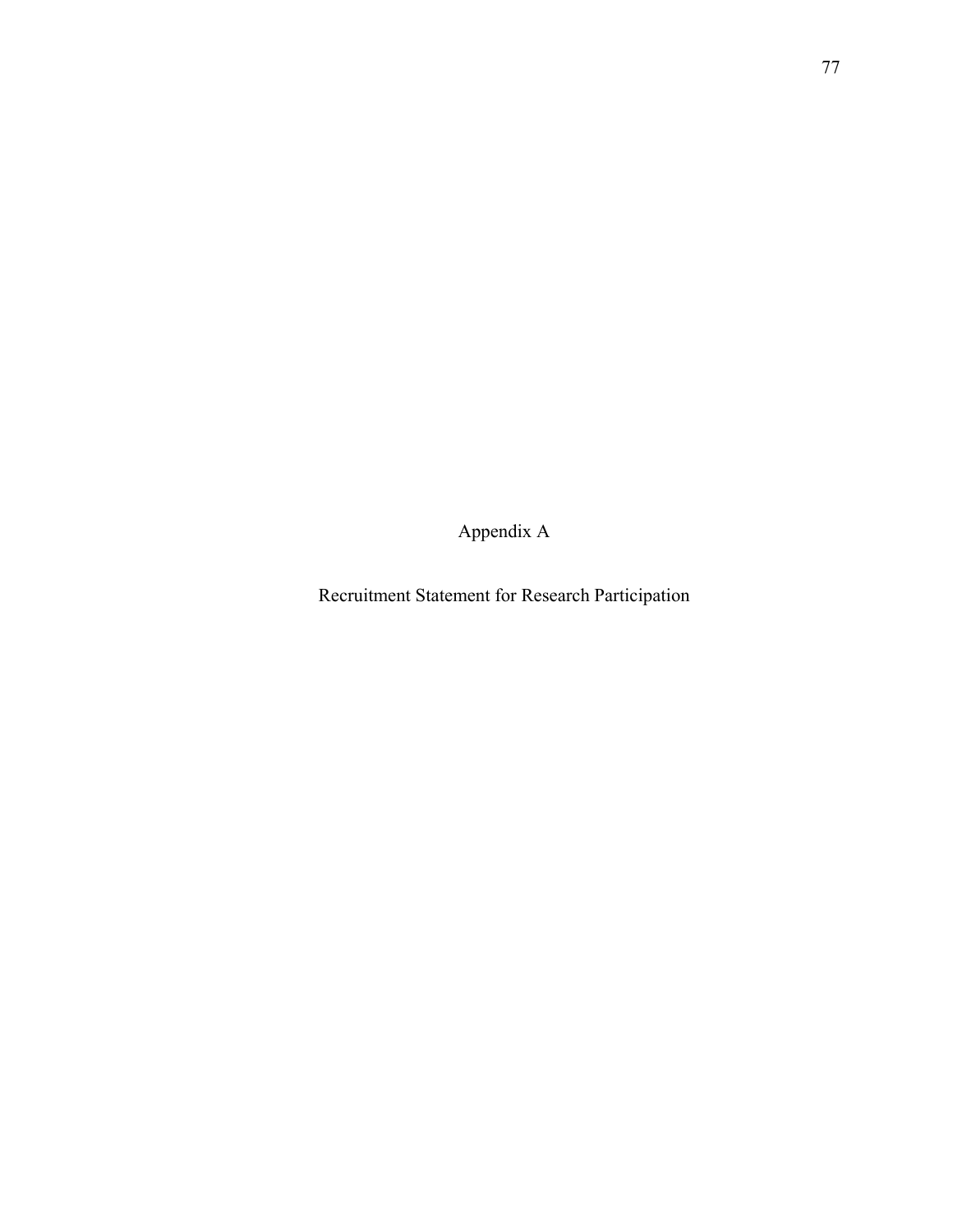## **Recruitment Statement for Research Participation**

 I am Lisa M. Morenzoni and I attend Nova Southeastern University. I am currently working on my Doctor of Education degree. I am in the process of writing my dissertation and I would like to invite you to participate in my study. The title of my study is *The Black Male's Perspective of Academic Success in the Black Belt Region.*  The purpose of this study is to explore and discover factors that influence student achievement of Black males who graduated from your high school which is in an impoverished community affected by violence, gang activity, incarceration, single-parent homes, drop-outs, death, and more. This study will explore and describe how you feel about your life. You will describe in your own words how you perceive and view academic success and how you were enabled to graduate and successfully enter the workforce, the military, or college.

To participate in this study, you will need a signed consent form. You will be expected to participate in two interviews and to enter information in a running journal. Each interview will last approximately an hour long and you will be asked to record at least once in the journal. During the interview, you will be asked questions about your school and home life while attending high school and be asked to share why you felt that it was necessary to complete your education so that you could successfully enter college, the military, or the workplace upon graduation.

Please be aware that your participation in this or any research study is completely voluntary. You have 24 hours to decide if you wish to participate in this study. There will be no consequences to you whatever if you choose not to participate. I will contact you once the 24 hour period has passed to ask you if you will be a participant in this research study. Once you agree, a copy of the consent form will be sent to you electronically for you to sign and return back to me electronically. You will have 24 hours to return a signed consent form.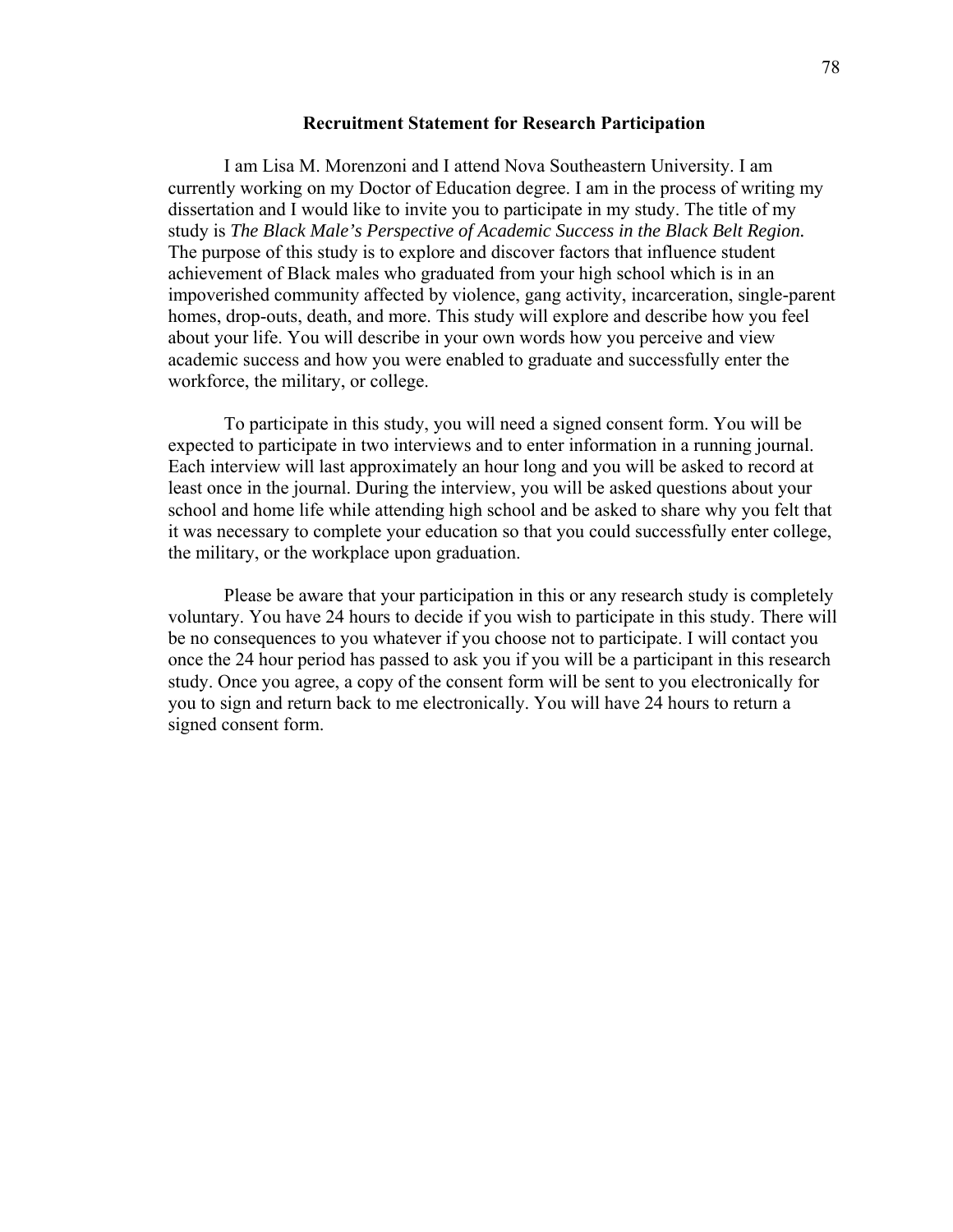Appendix B

Semi-Structured Interview Questions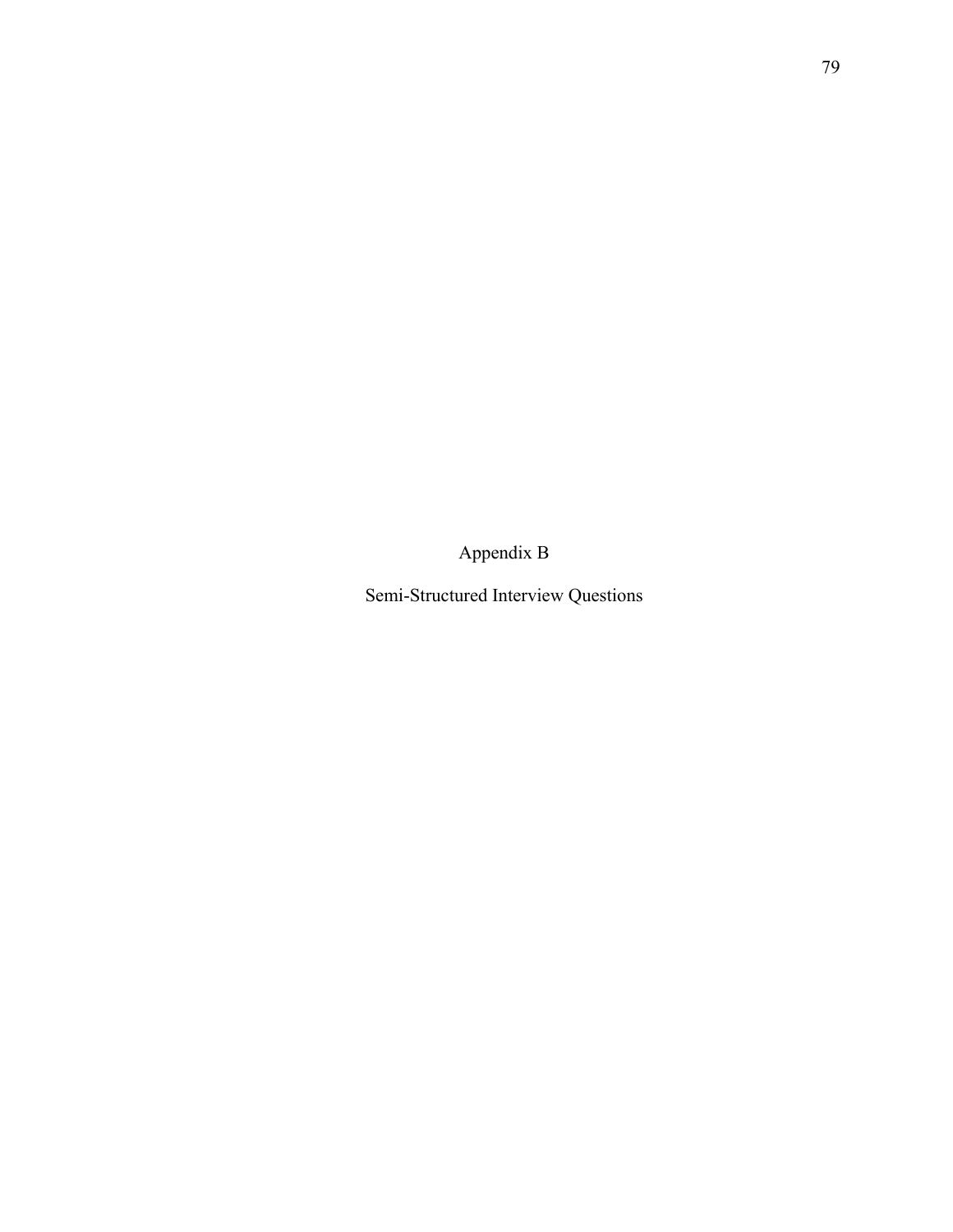## **Semi-Structured Interview Questions**

- 1. Tell me about yourself.
- 2. How would you define academic success?
- 3. How do you feel that academic success has helped you with your future goals?
- 4. Describe your academic performance while in school.
- 5. What academic challenges did you experience while in school?
- 6. Were there any particular study skills or strategies that you used to help with your academic performance?
- 7. Describe your social life while in school.
- 8. What goals did you set for yourself while in school?
- 9. Did you achieve those goals? Did your goals change once you graduated? Explain.
- 10. Explain the role your parents played in your education.
- 11. Explain the role the principal played in your education.
- 12. What do you think the principal could have done to help you realize your academic ability?
- 13. Explain the role your teachers played in your education.
- 14. What do you think the teachers could have done to help you realize your academic ability?
- 15. What effect did the school environment have on your academic ability as a Black male student?
- 16. How do you feel the school could have addressed your needs better?
- 17. What effect did the community have on your academic success as a Black male student?
- 18. How could the community have addressed your needs better?
- 19. What role did your friends and peers play in your academic success?
- 20. Discuss any other factors that you feel would have contributed academic success for Black male students.
- 21. What may hinder Black male students from achieving academic success?
- 22. What solutions do you have for Black male students to become successful in academics?
- 23. Explain how prepared you were for life after high school.

Additional questions for those young men currently enrolled in post-secondary education or who have graduated with a degree:

- 1. Describe your college experience.
- 2. Do/Did you have priorities outside of school? If so, what are they?
- 3. Do/Did these priorities make it challenging to continue your education?
- 4. How encouraging is/was your family of you pursuing a college degree?
- 5. Do/Did you feel your college experience is/was different based on your gender? How?
- 6. Do/Did you feel your college experience is/was different based on your race? How?
- 7. Do/Did you feel that people are/were supportive of you completing your degree?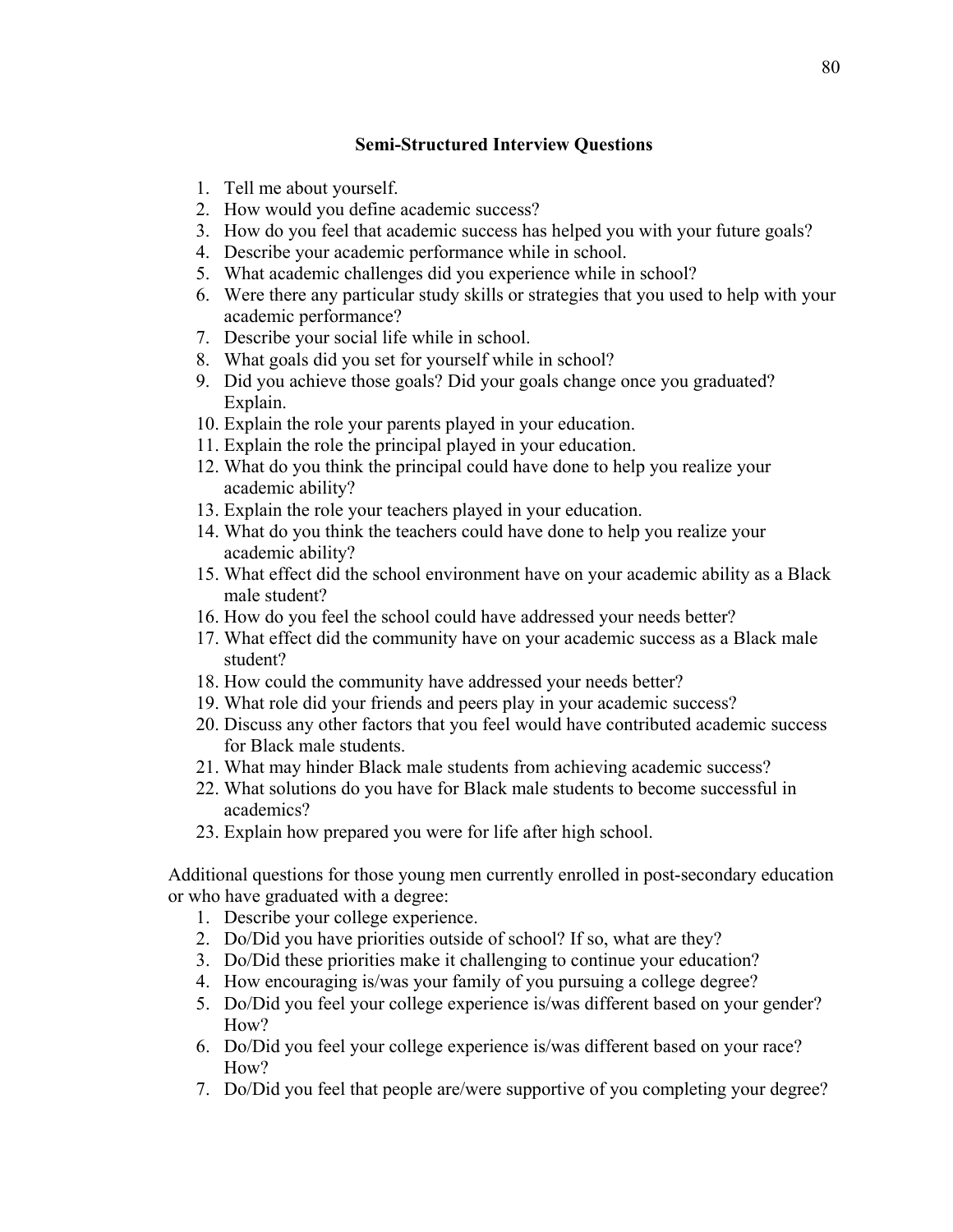- 8. Do/Did you ask questions during class? If not, do/did you make an appointment to see the professor after class?
- 9. How different are your college friends compared to your friends who are not in college?

Additional questions for those young men who entered the workforce:

- 1. Explain the type of work that you are doing in the workforce.
- 2. How long have you been employed in the work force?
- 3. Were you able to find a job right away after graduating? If not, how long did it take you to become employed?
- 4. What made you decide to go straight to work as opposed to going to a postsecondary institution and furthering your education?
- 5. Do you feel you made the right choice by going straight into the workforce? Why or why not?
- 6. How does your family support your choice to work and not further your education?
- 7. Have you received any criticism from others about your choice to work and not further your education?

Additional questions for those young men who entered the military:

- 1. What branch of the military do you serve in?
- 2. How long have you served in the military?
- 3. What made you decide that the military was the best choice for you as opposed to entering the workforce or pursuing higher education?
- 4. Do you plan to go to college with the funds made available by the military? What will your major be?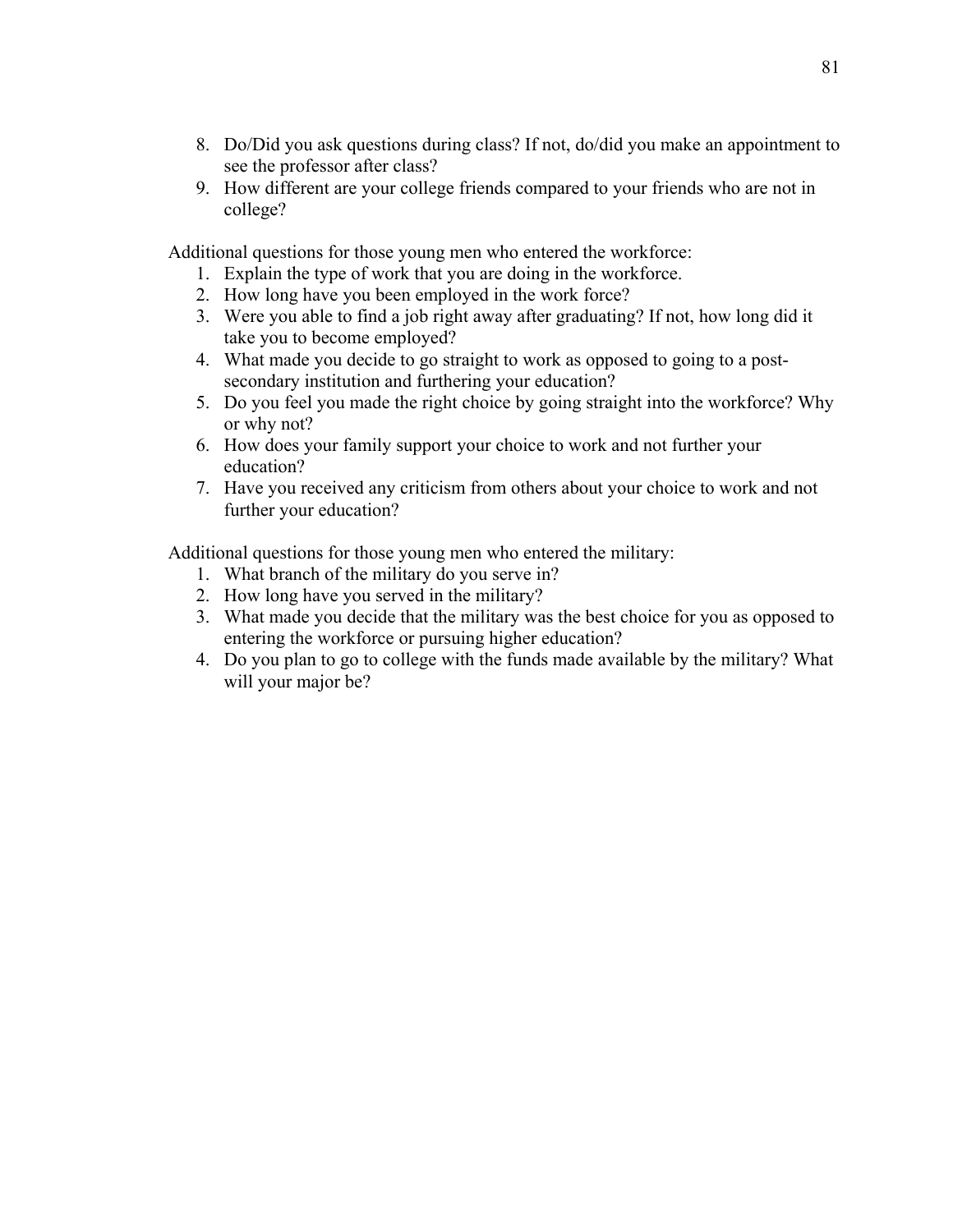Appendix C Interview Demographic Descriptors